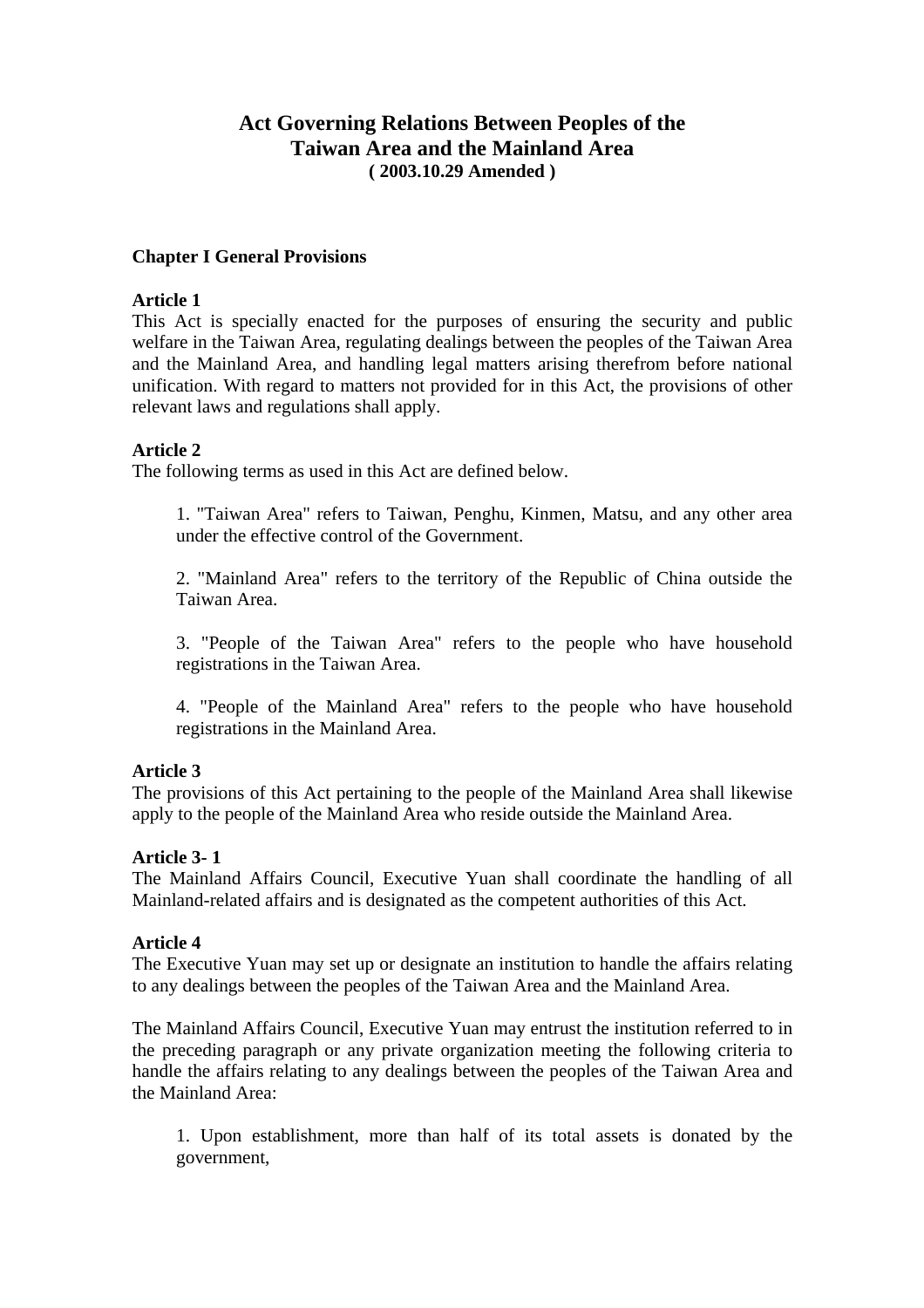2. The purpose of its establishment is for handling the affairs relating to any dealings between the peoples of the Taiwan Area and the Mainland Area, and the central competent authorities for it or for its business is the Mainland Affairs Council, Executive Yuan.

The Mainland Affairs Council, Executive Yuan or each competent authorities approved by the Executive Yuan in accordance with Paragraph 1 of Article 4-2 may, based on the need and the nature of the affairs to be handled, entrust any accountable, professional, and experienced non-profit juristic person other than those referred to in the preceding two paragraphs on a case-by-case basis to assist the handling of the affairs relating to any dealings between the peoples of the Taiwan Area and the Mainland Area; if necessary, it may also be entrusted to execute agreements.

The institution or private organization referred to in the preceding two paragraphs may upon the approval of the entrusting authorities, entrust any other non-profit juristic person as referred to in the preceding paragraph to assist the handling of the affairs relating to any dealings between the peoples of the Taiwan Area and the Mainland Area.

#### **Article 4- 1**

The civil servants transferred to the institution or private organization referred to in the preceding Article shall be permitted to return to government services, and when they return, the length of their service at the referred institution or organization may be added to their years of service as civil servants. This provision shall apply mutatis mutandis to those who were transferred prior to the entering into force of this Act or the amendments to this Act.

For the civil servants who do not return to government services after being transferred to the institution or private organization referred to in the preceding Article and receive the retirement benefits, layoff or death compensation from the referred institution or private organization, the Mainland Affairs Council, Executive Yuan shall make the budget to pay them for the years of their service as civil servants before and after the implementation of the new retirement and compensation scheme, based on the lumpsum payment criteria provided for in the relevant laws and regulations governing retirement and compensation scheme applicable to them before their transfer.

For the civil servants who return to government services after being transferred to the institution or private organization referred to in the preceding Article or who receive retirement benefits, layoff or death compensation from the referred institution or private organization, the length of service for which they have received benefits or compensation shall not be calculated in addition thereto.

Rules governing the transfer arrangement, return, calculation of the length of service, ranking determination and any other requirements referred to in Paragraph 1 shall be prescribed by the Examination Yuan in conjunction with the Executive Yuan.

Rules governing the lump-sum payment criteria, the calculation, and budget making shall be prescribed by the Executive Yuan.

and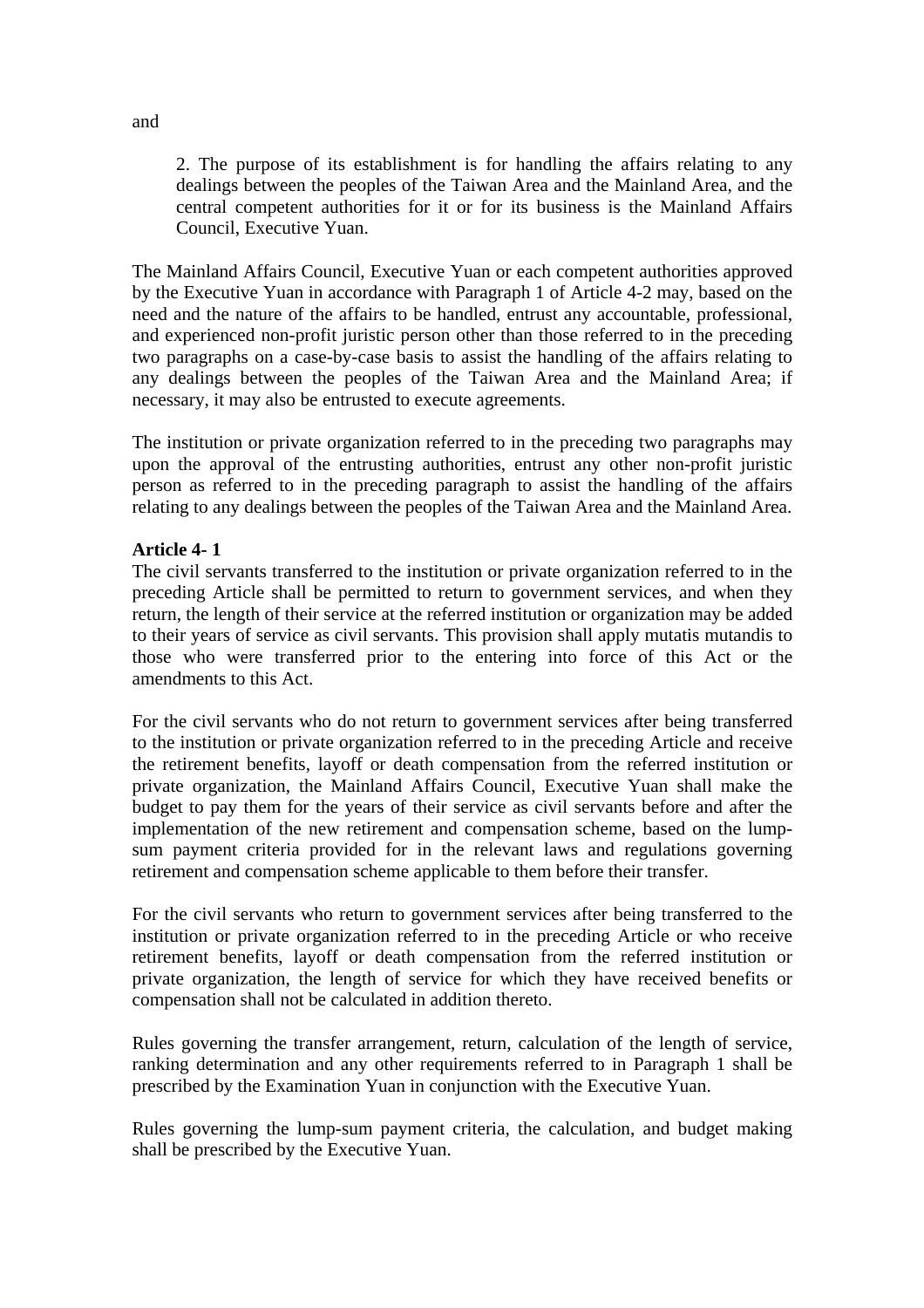### **Article 4- 2**

The Mainland Affairs Council, Executive Yuan shall coordinate the administration of the matters related to any agreement making between the Taiwan Area and the Mainland Area; where the content of the agreement is of professional and technical nature, and suitable to be made by each competent authorities concerned, the administration may be taken charge by the referred competent authorities in conjunction with the Mainland Affairs Council, Executive Yuan upon the approval of the Executive Yuan.

The Mainland Affairs Council, Executive Yuan or each competent authorities approved by the Executive Yuan in accordance with the preceding paragraph may entrust any institution or private organization referred to in Article 4 to negotiate and execute agreements, in the name of the entrusted, with the concerned authorities of the Mainland Area or their delegated juristic person, organization, or any other institution.

The agreement referred to in this Statue means any written document involving the exercise of governmental powers or any matter of political issues, and executed between the Taiwan Area and the Mainland Area; any additional protocol, additional provision, protocol executed, agreed minutes, annex, and any other attachment shall constitute an integral part of the agreement.

### **Article 4- 3**

Where any other non-profit judicial person referred to in Paragraph 3 of Article 4 is entrusted to assist the handling of the affairs or execute agreements, it shall be instructed and supervised by the entrusting authorities, or institution or private organization referred to in Paragraph 1 or 2 of Article 4.

#### **Article 4- 4**

The institution or private organization entrusted in accordance with the provisions of Paragraph 1 or 2 of Article 4 as well as any other non-profit juristic person referred to in Paragraph 3 of Article 4 during the entrusted period, shall comply with the following provisions:

1. Upon sending delegates to the Mainland Area or any other area to handle the entrusted affairs or any relevant important business, shall apply for approval to, comply with the instructions of, and promptly provide updated reports to the entrusting authorities, institution or private organization referred to in Paragraph 1 or 2 of Article 4; upon sending delegates to the Mainland Area for the other affairs, shall inform in advance the entrusting authorities, institution or private organization referred to in Paragraph 1 or 2 of Article 4.

2. Its representative and any person handling the entrusted affairs shall have the same obligation of confidentiality as civil servants even after they are discharged of the duty.

3. Its representative and any person handling the entrusted affairs shall have the same obligation to avoid conflict of interest as civil servants for the handling of the entrusted affairs.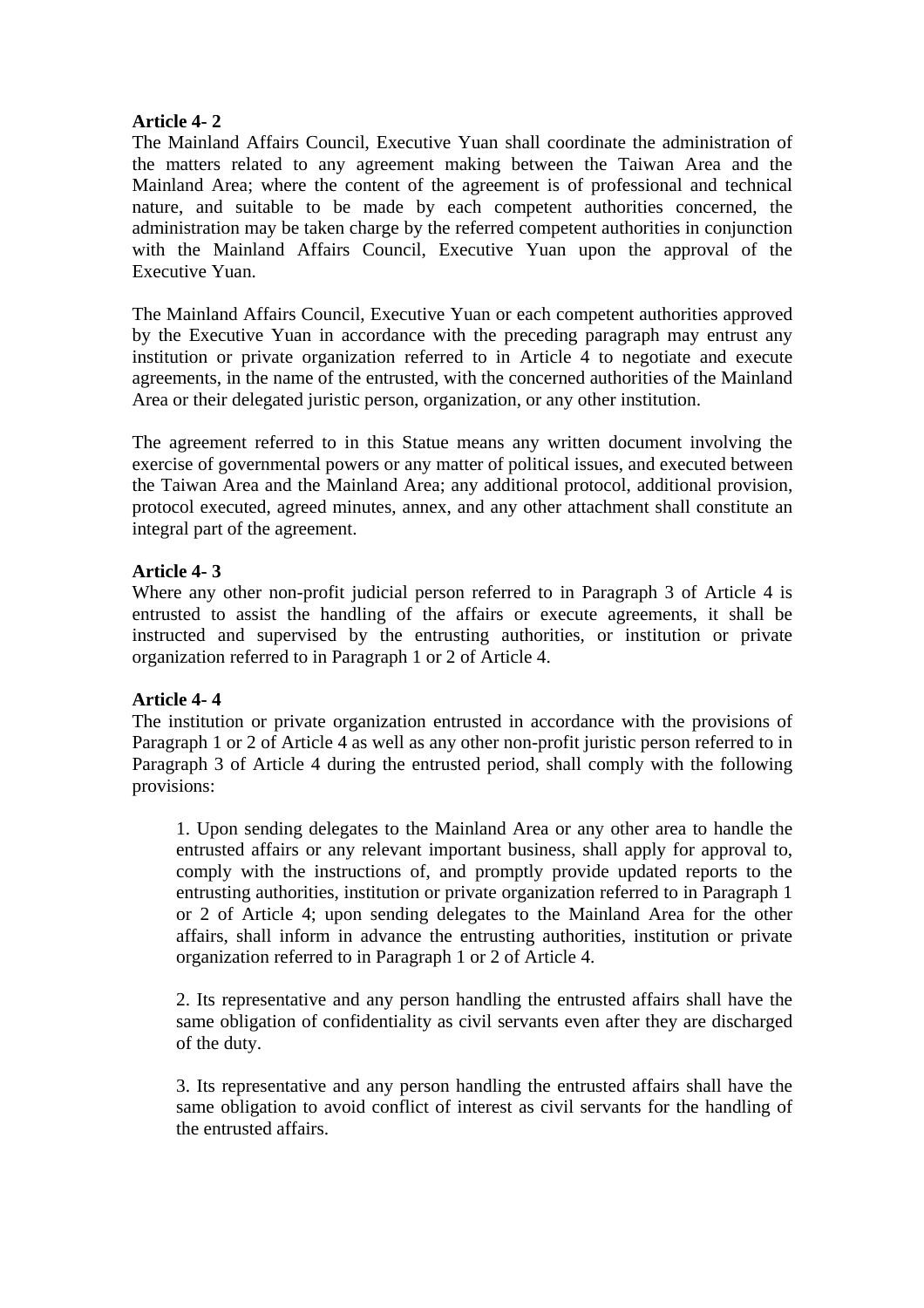4. Its representative and any person handling the entrusted affairs shall not negotiate or execute any agreement with the concerned authorities of the Mainland Area or their delegated juristic person, organization or any other institution without the approval of the entrusting authorities.

## **Article 5**

The institution, private organization, or any other non-profit juristic person entrusted to execute an agreement in accordance with Paragraph 3 of Article 4 or Paragraph 2 of Article 4-2 shall submit the draft agreement through the entrusting authorities to the Executive Yuan for approval before its execution of the agreement.

Where the content of the agreement requires any amendment to laws or any new legislation, the administration authorities of the agreement shall submit the agreement through the Executive Yuan to the Legislative Yuan for consideration within 30 days after the execution of the agreement; where its content does not require any amendment to laws or any new legislation, the administration authorities of the agreement shall submit the agreement to the Executive Yuan for approval and to the Legislative Yuan for record, with a confidential procedure if necessary.

### **Article 5- 1**

Any authorities or institution at each local government level of the Taiwan Area shall not negotiate or execute any agreement in any form with any individual, juristic person, organization, or other authorities or institution of the Mainland Area unless authorized by the Mainland Affairs Council, Executive Yuan. The same applies mutatis mutandis to the civil servants, elected public offices at all levels, or local representative organs at all levels.

Any individual, juristic person, organization, or other institution shall not execute any agreement involving the governmental powers of the Taiwan Area or political issues with any individual, juristic person, organization, or other authorities or institution of the Mainland Area unless authorized by the Mainland Affairs Council, Executive Yuan or each competent authorities concerned in accordance with the provisions of this Act.

#### **Article 5- 2**

Rules governing the entrusting and re-entrusting of any entrusted institution, private organization, or other non-profit juristic person to handle the affairs, or negotiate or execute agreements and the supervision thereof in accordance with the provisions of Paragraph 3 or 4 of Article 4 or Paragraph 2 of Article 4-2 shall be drafted by the Mainland Affairs Council, Executive Yuan and submitted to the Executive Yuan for approval.

#### **Article 6**

To handle the affairs relating to any dealings between the peoples of the Taiwan Area and the Mainland Area, the Executive Yuan may permit in accordance with the principle of reciprocity juristic persons, organizations, or any other institutions of the Mainland Area to establish branches in the Taiwan Area.

The matters relating to the granting of permission for the establishment referred to in the preceding paragraph shall be prescribed by law.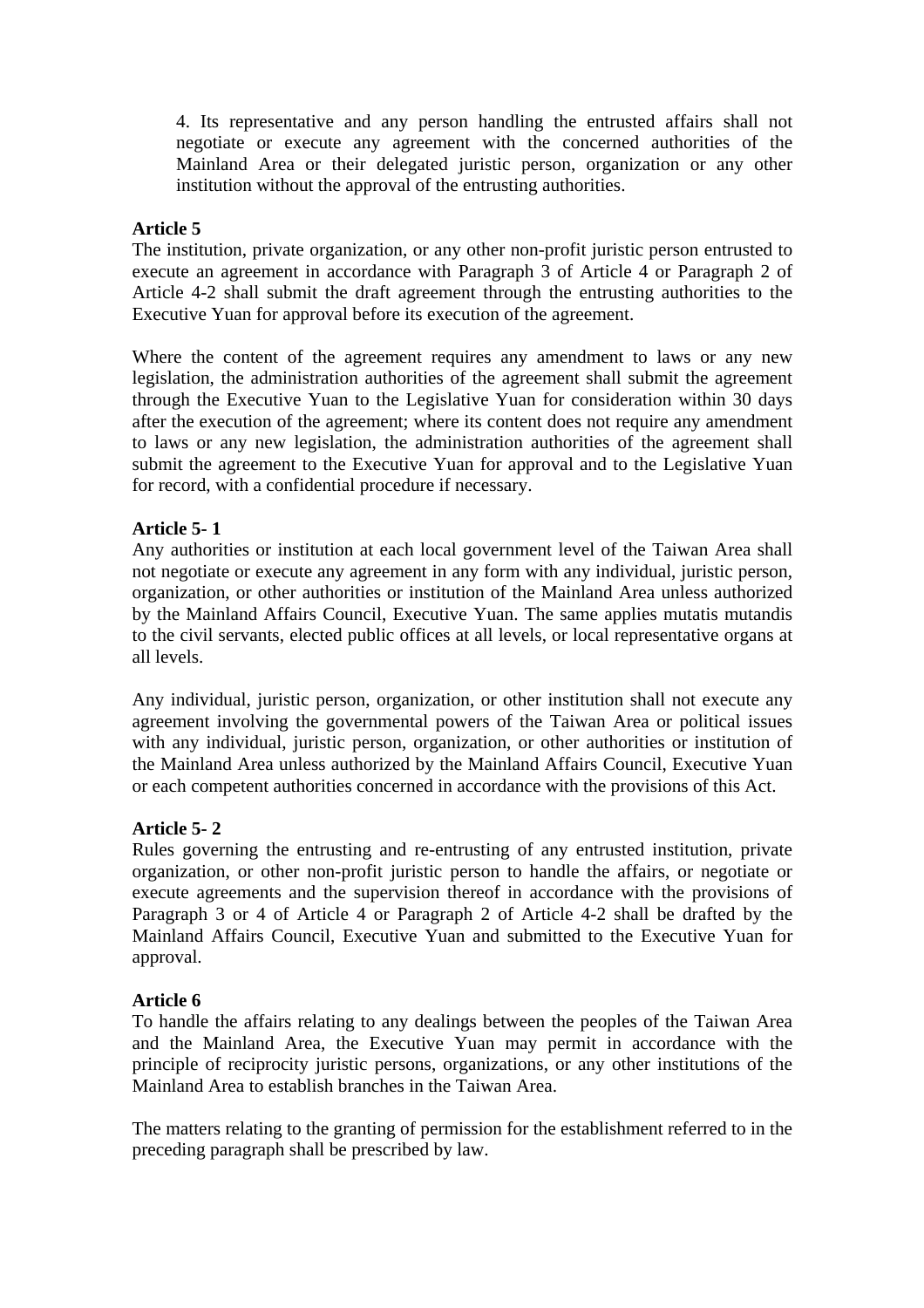## **Article 7**

Documents produced in the Mainland Area shall be presumed to be genuine provided that they are authenticated by the institution set up or designated, or by the private organization entrusted by the Executive Yuan.

### **Article 8**

Where any legal process or document is required to be served, or any necessary investigation is required to be conducted in the Mainland Area, judicial authorities may request or entrust the institution or private organization referred to in Article 4 to do so.

### **Chapter II Administrative Matters**

### **Article 9**

The people of the Taiwan Area who intend to enter into the Mainland Area shall go through ordinary emigration procedures.

The competent authorities may request the airline companies or relevant travel agents to comply with the emigration declaration procedures referred to in the preceding paragraph.

Civil servants and non-civil servant personnel of the National Security Bureau, Ministry of National Defense, Bureau of Investigation under the Ministry of Justice, and their agencies at all levels shall not enter into the Mainland Area unless permitted by the Ministry of Interior.

The people of the Taiwan Area with the following status shall apply for their entering into the Mainland Area, and the application shall be reviewed and approved by a committee organized by the Ministry of Interior in conjunction with the National Security Bureau, the Ministry of Justice, and the Mainland Affairs Council, Executive Yuan:

1. Any political appointee, mayor of any municipal city under the Executive Yuan.

2. Any person engaged in any business involving national secrecy in the agencies of national defense, foreign affairs, science-tech, intelligence, Mainland affairs or any other designated agencies related to national security.

3. Any individual or any member of a private organization or institution entrusted by the agencies referred to in the preceding sub-paragraph to engage in any official business involving national secrecy.

4. Any person referred to in the preceding three sub-paragraphs retired or discharged from its duties less than three years.

5. Any county executive and mayor of any city at the county level.

Whether the persons referred to in Sub-paragraphs 2 to 4 of the preceding paragraph are involved in national secrecy shall be determined by the agencies they have served, the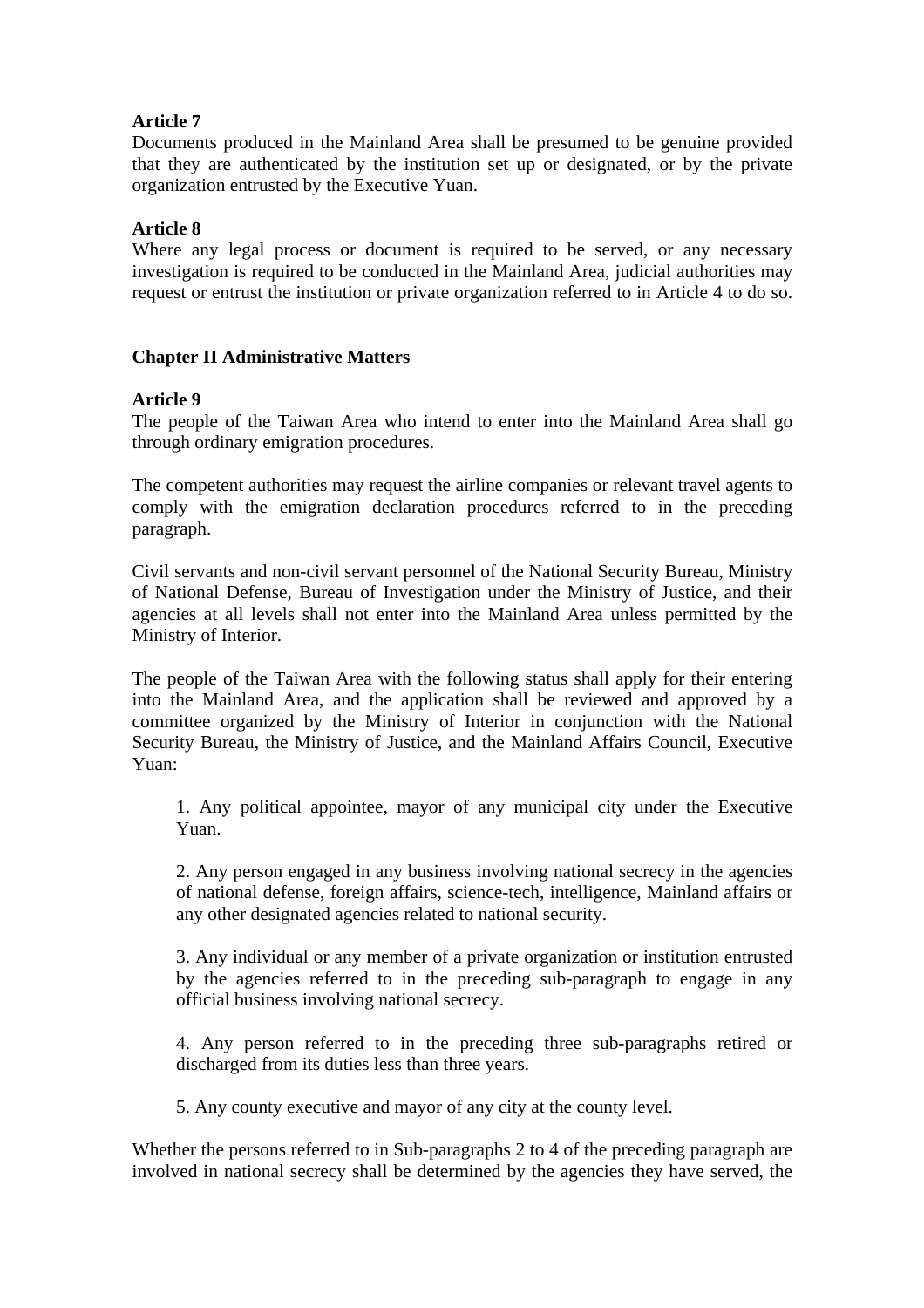entrusting agencies, or the entrusted organizations or institutions in accordance with relevant provisions and the nature of the business.

The period during which any retired or discharged person referred to in Sub-paragraph 4 of Paragraph 4 is required to apply for approval to the reviewing committee for its entering into the Mainland Area after its retirement or discharge may be extended or shortened by the agencies it has served, the entrusting agencies, or the entrusted organizations or institutions in accordance with the nature of national secrecy and the business involved.

Where any unforeseen significant event affects the material interests of the Taiwan Area or causes any serious damage to the cross-straits interaction, the Executive Yuan may, after giving a public notice, apply any prohibitive, restrictive, or other necessary measure for a certain period of time to the entrance of the people of the Taiwan Area into the Mainland Area with a resolution of the Legislative Yuan, which shall be deemed consent if no resolution is made within one month during its session; provided that in case of urgencies, the Legislative consent may be granted thereafter.

The people of the Taiwan Area who are permitted to enter into the Mainland Area may not engage in any activity detrimental to national security or interests.

Rules governing the declaration procedures referred to in Paragraph 2 and the granting of permission referred to in Paragraphs 3 and 4 shall be drafted by the Ministry of Interior and submitted to the Executive Yuan for approval.

#### **Article 9- 1**

The people of the Taiwan Area may not have household registrations in the Mainland Area or hold passports issued by the Mainland Area.

Except for the situations deemed necessary by the authorities concerned out of special consideration, any person who has a household registration in the Mainland Area or holds a passport issued by the Mainland Area in violation of the provisions of the preceding paragraph shall be deprived of its status as the people of the Taiwan Area and its rights of election, recall, initiative, referendum, serving military service or public offices, and any other rights derived from its household registration in the Taiwan Area, and its household registration in the Taiwan Area shall be annulled by the household registration authorities; provided that the responsibilities and obligations resulted from its status as the people of the Taiwan Area are not excused or exempted.

Any of the people of the Taiwan Area who has a household registration in the Mainland Area or holds a passport issued by the Mainland Area before the coming into force of the amendments to this Act is not deprived of its status as the people of the Taiwan Area provided that it submits to the Ministry of Interior relevant proofs that it has had its household registration in the Mainland Area annulled or abandoned its passport issued by the Mainland Area within six months from the coming into force of the amendments to this Act.

#### **Article 9- 2**

Any person deprived of its status as the people of the Taiwan Area in accordance with the provisions of the preceding Article may apply to the Ministry of Interior for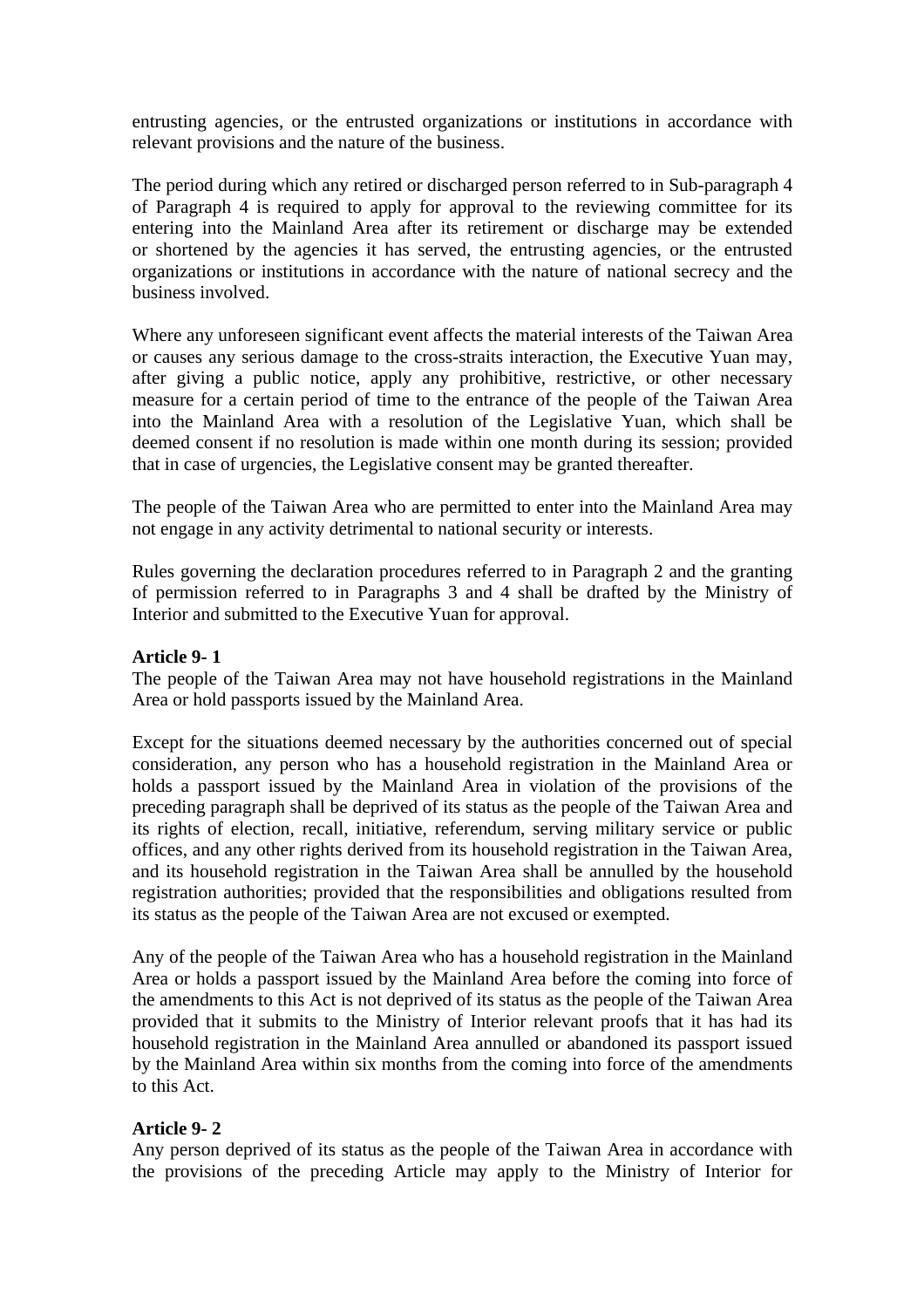permission to recover its status as the people of the Taiwan Area and to reside in the Taiwan Area after its return provided that it has its household registration in the Mainland Area annulled or abandons its passport issued by the Mainland Area.

Rules governing the permission requirements, procedures, means, restriction, revocation, or annulment of permission and any other requirements referred to in the preceding paragraph shall be drafted by the Ministry of Interior and submitted to the Executive Yuan for approval.

### **Article 10**

No people of the Mainland Area may enter into the Taiwan Area without permission of the competent authorities.

Any of the people of the Mainland Area who are permitted to enter into the Taiwan Area may not engage in any activity inconsistent with the purposes of the permission.

Rules governing the granting of permission referred to in the preceding two paragraphs shall be drafted by the competent authorities concerned and submitted to the Executive Yuan for approval.

### **Article 10- 1**

Any of the people of the Mainland Area who apply to enter into the Taiwan Area for family reunion, residency, or permanent residency shall be interviewed, fingerprinted, and registered for record; where it fails to be interviewed or fingerprinted, no permission shall be granted to its application for family reunion, residency, or permanent residency. Governing rules thereof shall be prescribed by the competent authorities.

#### **Article 11**

Any person who employs any of the people of the Mainland Area to work in the Taiwan Area shall apply to the competent authorities for permission.

Any of the people of the Mainland Area who are permitted to be employed in the Taiwan Area may not be employed for more than one year, during which it may not change its employer or work; provided, however, that with the permission of the competent authorities, it may change its employer or work in case the employment relationship cannot continue due to its employer's business being shut down or suspended, or any other extraordinary situations.

For any of the people of the Mainland Area who change employers or work according to the proviso in the preceding paragraph, the duration of their employments shall be calculated by combining the periods of employments before and after the change of their employers or work.

If an employer cannot meet its recruitment need after recruiting publicly in the Taiwan Area with an offer of reasonable working terms and after applying to a public placement service office for recruitment registration, the employer may then apply to the Council of Labor Affairs, Executive Yuan for employment of the people of the Mainland Area to fill the vacancies; provided, however, that the employer, during the recruitment period, informs the labor unions or the workers of its business units of the full text of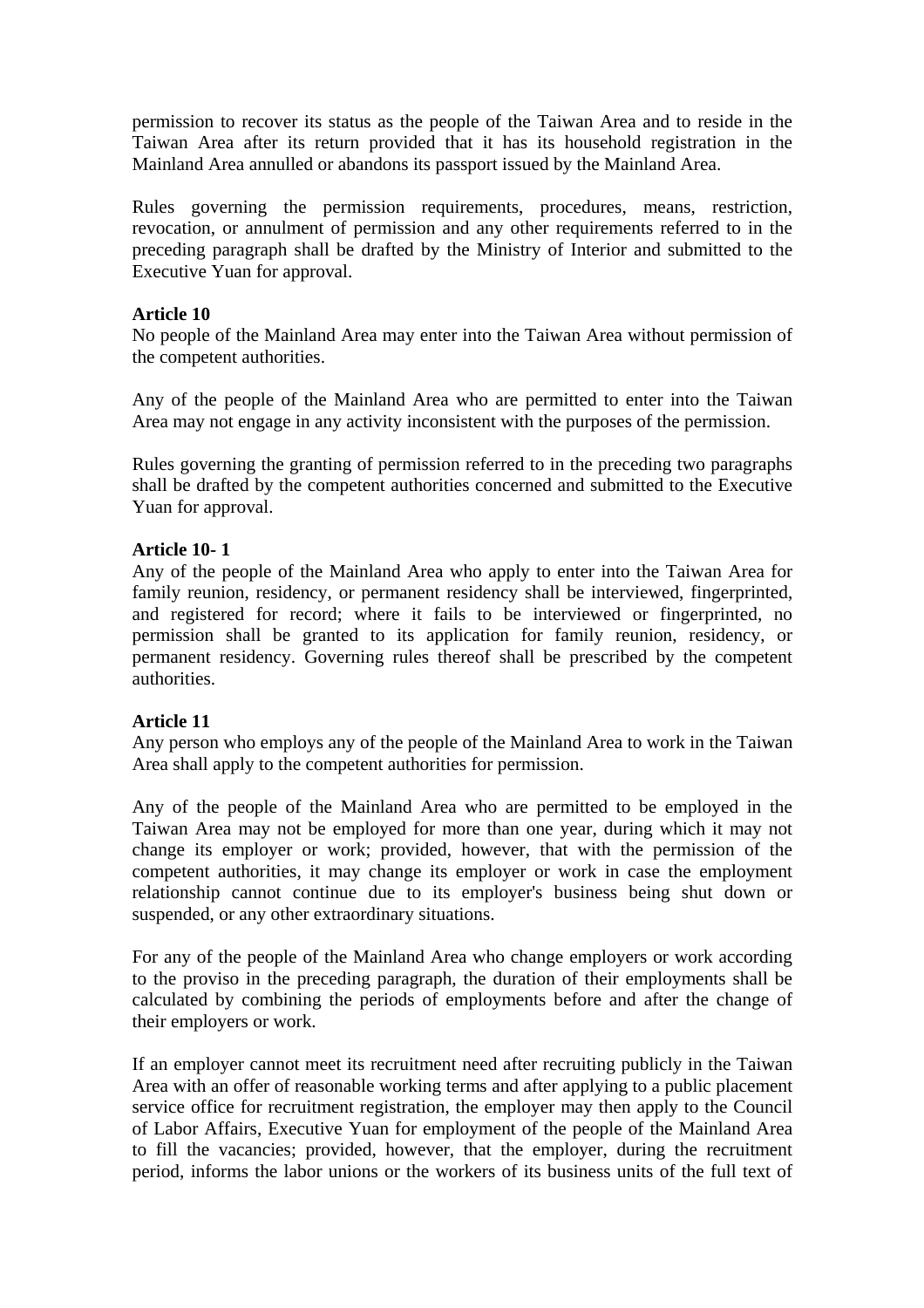the recruitment notice and posts such notice at the workplace intended for the people of the Mainland Area to work.

The labor contracts for employment of the people of the Mainland Area shall be in fixed-term.

Rules governing the granting of permission and the administration concerned as referred to in Paragraph 1 shall be drafted by the Council of Labor Affairs, Executive Yuan in conjunction with the authorities concerned and submitted to the Executive Yuan for approval.

To meet the employment demand derived from the service sectors opened in accordance with any international agreement, multinational enterprises or enterprises of the Taiwan Area of which their business scales in Taiwan reach certain threshold may employ the people of the Mainland Area with the permission of the competent authorities and not subject to the restriction referred to in the relevant provisions of the preceding six paragraphs and Article 95; rules governing the granting of permission, administration, the business scales of enterprises, employment terms and any other requirements thereof shall be drafted by the Council of Labor Affairs, Executive Yuan in conjunction with the authorities concerned and submitted to the Executive Yuan for approval.

### **Article 12**

Any of the people of the Mainland Area who are permitted to work by employment in the Taiwan Area may not claim any labor insurance payment for their dependents' injury, illness, childbirth or death occurring outside the jurisdiction within which the Act for Labor Insurance is in force.

#### **Article 13**

Any person who employs the people of the Mainland Area shall pay an amount of Employment Stabilization Fee to a special account designated by the Council of Labor Affairs, Executive Yuan.

Rules governing the schedule and management of the Fee referred to in the preceding paragraph shall be drafted by the Council of Labor Affairs, Executive Yuan in conjunction with the Ministry of Finance and submitted to the Executive Yuan for approval.

#### **Article 14**

For any of the people of the Mainland Area permitted to work by employment in the Taiwan Area violating any provision of this Act or any other laws and regulations, the competent authorities may revoke or annul the permission.

Any of the people of the Mainland Area whose permissions have been revoked or annulled in accordance with the preceding paragraph shall be ordered to leave the Taiwan Area within a specified time limit and in case of failing to leave by the expiration of the aforementioned time limit, shall be deported in accordance with the provisions of Article 18.

The provisions of the preceding paragraph shall apply where a labor contract is suspended or terminated.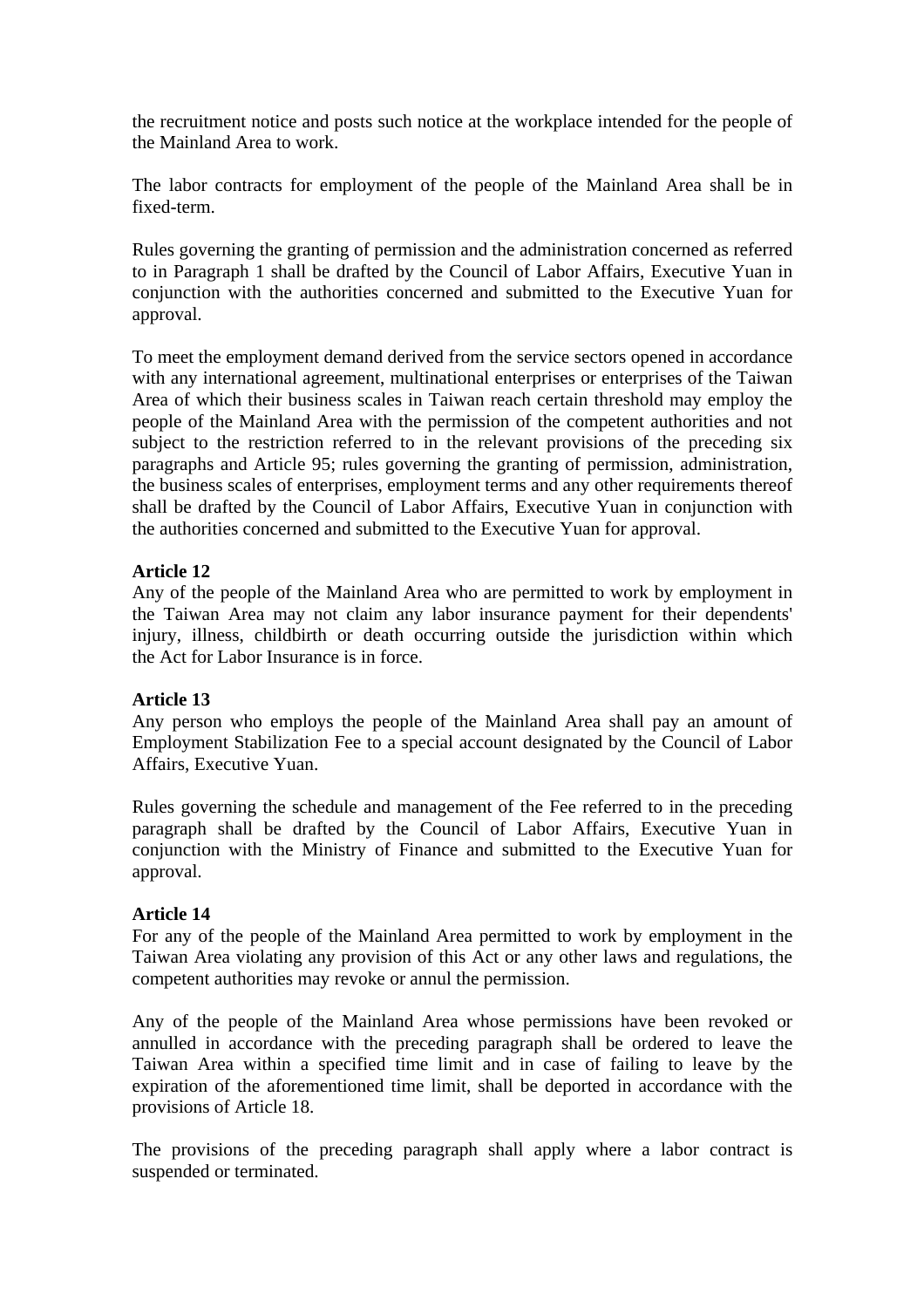### **Article 15**

No one may commit any of the following acts:

1. To make any of the people of the Mainland Area enter into the Taiwan Area illegally.

2. To solicit any of the people of the Taiwan Area to enter into the Mainland Area with the knowledge that the solicited has no permission.

3. To make any of the people of the Mainland Area engage in any activity in the Taiwan Area without permission or inconsistent with the purposes of permission.

4. To employ or to continue to employ any of the people of the Mainland Area to work without permission or beyond the scope of the permission.

5. To act as a middleman in introducing others to commit any act referred to in the preceding sub-paragraph.

#### **Article 16**

Any of the people of the Mainland Area may apply to enter into the Taiwan Area for the purpose of business visit or tourism; regulations thereof shall be prescribed by the competent authorities.

In any of the following situations, any of the people of the Mainland Area may apply for permanent residency in the Taiwan Area:

1. Being a lineal relative by blood or the spouse of any of the people of the Taiwan Area, and of the age of no less than seventy or no more than twelve.

2. Being the surviving spouse of any of the people of the Taiwan Area who needs to provide care to any of the underage children born by the deceased spouse.

3. Being any serviceman of the Taiwan Area who was sent over to the Mainland Area for military service and has been staying there since 1945, and its spouse.

4. Being any former officer or enlisted man of the armed forces captured in battle or in the execution of special missions after the Government moved to Taiwan in 1949, and its spouse.

5. Bing any person who was sent over to the Mainland Area to study on Government scholarships before the Government moved to Taiwan in 1949, and its spouse.

6. Being any fishermen or crew who, by reason of breakdown of their vessels, shipwreck, or force majeure, have stayed in the Mainland Area since any date by November 1, 1987 and had household registrations in the Taiwan Area before.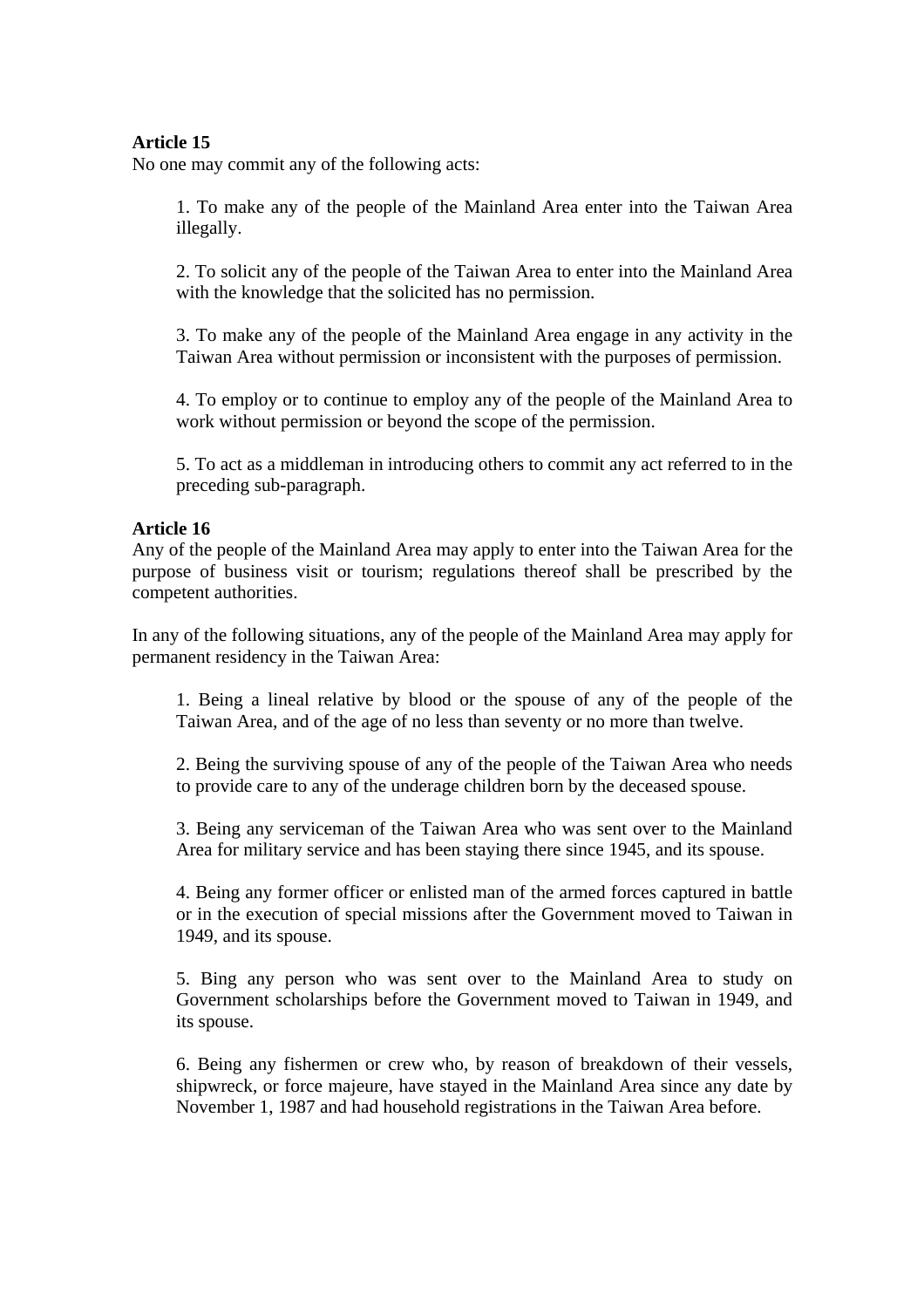An annual quota may be imposed on the number of permanent residency in the Taiwan Area to be granted to the people of the Mainland Area who apply in accordance with the provisions of Sub-paragraph 1 of the preceding paragraph.

The spouse in the Mainland Area of any person referred to in Sub-paragraphs 3 to 6 of Paragraph 2 may apply for permanent residency in the Taiwan Area together with the application of the referred person; provided, however, that if the applications are not filed together, the referred person may apply on behalf of its spouse after the referred person becomes a permanent resident in the Taiwan Area.

### **Article 17**

Any of the people of the Mainland Area being the spouse of any of the people of the Taiwan Area may apply to enter into the Taiwan Area for family reunion in accordance with laws and regulations; in either of the following situations, it may apply for spouse residency in the Taiwan Area:

- 1. Being married for at least two years.
- 2. Having given birth to a child.

Any of the people of the Mainland Area other than those referred to in the preceding paragraph may apply to stay in the Taiwan Area in accordance with laws and regulations; in either of the following situations, it may apply for business or work residency in the Taiwan Area for a period of no more than three years, which may be extended upon expiration by application:

1. Being any of the people of the Mainland Area who are employed to work in the Taiwan Area in accordance with Article 11.

2. Being any of the people of the Mainland Area who enter into the Taiwan Area for business related activities in accordance with Article 10 or Paragraph 1 of Article 16.

Any person having a spouse residency in the Taiwan Area, which is permitted in accordance with the provisions of Paragraph 1, for at least four years, and during which its lawful residency in the Taiwan Area each year is no less than 183 days may apply for long-term residency.

The Ministry of Interior may permit specifically on a case-by-case basis any of the people of the Mainland Area to have a long-term residency in the Taiwan Area out of political, economic, social, educational, science-tech or cultural consideration and may restrict the categories and quota for residency applications; the referred categories and quota shall be drafted by the Ministry of Interior and approved by the Executive Yuan for publication.

For any person permitted to have a long-term residency in the Taiwan Area in accordance with the provisions of the preceding two paragraphs, its period of residency is indefinite; it may apply for permanent residency in the Taiwan Area provided that it has a long-term residency for at least two years and complies with the following provisions: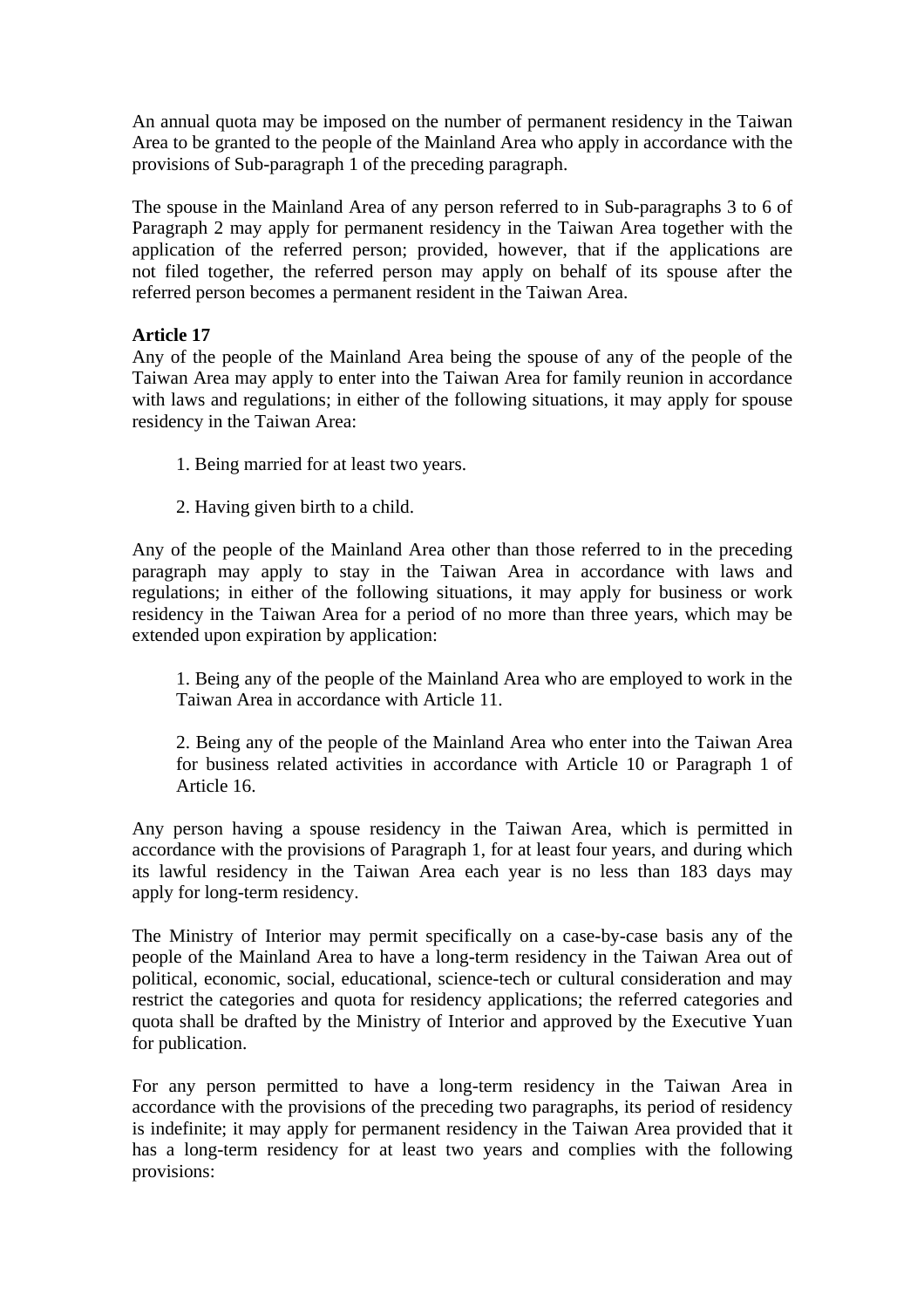1. The period of its lawful residency in the Taiwan Area being no less than 183 days annually.

2. Being of the age of no less than twenty.

3. Having a character of integrity and with no criminal record.

4. Submitting a proof of losing its original household registration.

5. Having certain amount of properties for self-sufficiency or living upon reliable support.

6. Being in the national interests.

The Ministry of Interior may impose and publish after approval by the Executive Yuan the quota and categories for spouse residency, long-term residency and permanent residency.

For any of the people of the Mainland Area permitted to have a spouse residency, longterm residency or permanent residency in accordance with Paragraph 1, if there exist sufficient evidences to establish that its marriage is false due to collusion, the permission for its spouse residency, long-term residency, permanent residency and household registration shall be revoked and, in addition, it shall be deported.

For any of the people of the Mainland Area who stay or reside in the Taiwan Area beyond the authorized duration or enter into the Taiwan Area without permission, the provisions of the preceding Article and Paragraphs 1 to 4 of this Article shall not apply to such person during the period of its stay or residency in the Taiwan Area. Rules governing the requirements, procedures, means, restriction, revocation, or annulment of permission and any other requirements for residency, long-term residency or permanent residency referred to in the preceding Article and Paragraphs 1 to 5 of this Article shall be drafted by the Ministry of Interior in conjunction with the authorities concerned and submitted to the Executive Yuan for approval.

#### **Article 17- 1**

Any person who is permitted to have a spouse residency in the Taiwan Area in accordance with the provisions of Paragraph 1 of the preceding Article may apply to the competent authorities for permission to be employed to work in the Taiwan Area.

The competent authorities shall take into account the situations of Taiwan employment market, public interest, and household economy in granting the permission referred to in the preceding paragraph; rules governing the referred permission requirements, procedures, means, restriction, administration, revocation, or annulment of permission and any other requirements shall be drafted by the Council of Labor Affairs, Executive Yuan and submitted to the Executive Yuan for approval.

Any person who is permitted to have a long-term residency in the Taiwan Area in accordance with the provisions of Paragraph 3 or 4 of the preceding Article may work in the Taiwan Area during the period of its residency.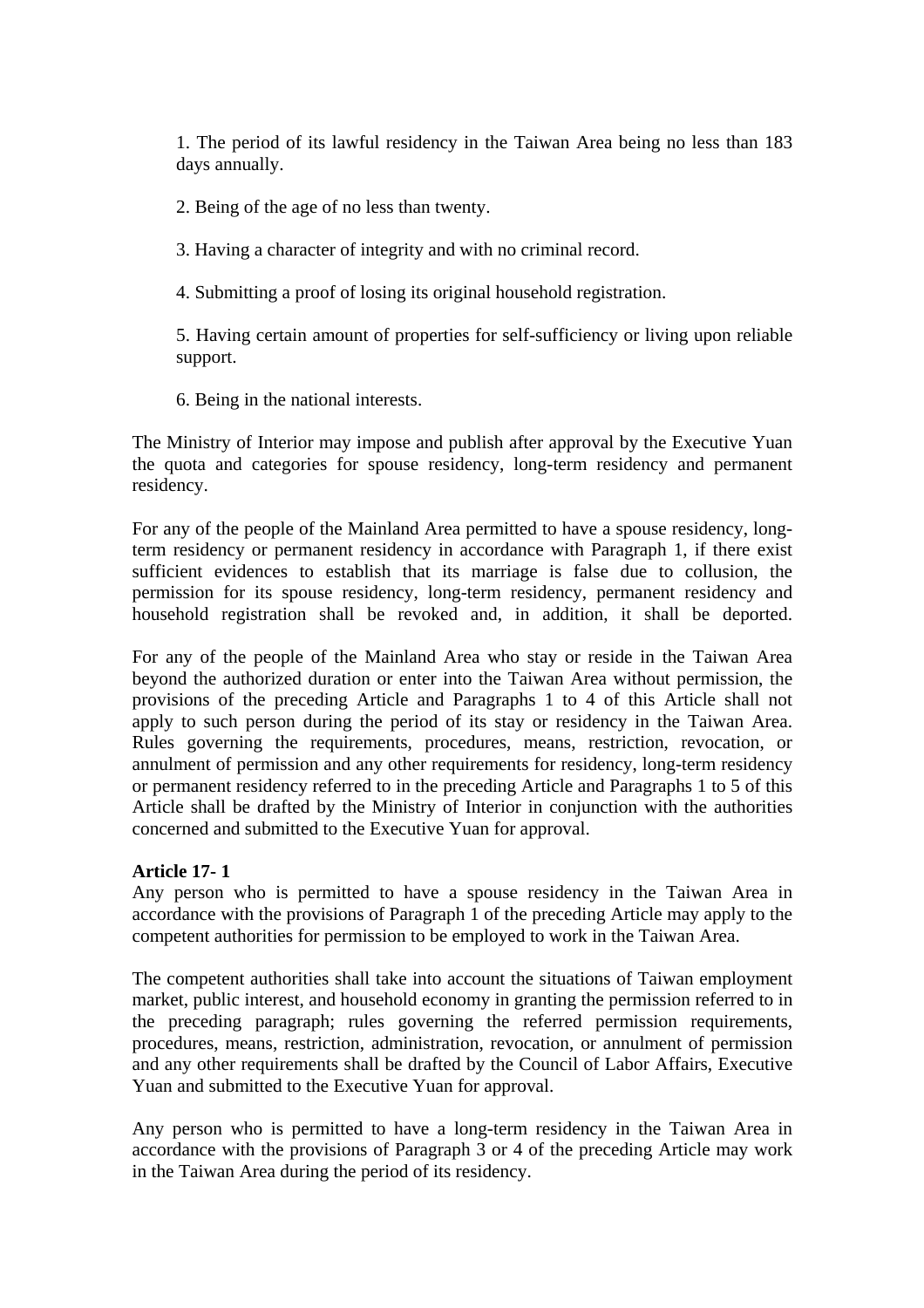#### **Article 18**

In any of the following situations, any of the people of the Mainland Area who enter into the Taiwan Area may be deported by the police authorities; provided, however, that prior approval shall be obtained from the judicial authorities where the judicial proceeding thereof is pending:

1. Entering into the Taiwan Area without permission.

2. Entering into the Taiwan Area by permission and staying or residing beyond the authorized duration.

3. Engaging in any activity or employment inconsistent with the purposes of the permission.

4. There exist sufficient evidences to establish that a crime has been committed.

5. There exist sufficient evidences to establish that there is a threat to national security or social stability.

Any of the people of the Mainland Area referred to in the preceding paragraph may be put in temporary custody before deportation or ordered in addition to perform labor services.

Any of the people of the Mainland Area referred to in Paragraph 1 who breach the Social Orders Maintenance Law but do not involve in any other criminal offense by engaging in any activity or employment inconsistent with the purposes of the permission as provided in Sub-paragraph 3 of Paragraph 1 may be deported directly by the police authorities after investigation without being transferred to a summary court for ruling.

Where any of the people of the Mainland Area entering into the Taiwan Area and involving in criminal cases are ordered for custody by judges or prosecutors to be put in the accommodation centers for custody referred to in Paragraph 2, and found guilty by a irrevocable court judgment, any single custody day may be counted as an imprisonment or detention day, or converted into the amount of fine as prescribed by the decision referred to in Paragraph 4 of Article 42 of the Criminal Code.

The provisions of the preceding four paragraphs shall apply to any of the people of the Mainland Area who entered into the Taiwan Area before the coming into force of this Act.

Rules governing the administration of deportation referred to in Paragraph 1 and rules governing the establishment and administration of the accommodation centers for custody referred to in Paragraph 2 shall be drafted respectively by the Ministry of Interior and submitted to the Executive Yuan for approval.

#### **Article 19**

Any of the people of the Taiwan Area who guarantee for any of the people of the Mainland Area for the latter's entry into the Taiwan Area shall assist the authorities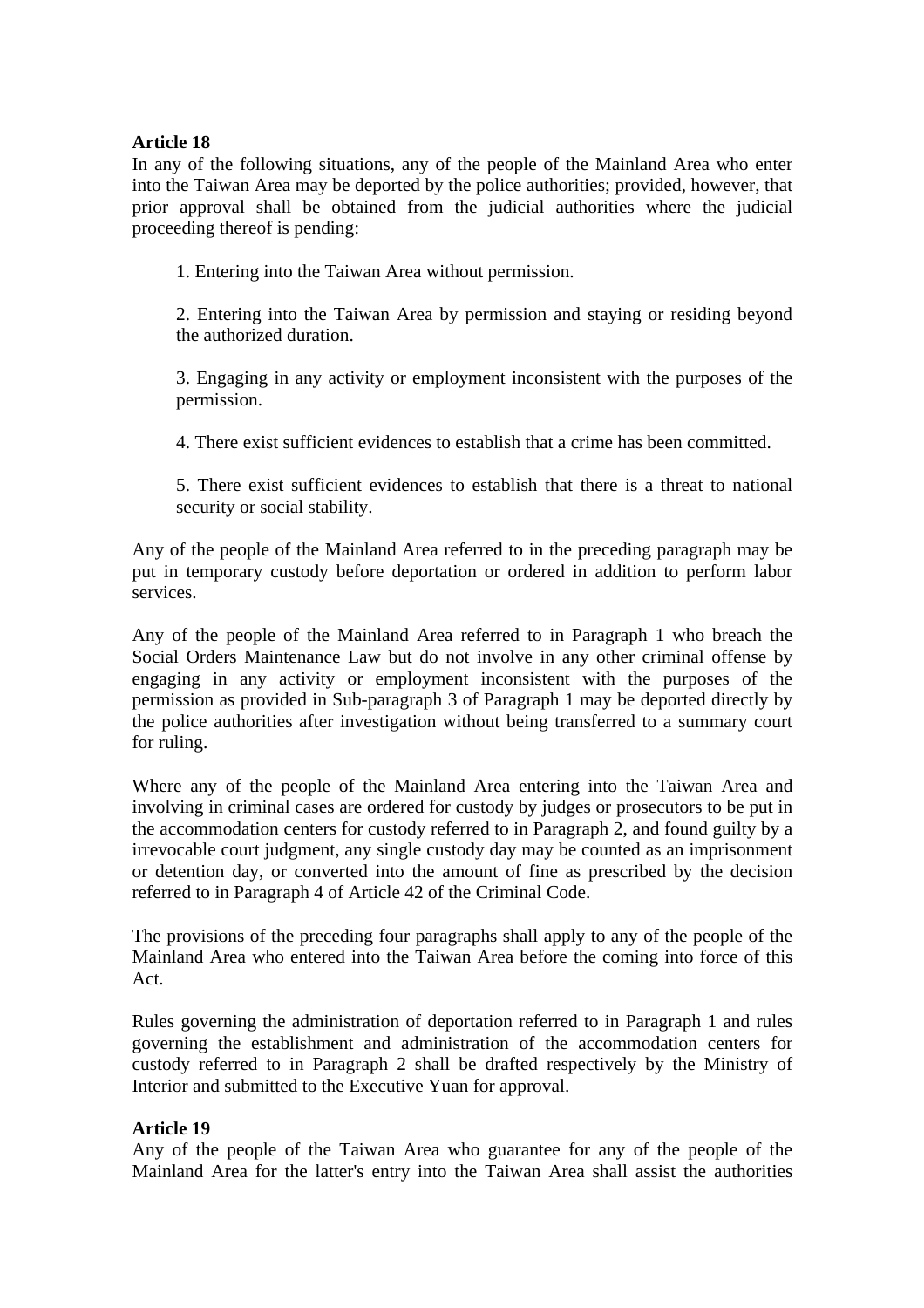concerned in deporting the latter in the event of the latter's failure to leave by the expiration of the authorized duration of stay, and shall bear the expenses incurred in connection therewith.

The deporting authorities may notify the guarantor to pay the expenses referred to in the preceding paragraph within a specified time limit by providing photocopies of relevant receipts and a calculation statement, and shall forward the case in accordance with the laws for compulsory execution in the event of the guarantor's failure to pay by the expiration of the aforementioned time limit.

### **Article 20**

In any of the following situations, any of the people of the Taiwan Area shall bear the expenses for deportation:

1. Making any of the people of the Mainland Area enter into the Taiwan Area illegally.

2. Illegally employing any of the people of the Mainland Area.

3. Employing any of the people of the Mainland Area who are subject to deportation in accordance with the provisions of Paragraph 2 or 3 of Article 14.

Where there is more than one person liable for the expenses referred to in the preceding paragraph, these persons shall be jointly and severally liable.

The deporting authorities may notify the guarantor to pay within a specified time limit the expenses referred to in Paragraph 1 by providing photocopies of relevant receipts and a calculation statement, and shall forward the case in accordance with the laws for compulsory execution in the event of the guarantor's failure to pay by the expiration of the aforementioned time limit.

## **Article 21**

Except otherwise provided for in any other law, any of the people of the Mainland Area permitted to enter into the Taiwan Area may not register itself as candidate for any public office, serve in the government, educational institutions or state enterprises, or organize any political party unless it has had a household registration in the Taiwan Area for at least ten years; unless it has had a household registration in the Taiwan Area for at least twenty years, it may not serve in the intelligence agencies or institutions, or serve in the national defense agencies or institutions as any of following personnel:

- 1. Recruited military officers, sergeants and soldiers.
- 2. Drafted military officers and sergeants.
- 3. Civilian, educational and military contracted personnel.

Any of the people of the Mainland Area who is permitted to enter into the Taiwan Area and has a household registrations in the Taiwan Area may serve as faculty member of any university, researcher of any academic or research institution, or specialist of any social education institution according to relevant laws and regulations without being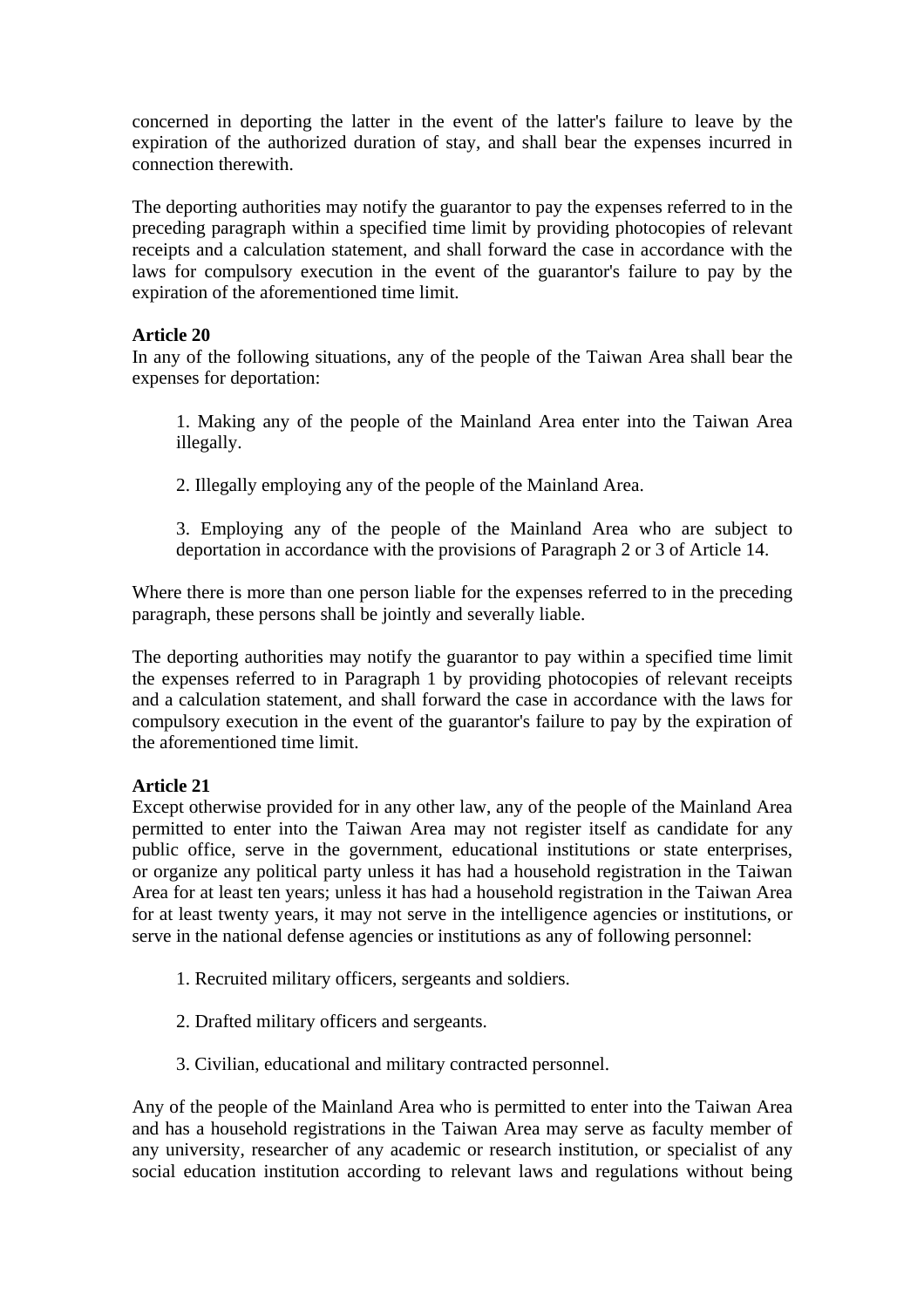subject to the limitation to have a household registration in the Taiwan Area for at least ten years as referred to in the preceding paragraph.

Any person referred to in the preceding paragraph shall not assume any responsibility or perform any work involving national security or confidential science-tech research.

### **Article 22**

For any of the people of the Taiwan Area or any of the people of the Mainland Area permitted to have a permanent residency in the Taiwan Area, rules governing its examination and the recognition of its education in the Mainland Area shall be drafted by the Ministry of Education and submitted to the Executive Yuan for approval.

### **Article 22- 1**

Any individual, juristic person, organization, or other institution of the Taiwan Area permitted to make any investment or have any technology cooperation in the Mainland Area, after filing with the Ministry of Education for record, may establish in the Mainland Area any school not higher than senior high school exclusively for any of the people of the Taiwan Area (hereinafter "Taiwanese School in the Mainland Area") and may have a kindergarten annexed.

Rules governing the procedures of filing for records, the curriculum, facilities, student recruitment, eligibility of schools for financial awards or assistances, return of students to Taiwan for education, qualification for and accreditation of the salary rank as well as the length of service of any of the people of the Taiwan Area to serve as principal or teacher, and any other related matters of the Taiwanese Schools in the Mainland Area shall be drafted by the Ministry of Education and submitted to the Executive Yuan for approval.

Any student of the Taiwanese Schools in the Mainland Area in compliance with the Rules referred to in the preceding paragraph returning to Taiwan for education may continue its education at any school of the same level in the Taiwan Area.

The provisions of the Civil Servants and Educational Personnel Insurance Law and the National Health Insurance Law related to private schools shall apply mutatis mutandis to the insurance matters of any of the people of the Taiwan Area serving as principal or teacher of any Taiwanese School in the Mainland Area; where the personnel system of a Taiwanese School in the Mainland Area is the same as that of the school at the same level in the Taiwan Area, the relevant provisions of the Private School Law shall apply mutatis mutandis to its retirement, death compensation, and layoff matters.

#### **Article 23**

Any individual, juristic person, organization, or other institution of the Taiwan Area, the Mainland Area or any other area may be permitted to recruit students or act as a middleman in the Taiwan Area for any educational institution of the Mainland Area. Rules governing the granting of the referred permission shall be drafted by the Ministry of Education and submitted to the Executive Yuan for approval.

#### **Article 24**

Any individual, juristic person, organization, or other institution of the Taiwan Area having income derived from sources in the Mainland Area shall pay income tax thereon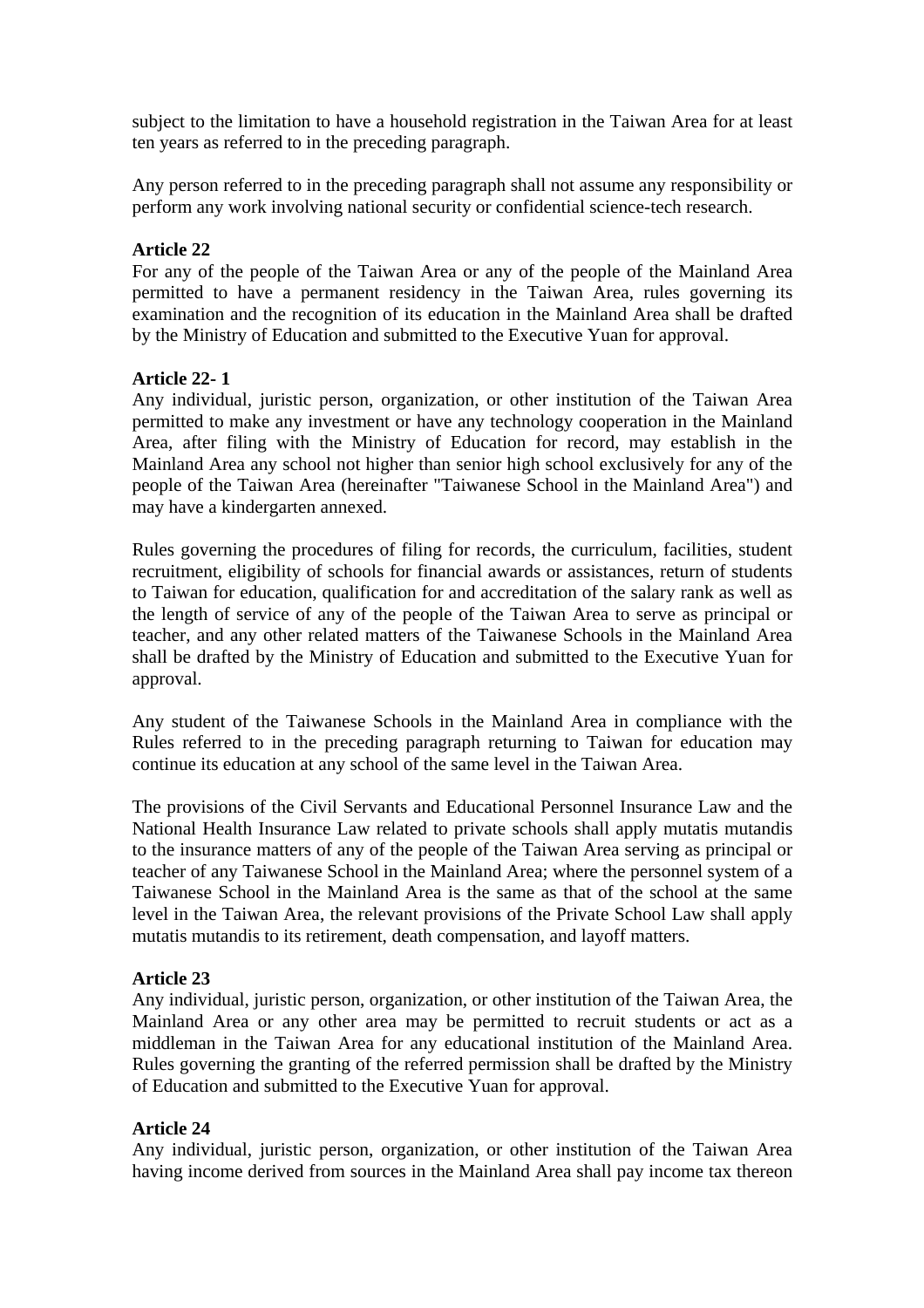together with the income derived from sources in the Taiwan Area; provided, however, that the amount of the income tax already paid in the Mainland Area may be deducted from the amount of the income tax payable.

Where any juristic person, organization, or other institution of the Taiwan Area permitted by the competent authorities in accordance with the provisions of Article 35 to make any investment in the Mainland Area through the company or enterprise it establishes in any third area includes in its tax return the investment income of its company or enterprise in the third area according to the Income Tax Act, the investment income of such company or enterprise derived from the income distributed by the invested company or enterprise in the Mainland Area shall be deemed the income derived from sources in the Mainland Area and taxed according to the preceding paragraph; provided, however, that the amount of income tax paid in the Mainland Area and the third Area against the portion of investment income derived from sources in the Mainland Area may be deducted from the amount of the income tax payable.

The total amount to be credited in accordance with the preceding two paragraphs may not exceed the increment of the income tax payable computed, after including the income derived from sources in the Mainland Area, at the applicable tax rate of the Taiwan Area.

### **Article 25**

Any individual, juristic person, organization, or other institution of the Mainland Area having income derived from sources in the Taiwan Area shall pay income tax thereon. Any individual of the Mainland Area residing and staying in the Taiwan Area for at least 183 days in a taxable year shall file consolidated income tax return for its income derived from sources in the Taiwan Area, and the taxing provisions applicable to the people of the Taiwan Area shall apply mutatis mutandis.

Any juristic person, organization, or other institution of the Mainland Area with a fixed place of business or a business agent shall pay profit-seeking enterprise income tax on its income derived from sources in the Taiwan Area, and the taxing provisions applicable to the profit-seeking enterprises in the Taiwan Area shall apply mutatis mutandis; where it does not have any fixed place of business but has a business agent, its payable profit-seeking enterprise income tax shall be responsible by its business agent, who shall file with each competent tax authorities and pay tax thereto. Where, however, any juristic person, organization, or other institution of the Mainland Area receives net dividends or net surplus derived from its investment in the Taiwan Area, the amount of which shall not be included in its business income, the tax withholder shall withhold the tax payable in accordance with the prescribed rate upon making payment.

For any individual of the Mainland Area residing and staying in the Taiwan Area for less than 183 days in a taxable year and any juristic person, organization, or other institution of the Mainland Area without any fixed place of business or business agent, the tax payable for its income derived from sources in the Taiwan Area shall be withheld by the tax withholder in accordance with the prescribed rate upon making payment and not subject to tax return filing; where the income does not fall within the scope of withholding, the taxpayer shall file and pay tax in accordance with the prescribed tax rate, or entrust any individual of the Taiwan Area or any profit-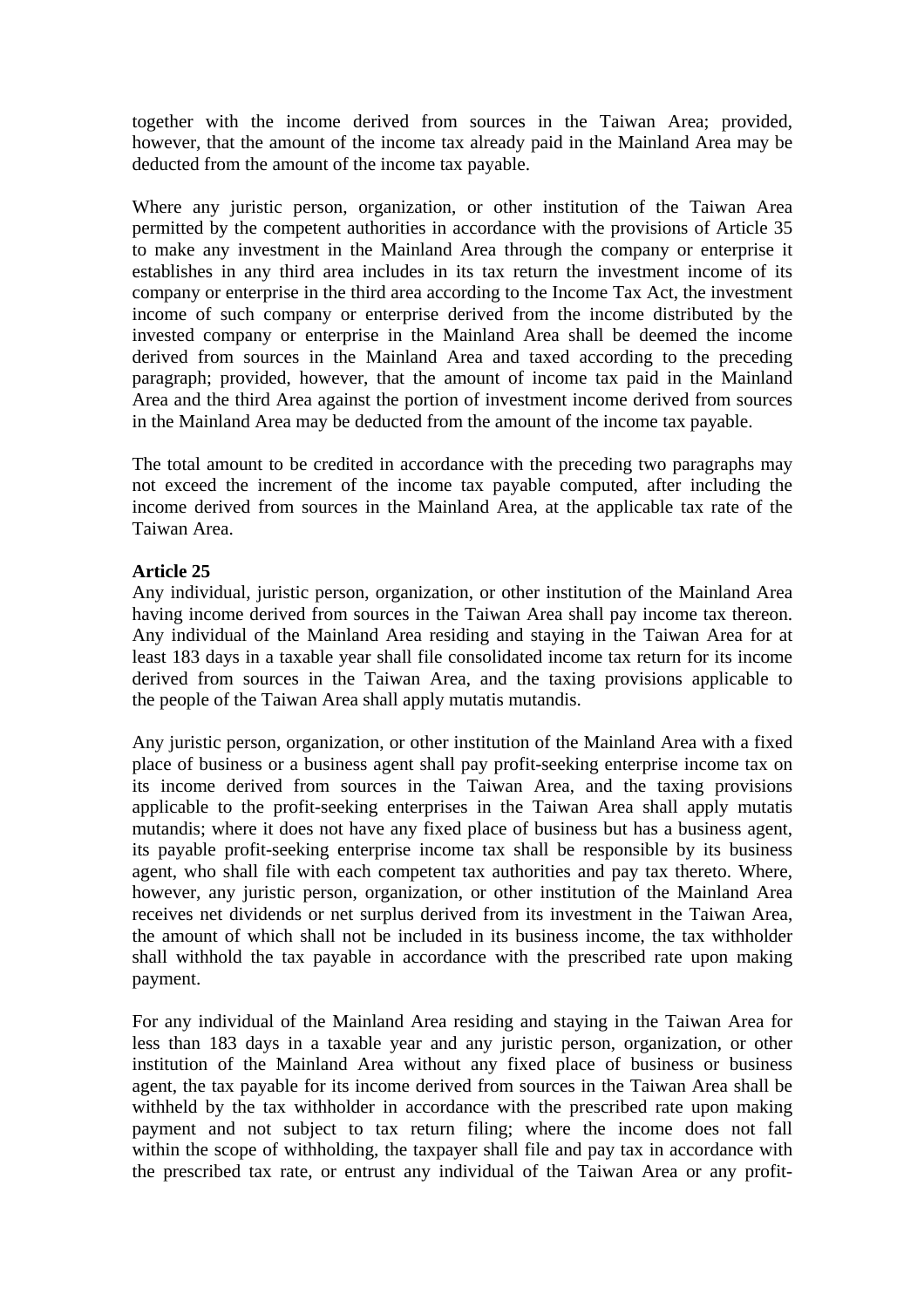seeking enterprise with a fixed place of business in the Taiwan Area as its agent for tax return filing and payment provided that it cannot file the tax return itself. The relevant provisions of the Income Tax Act shall apply to the withholding matters referred to in the preceding two paragraphs.

Schedules governing the withholding rates applicable to the income derived from the sources in the Taiwan Area for any individual, juristic person, organization, or other institution of the Mainland Area shall be drafted by the Ministry of Finance and submitted to the Executive Yuan for approval.

### **Article 25- 1**

For any individual, juristic person, organization, or other institution of the Mainland Area or any company it invests in any third area permitted to invest in the Taiwan Area in accordance with the provisions of Article 73, the tax payable for the dividends distributed to it by the company in the Taiwan Area or surplus distributed to a partner shall not be subject to the provisions of tax return filing provided for in the Income Tax Act provided that the tax withholder designated by the provisions of the Income Tax Act, upon payment, withholds twenty percent of the amount payable or distributable.

However, any individual of the Mainland Area residing and staying in the Taiwan Area for at least 183 days in a taxable year shall file consolidated income tax return in accordance with the provisions of Paragraph 2 of the preceding Article.

Where any director, manager, or technical personnel of any juristic person, organization, or other institution which is permitted to make any investment in the Taiwan Area in accordance with the provisions of Article 73, resides and stays in the Taiwan Area for less than 183 days in a taxable year because of its engagement in investment, factory building, market survey or any other temporary work, its salary income paid outside the Taiwan Area by the referred juristic person, organization, or other institution shall not be deemed its income derived from sources in the Taiwan Area.

## **Article 26**

Any of the retired personnel from the military, government, educational institutions, or state enterprises who receives monthly retirement benefits and intends to go to the Mainland Area to reside there for a long term shall apply to the competent authorities for a lump-sum payment of the retirement benefits, and the competent authorities shall calculate the lump-sum payment the applicant is entitled to based on the applicant's originally approved length of service and the amount of monthly payment received by any person of the same rank presently employed or in service during the month when the application is filed and pay the balance with the aggregate of the monthly retirement benefits the applicant has already received to be deducted from the referred lump-sum payment; if there is no balance or the balance is less than one half of the referred lumpsum payment, the applicant shall be paid in either case with an amount equal to one half of the referred lump-sum payment.

Where any of the personnel referred to in the preceding paragraph has any dependent in the Taiwan Area, it shall acquire the consent of its dependent(s) before its filing of the application.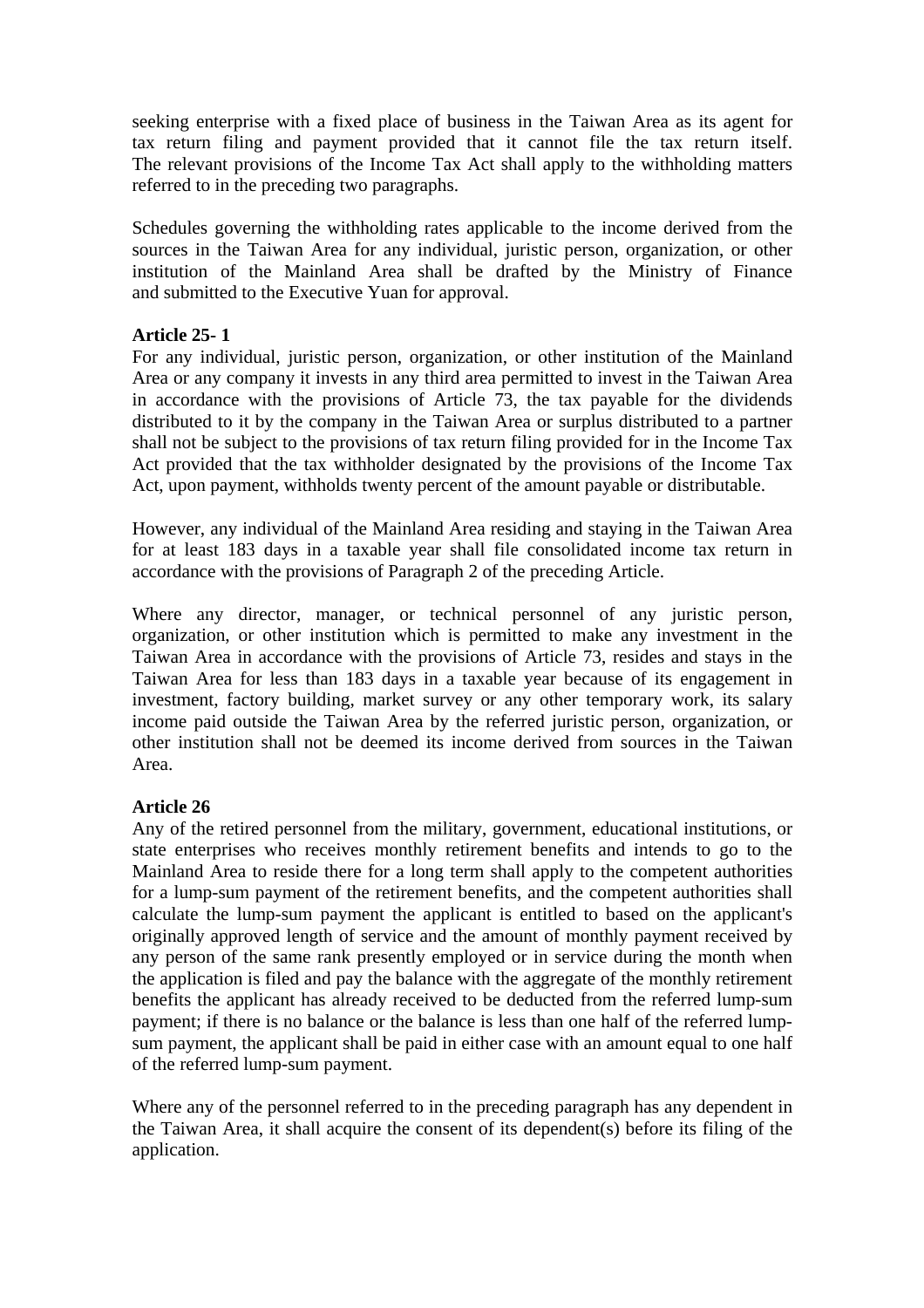Where any of the personnel referred to in Paragraph 1 has a household registration in the Mainland Area or holds a passport issued by the Mainland Area but fails to apply for a lump-sum payment of its retirement benefits in accordance with the provisions, its entitlement to the retirement benefits shall be suspended until its status as the people of the Taiwan Area is recovered in accordance with the provisions of Article 9-2.

Where any of the personnel referred to in Paragraph 1 applies for a lump-sum payment of the retirement benefits by fraud or any other unjust means, the authorities such personnel is retired from shall reclaim the amount such personnel has received and refer the case to the judicial authorities if there is any criminal liability involved. Rules governing the matters related to the application referred to in Paragraph 1 and the suspension and recovery of retirement benefits referred to in Paragraph 3 shall be prescribed by each competent authorities.

### **Article 26- 1**

Where any of the personnel of the military, government, educational institutions or state enterprises dies during employment, in service or while receiving monthly retirement benefits and has no surviving relative or legal beneficiary in the Taiwan Area, any of its relative or legal beneficiary residing in the Mainland Area may, within five years from the date of its death, apply in writing to the competent authorities, if permitted to enter into the Taiwan Area, for the death payment of the civil servants or military personnel insurance, a lump-sum payment of the death compensation, the balance of military service retirement benefit or a lump-sum payment of the death benefit; provided that the relative or legal beneficiary residing in the Mainland Area may not apply for the death compensation in annual installment or the death benefit in monthly installment. Those who fail to apply before the expiration of the aforementioned time limit shall be deemed to lose their entitlement.

The total of the death payment of the civil servants or military personnel insurance, the lump-sum payment of the death compensation, the balance of military service retirement benefit or the lump-sum payment of the death benefit referred to in the preceding paragraph shall not exceed two million New Taiwan Dollars.

For the death payment of the civil servants or military personnel insurance, the lumpsum payment of the death compensation, the balance of military service retirement benefit or the lump-sum payment of the death benefit reserved in accordance with laws prior to the coming into force of the amendments of July 1, 1997 to this Act, the relative or legal beneficiary residing in the Mainland Area shall within five years beginning from July 1, 1997 apply for the payments in accordance with Paragraph 1, and those who fail to apply before the expiration of the aforementioned time limit shall be deemed to lose their entitlement.

Where any person applying for the payments referred to in the provisions of Paragraph 1 or the preceding paragraph has difficulty in movement due to injury or illness, or the amount of payments it is entitled to is inappropriate to the amount of expenses for its travel to Taiwan, or there is any other special situation, it may be exempt by the competent authorities from entering into the Taiwan Area.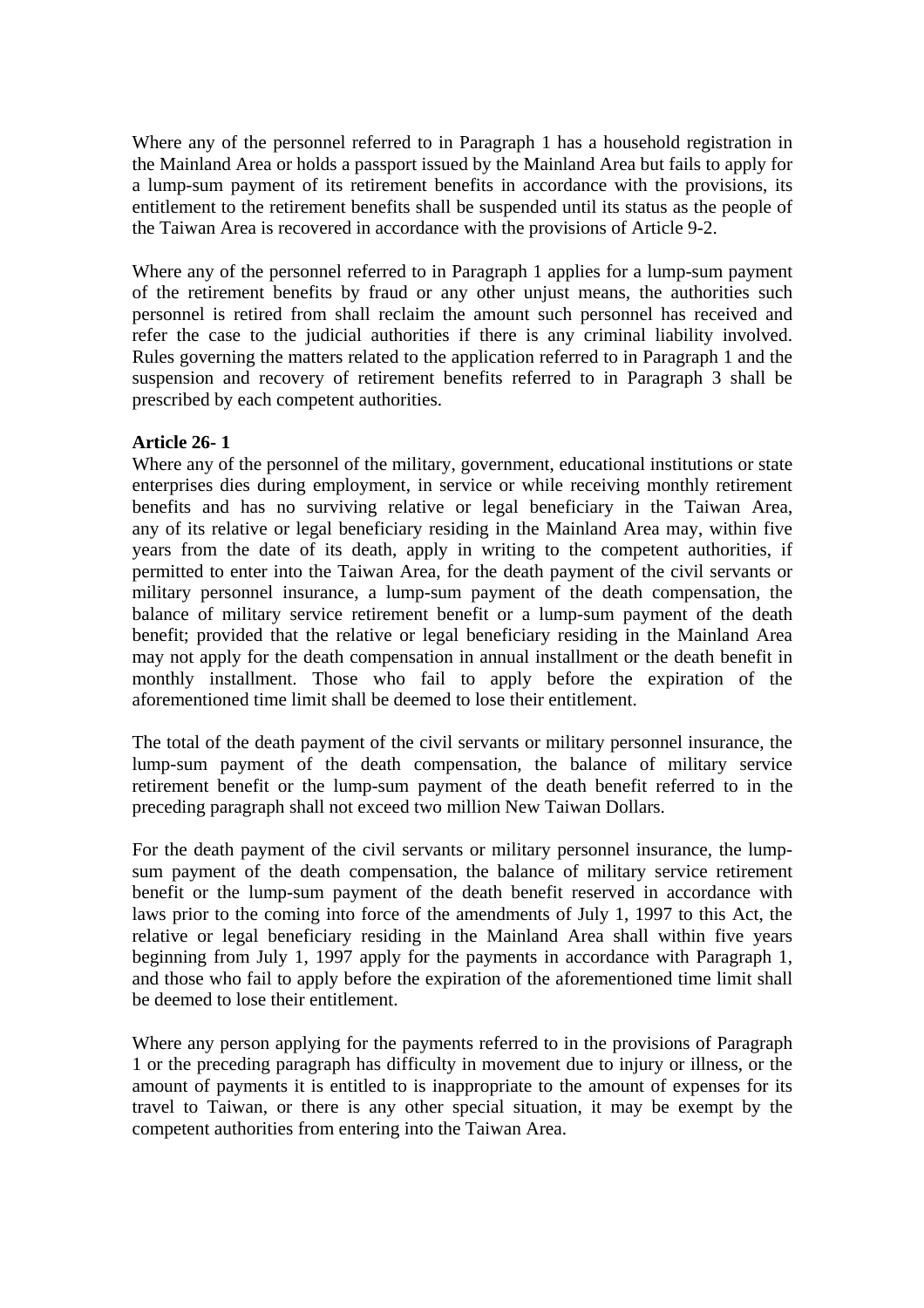For any payment owed by the government in the Mainland Area and due in accordance with laws or regulations prior to 1949, in situations where the beneficiary is yet to receive any or full payment, no claim shall be processed before national unification.

## **Article 27**

For those veterans formerly housed in Veterans Homes for care by the Veterans Affairs Commission, Executive Yuan and approved to enter into and reside in the Mainland Area for a long term, the subsistence benefit and injury compensation they are entitled to shall continue to be paid; the same provision shall to those permitted to enter into the Mainland Area for permanent residency prior to the coming into force of the amendment to this Article.

Where a veteran under care is not approved in accordance with the provisions of the preceding paragraph to have a household registration in the Mainland Area or to hold a passport issued by the Mainland Area, its entitlement to the subsistence benefit and injury compensation shall be suspended until its status as the people of the Taiwan Area is recovered in accordance with the provisions of Article 9-2.

Rules governing the matters related to the payment, suspension and recovery of payment of the subsistence benefit and injury compensation referred to in the preceding two paragraphs shall be drafted by the Veterans Affairs Commission, Executive Yuan and submitted to the Executive Yuan for approval.

### **Article 28**

Any vessels, aircraft or other means of transportation of the Republic of China may sail or fly to the Mainland Area with the permission of the competent authorities. Rules governing the referred permission and administration shall be drafted by the Ministry of Transportation and Communications in conjunction with the authorities concerned and submitted to the Executive Yuan for approval within eighteen months after the adoption of the amendment to this Act; and the referred period may be extended if necessary after reporting to the Legislative Yuan for record.

#### **Article 28- 1**

No vessels, aircraft or other means of transportation of the Republic of China may transport any of the people of the Mainland Area to the Taiwan Area or any other country or area outside the Mainland Area.

No people of the Taiwan Area may use any of non-R.O.C. vessels, aircraft or other means of transportation to transport any of the people of the Mainland Area to the Taiwan Area or any other country or area outside the Mainland Area.

#### **Article 29**

Unless permitted by the competent authorities, no Mainland vessels, civil aircraft or other means of transportation may enter into the restricted or prohibited waters of the Taiwan Area or the controlled airspace of the Taipei Flight Information Region.

The restricted or prohibited waters and the controlled airspace referred to in the preceding paragraph shall be published by the Ministry of National Defense.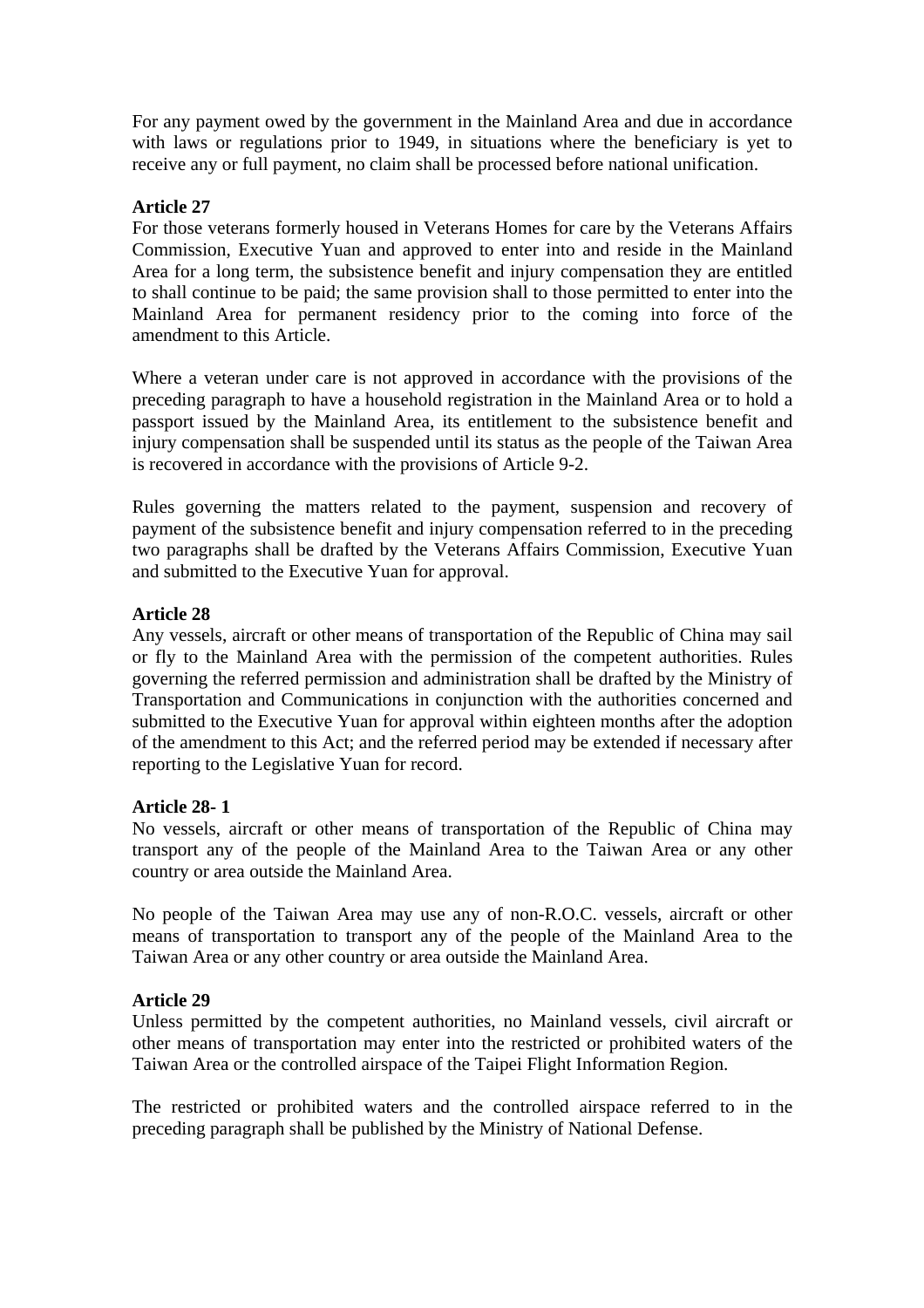Rules governing the granting of permission referred to in Paragraph 1 shall be drafted by the Ministry of Transportation and Communications in conjunction with the authorities concerned and submitted to the Executive Yuan for approval.

### **Article 30**

No foreign vessels, civil aircraft or other means of transportation may directly sail or fly between seaports or airports of the Taiwan Area and those of the Mainland Area; nor may any foreign vessel, civil aircraft or other means of transportation be used to operate scheduled sea or air lines between seaports or airports of the Taiwan Area and those of the Mainland Area via a third area.

Where any of the vessels, civil aircraft or other means of transportation referred to in the preceding paragraph is chartered by, or an investment of, or operated by any individual, juristic person, organization, or other institution of the Mainland Area, the Ministry of Transportation and Communications may restrict or prohibit its entry into the seaports or airports of the Taiwan Area.

The Ministry of Transportation and Communications may remove after approval by the Executive Yuan, if necessary, the prohibition referred to in Paragraph 1 in whole or in part. The current navigation laws and regulations shall apply mutatis mutandis to the administration, transport operation and any other requirements after the referred removal, and if there is any need, the Ministry of Transportation and Communications may prescribe administration rules in consultation with the authorities concerned.

### **Article 31**

In the event that any civil aircraft of the Mainland enters, without permission, into the controlled airspace of the Taipei Flight Information Region, the authorities in charge of air defense may warn the aircraft to turn away or take any necessary defensive action.

#### **Article 32**

In the event that any vessel of the Mainland enters, without permission, into the restricted or prohibited waters of the Taiwan Area, the competent authorities may drive it away, seize the vessel as well as the cargo and detain the persons on board, or take any necessary defensive action.

With regard to the vessels and cargoes seized and the detained persons referred to in the preceding paragraph, the competent authorities shall take the following measures within three months:

1. Where the seized vessels and cargoes do not involve any violation of laws, they may be returned; where the violation is serious, they may be confiscated.

2. The detained persons, after being investigated, shall be transferred to the authorities concerned for custody or deportation in accordance with Article 18 of this Act.

With respect to those Mainland vessels and cargoes seized as well as those persons detained, the actions taken by the competent authorities prior to the coming into force of this Act shall stand.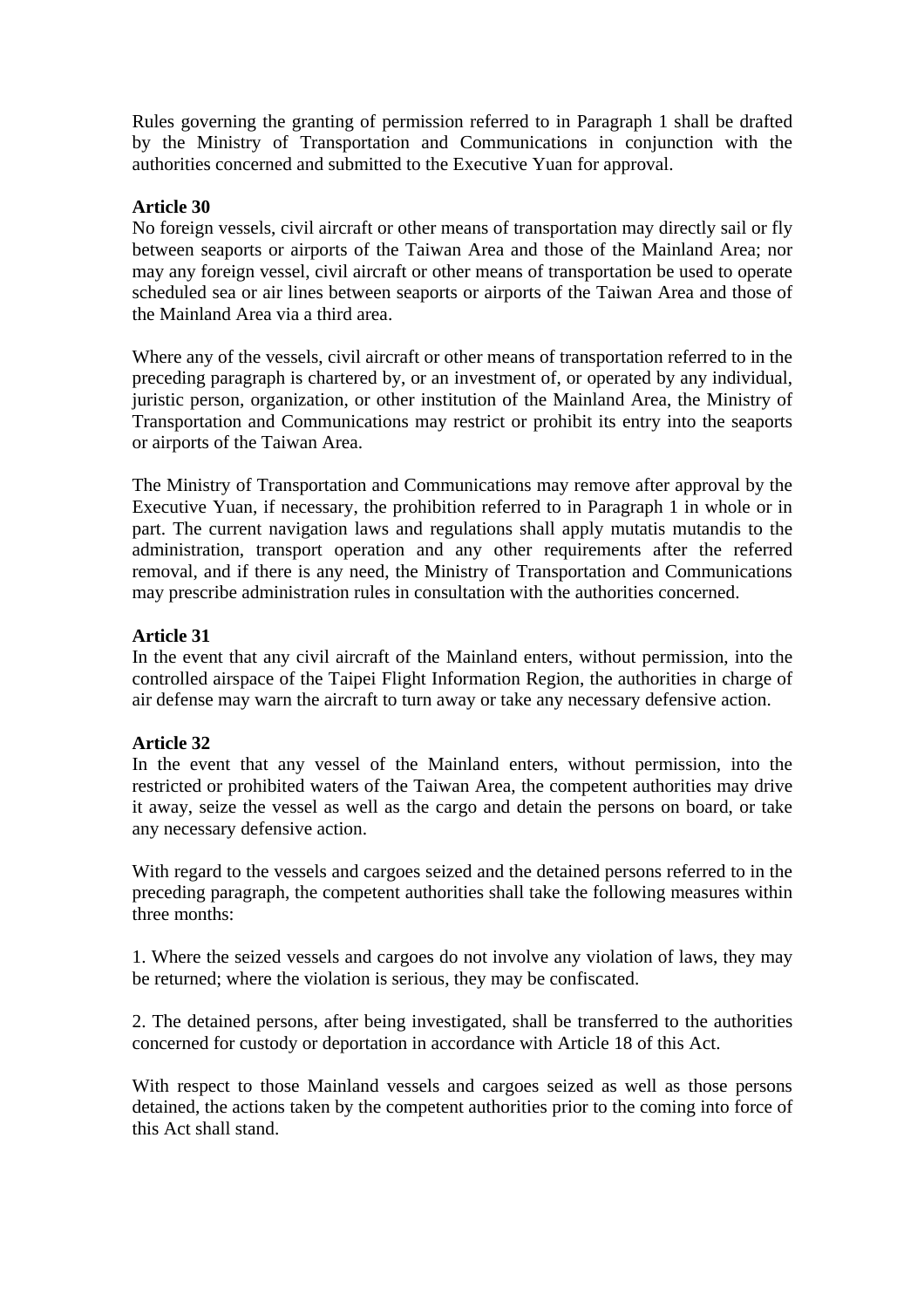## **Article 33**

Except otherwise provided for in any other law, any individual, juristic person, organization, or other institution of the Taiwan Area may become a member of or hold a position in any juristic person, organization, or other institution of the Mainland Area.

Any individual, juristic person, organization, or other institution of the Taiwan Area shall not hold any position or become any member of the agencies, institutions or organizations of the Mainland Area which are political parties, the military, the administration or of any political nature and which are prohibited with public notices by the Mainland Affairs Council, Executive Yuan in consultation with each competent authorities concerned.

Any individual, juristic person, organization, or other institution of the Taiwan Area holding a position in the Mainland Area or becoming a member thereof shall obtain the permission in any of the following situations:

1. Any position in or membership of the agencies, organizations or institutions of the Mainland Area which are political parties, the military, the administration or of any political nature and which are not prohibited with public notices in accordance with the provisions of the preceding paragraph.

2. Where there is a threat to national security or interests, or a need in policy, and each competent authorities concerned has given public notices in consultation with the Mainland Affairs Council, Executive Yuan.

Any individual of the Taiwan Area holding a position or becoming a member of the juristic persons, organization, or other institution of the Mainland Area may not engage in any activity detrimental to national security or interests.

The determination of the position or membership referred to in Paragraphs 2 and 3 shall be made by each competent authorities concerned; if there is any doubt, the Mainland Affairs Council, Executive Yuan in conjunction with the authorities concerned and scholars or experts may form a review committee to make a decision.

Rules governing the public notices, permission requirements, application procedures, means of review, administration, and any other requirements referred to in Paragraphs 2 and 3 shall be drafted by the Mainland Affairs Council, Executive Yuan in consultation with each competent authorities concerned and submitted to the Executive Yuan for approval.

Those who had already held positions in or become members of any juristic person, organization, or other institution of the Mainland Area before the coming into force of the amendments to this Act shall apply to the competent authorities for permission within six months after the date of the coming into force of the rules referred to in the preceding paragraph; those who fail to apply by the expiration of the aforementioned time limit or whose applications are denied shall be deemed without permission.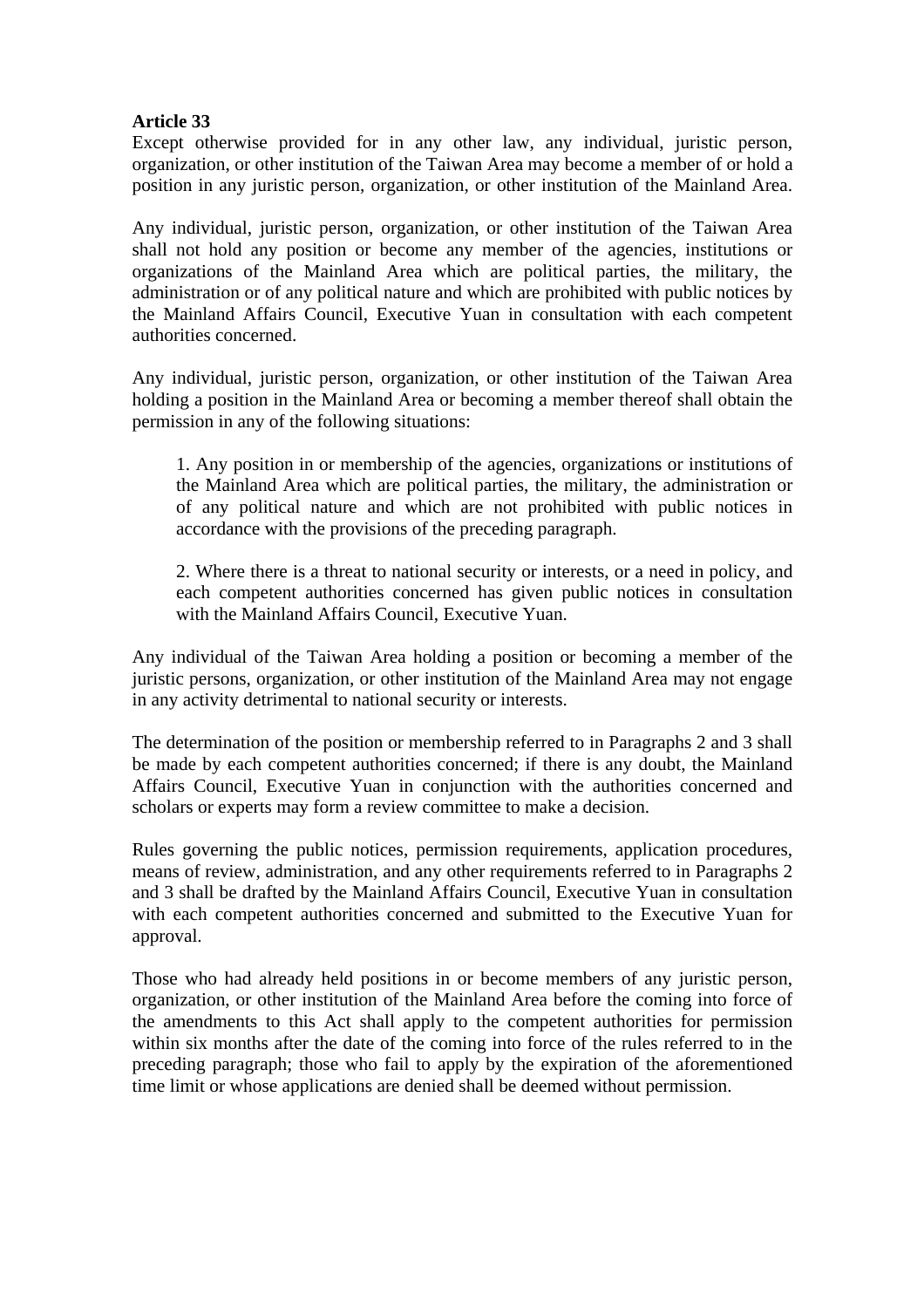### **Article 33- 1**

Unless permitted by each competent authorities concerned, no individual, juristic person, organization, or other institution of the Taiwan Area may engage in any of the following activities:

1. Any form of cooperative activity with the agencies, institutions, or organizations of the Mainland Area which are political parties, the military, the administration or of any political nature, or which are involved in any political work against Taiwan or affect national security or interests.

2. Any cooperative activity involving political nature with any individual, juristic person, organization, or other institution of the Mainland Area.

3. Establishing any juristic person, organization, or other institution of political nature together with any individual, juristic person, organization, or other institution of the Mainland Area.

No cooperative activity of any non-profit seeking juristic person, organization, or other institution of the Taiwan Area with any individual, juristic person, organization, or other institution of the Mainland Area may violate any provision of any law or regulation or involve any content of political nature; provided that the budget and audit reports are required to be submitted to the competent authorities in accordance with the provisions of any other laws and regulations, the cooperative activity shall be reported at the same time to the competent authorities.

Those who had already engaged in any activity referred to in Paragraph 1 before the coming into force of the amendments to this Act and continued it thereafter shall apply to the competent authorities for permission within three months after the date of the coming into force of the amendments to this Act; those who had already engaged in any activity referred to in Paragraph 2 shall file reports within one year after the date of the coming into force of the amendments to this Act; those who fail to apply or file reports by the expiration of the aforementioned time limit or whose applications are denied shall be deemed without permission or filing.

#### **Article 33- 2**

Any authorities, institutions or legislative organs at any local government level of the Taiwan Area shall not form any coalition with any local authorities of the Mainland Area unless the Ministry of Interior in consultation with the Mainland Affairs Council, Executive Yuan reports to the Executive Yuan for consent.

Those who had already engaged in any activity referred to in the preceding paragraph before the coming into force of the amendments to this Act and continued it thereafter shall report to the Executive Yuan for consent within three months after the date of the coming into force of the amendments to this Act. It shall be deemed without consent if by the expiration of the aforementioned time limit, no report for consent is made or the Executive Yuan does not give consent.

#### **Article 33- 3**

Any level of school of the Taiwan Area forming any coalition or engaging in any other cooperative activity of any written agreement with any school of the Mainland Area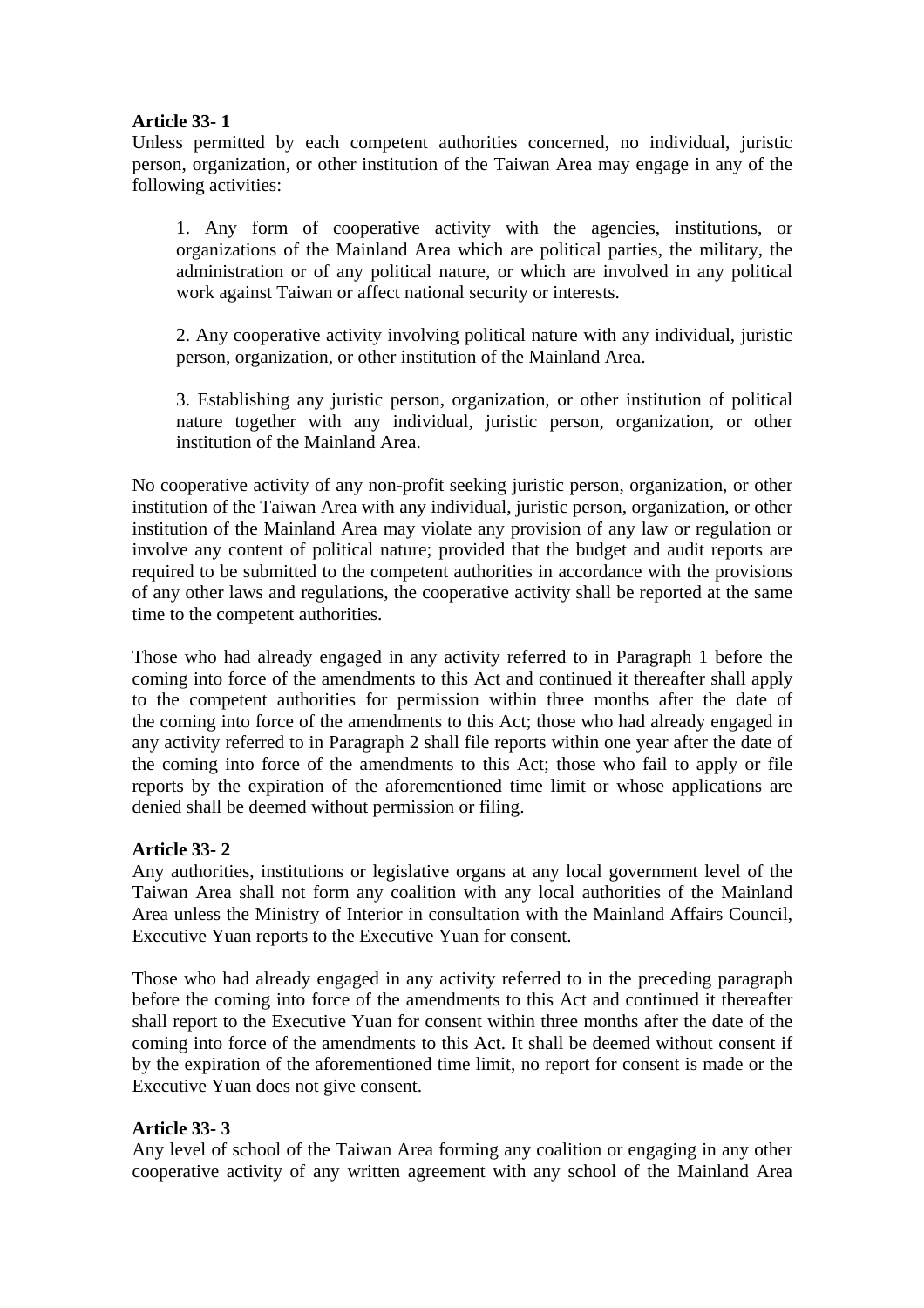shall file with the Ministry of Education in advance, and shall not form the referred coalition or engaging in the referred cooperative activity of a written agreement within thirty days after the date when the Ministry of Education receives its complete application; consent shall be deemed given if the Ministry of Education fails to make any decision within thirty days.

The formed coalition or the content of cooperation of the written agreement referred to in the preceding paragraph shall not violation any provision of any law or regulation or involve any content of political nature.

Those who had already engaged in any activity referred to in Paragraph 1 before the coming into force of the amendments to this Act and continued it thereafter shall file with the competent authorities within three months after the date of the coming into force of the amendments to this Act. Those who fail to file by the expiration of the aforementioned time limit or whose applications are denied shall be deemed without filing.

## **Article 34**

The goods, services or any other matters of the Mainland Area permitted in accordance with this Act may have their advertisement broadcast or published, or any other promotion activity thereof in the Taiwan Area.

The content of the advertisement and activity referred to in the preceding paragraph shall not have any of the following:

1. Any political propaganda for the Chinese Communist Party.

2. Violation of any current Mainland policy or any law or regulation of the Government.

3. Being contrary to the public order or good morals.

The advertisement and activity referred to in Paragraph 1 and the content thereof as referred to in the preceding paragraph shall be determined and disposed by each competent authorities, and if there is any doubt, the Mainland Affairs Council, Executive Yuan in conjunction with the authorities concerned and scholars or experts form a review committee to make a decision.

Rules governing the management of the advertisement and activities referred to in Paragraph 1 except otherwise provided for by the provisions of any other advertisement related laws and regulations shall be drafted by the Mainland Affairs Council, Executive Yuan in consultation with the authorities concerned and submitted to the Executive Yuan for approval.

## **Article 35**

Any individual, juristic person, organization, or other institution of the Taiwan Area permitted by the Ministry of Economic Affairs may make any investment or have any technology cooperation in the Mainland Area; the product or business item of the referred investment or technology cooperation shall be categorized into prohibited and general categories based on the consideration of national security and industry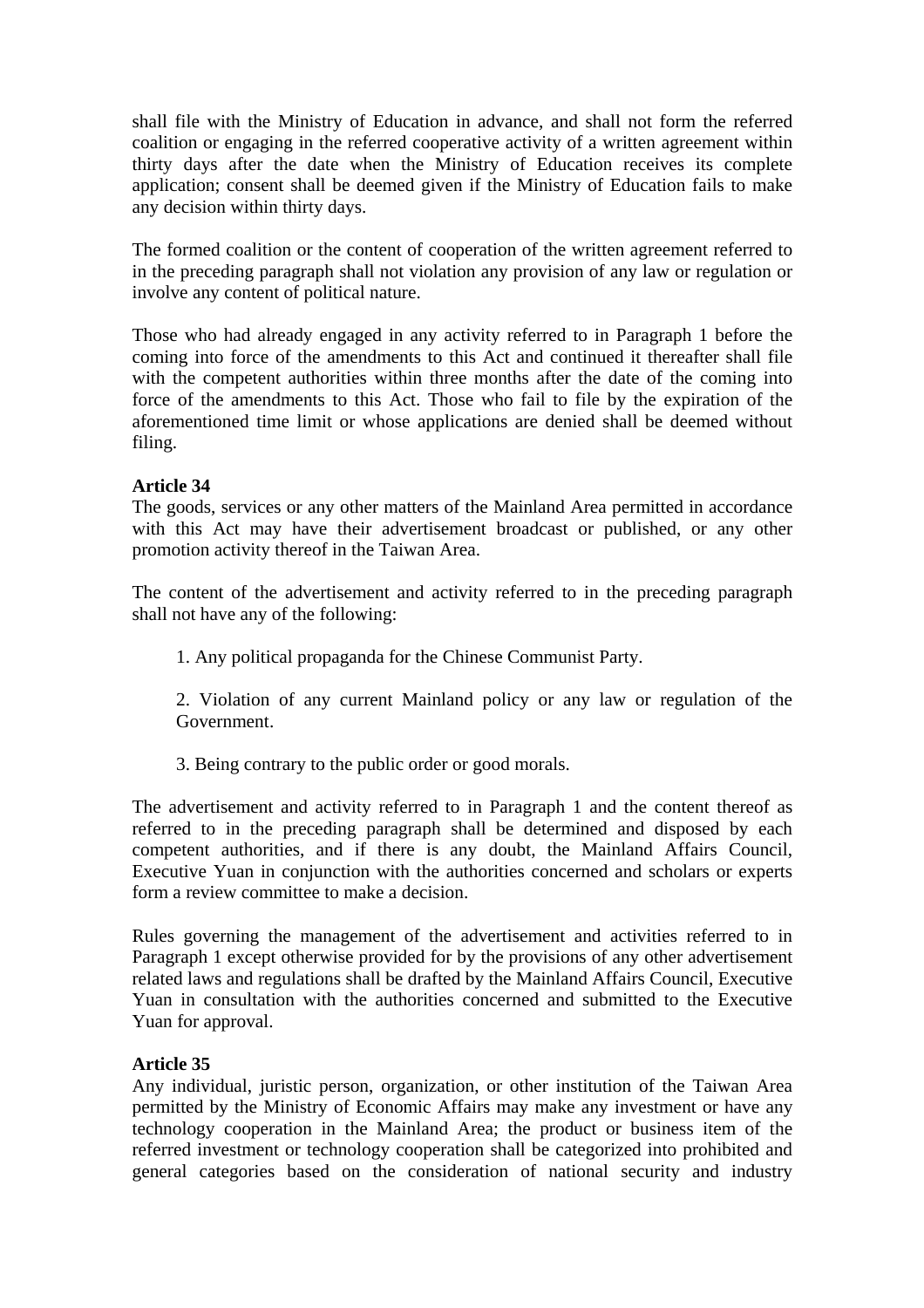development, and the Ministry of Economic Affairs in consultation with the authorities concerned shall prescribe and publish an item list and the principles of review for individual cases thereof. The investment not more than a certain dollar amount, however, may be made through filing; the referred amount limit shall be published with an order by the Ministry of Economic Affairs.

Any individual, juristic person, organization, or other institution of the Taiwan Area may engage in any business dealing with any individual, juristic person, organization, or other institution of the Mainland Area. Where the items thereof require permission or are prohibited as published by the Ministry of Economic Affairs in consultation with the authorities concerned, they shall be in accordance with the provisions.

Any individual, juristic person, organization, or other institution of the Taiwan Area may be permitted by the competent authorities to engage in the trade between the Taiwan Area and the Mainland Area; rules governing the referred permission, the items and provisions of the imports and exports, the requirements and procedures for opening, the provisions of import and export suspension, and any other requirements for import and export administration shall be drafted by the competent authorities concerned and submitted to the Executive Yuan for approval.

Rules governing the requirements, procedures, means, restrictions of the permission and any other requirements as referred to in Paragraphs 1 and 2 shall be drafted by the competent authorities concerned and submitted to the Executive Yuan for approval.

Those who had already made investment or had technology cooperation as referred to in Paragraph 1 without approval before the coming into force of the amendments of July 1, 2002 to this Act shall apply to the Ministry of Economic Affairs for permission within six months after July 1, 2002; those who fail to apply by the expiration of the aforementioned time limit or whose applications are denied shall be deemed without permission.

## **Article 36**

Any financial, insurance, securities or futures institution of the Taiwan Area or any of its branches in any country or area outside the Taiwan Area may be permitted by the Ministry of Finance to have direct business dealing with any individual, juristic person, organization, or other institution of the Mainland Area or with any of its branches in any country or area outside the Mainland Area.

Any financial, insurance, securities or futures institution of the Taiwan Area establishing a branch in the Mainland Area shall apply with the Ministry of Finance for permission; the referred investment related matters shall be subject to the provisions of the preceding Article.

Rules governing the permission requirements, business scope, procedures, administration, restrictions and any other requirements as referred to in the preceding two paragraphs shall be drafted by the Ministry of Finance and submitted to the Executive Yuan for approval.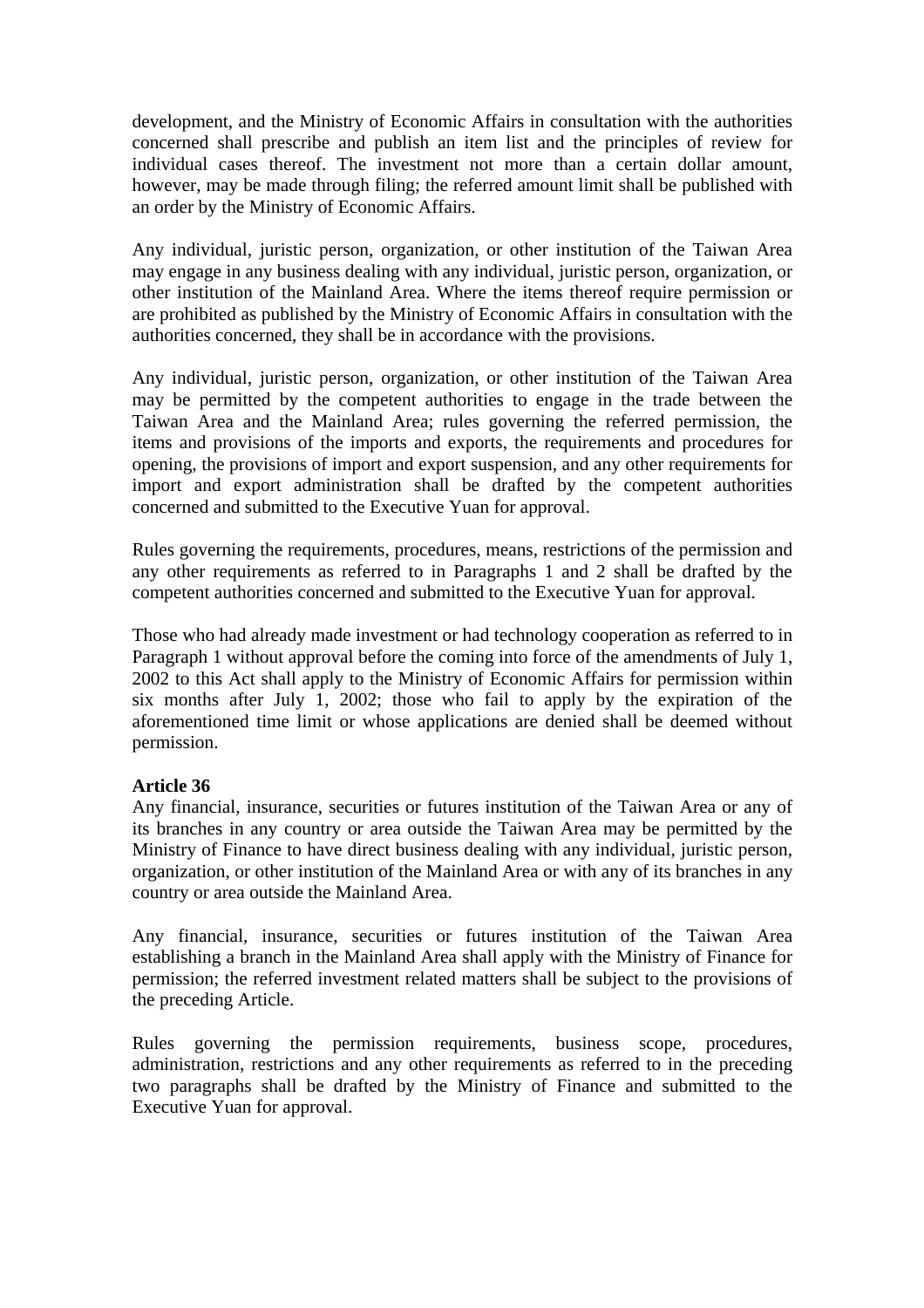If necessary, the Ministry of Finance may restrict or prohibit the direct business dealing prescribed in Paragraph 1 to maintain the stability of the financial market after reporting to the Executive Yuan for approval.

### **Article 36- 1**

The provisions of Articles 6-1, 20, 22, 24 and 26 of the Foreign Exchange Control Act shall apply mutatis mutandis to the administration and punishment of the flow of the Mainland Area's funds into or out from the Taiwan Area; where there is any significant impact caused thereby on the financial market or foreign exchange market of the Taiwan Area, the Central Bank may in conjunction with the authorities concerned impose any necessary restriction or prohibition.

## **Article 37**

Any publication, motion picture, video program, or radio or television program may be permitted by the competent authorities to be imported into the Taiwan Area, or be distributed, sold, produced, broadcast, or displayed or exhibited in the Taiwan Area. Rules governing the granting of permission referred to in the preceding paragraph shall be drafted by the Government Information Office, Executive Yuan and submitted to the Executive Yuan for approval.

### **Article 38**

Coins and notes issued in the Mainland Area may not be brought into or taken out of the Taiwan Area except that their amounts are not more than the amount limit prescribed by the Ministry of Finance. Where their amounts are above the prescribed limit and they are declared voluntarily to and deposited with the Customs by the passengers, they are permitted to be taken out when the passengers leave the Taiwan Area.

The competent authorities may draft, if necessary, rules permitting coins and notes issued in the Mainland Area to be brought into or taken out of the Taiwan Area. The relevant provisions of the Foreign Exchange Control Act shall apply mutatis mutandis to the administration in the Taiwan Area of the coins and notes issued by the Mainland Area after the Taiwan Area and the Mainland Area execute any bilateral currency settlement agreement.

The prescribed limit referred to in Paragraph 1 shall be prescribed by the Ministry of Finance by order; rules governing the permission requirements, procedures, means, restrictions and any other requirements referred to in Paragraph 2 shall be drafted by the Ministry of Finance in conjunction with the Central Bank and submitted to the Executive Yuan for approval.

#### **Article 39**

Chinese historic relics of the Mainland Area permitted by the competent authorities to be imported into the Taiwan Area for public display or exhibition may be re-exported. If cultural objects and objets d'art of the Mainland Area other than those referred to in the preceding paragraph are found to be in violation of any laws or regulations or detrimental to public order or good morals, the competent authorities may restrict or prohibit their public display or exhibition in the Taiwan Area.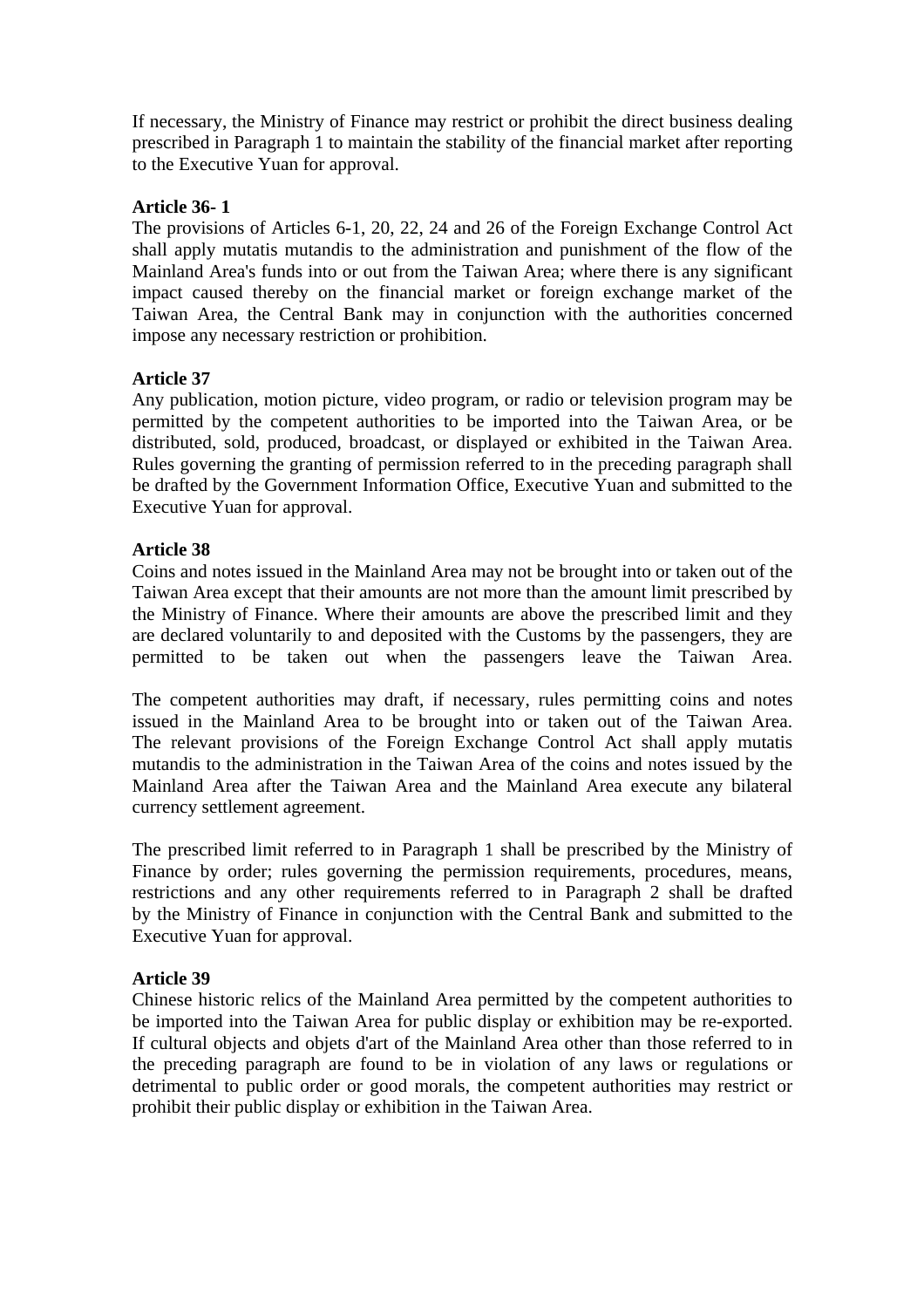Rules governing the granting of permission referred to in Paragraph 1 shall be drafted by the competent authorities concerned and submitted to the Executive Yuan for approval.

### **Article 40**

Goods of the Mainland Area shipped or brought into the Taiwan Area shall be treated as imports; their inspection, quarantine, administration, the levying of custom duties and other taxes or surcharges thereon, and their disposition shall be conducted in accordance with the provisions of the laws and regulations relating to importation.

Goods shipped or brought into the Mainland Area shall be treated as exports; their inspection, quarantine, administration, customs clearance, and disposition shall be conducted in accordance with the provisions of the laws and regulations relating to exportation.

### **Article 40- 1**

Unless permitted by the competent authorities and having established in the Taiwan Area a branch or liaison office, no profit-seeking enterprise of the Mainland Area may engage in any business activities in Taiwan; the provisions of Articles 9, 10, 12 to 25, 28-1, 388, 391 to 393, 397, 438 and 448 of the Company Law shall apply mutatis mutandis to the business of its branch in Taiwan.

Rules governing the scope of business activities, permission requirements, application procedures, filing items, required documents, withdrawal, revocation or annulment of the permission, and any other requirements as referred to in the preceding paragraph shall be drafted by the Ministry of Economic Affairs and submitted to the Executive Yuan for approval.

#### **Article 40- 2**

Unless permitted by each competent authorities concerned, no non-profit seeking juristic person, organization, or other institution of the Mainland Area may establish any liaison office or branch in the Taiwan Area to engage in business activities. Any non-profit seeking juristic person, organization, or other institution of the Mainland Area permitted to engage in any business activity in Taiwan may not engage in any activity beyond the scope of the permission.

Rules governing the scope of the permission, permission requirements, application procedures, filing items, required documents, review means, administration matters, restrictions and any other requirements as referred to in Paragraph 1 shall be drafted by each competent authorities concerned and submitted to the Executive Yuan for approval.

#### **Chapter III Civil Matters**

#### **Article 41**

Civil matters between the peoples of the Taiwan Area and the Mainland Area shall be subject to the laws of the Taiwan Area except otherwise provided for in this Act. Civil matters between any two or more of the people of the Mainland Area and those between any of the people of the Mainland Area and any foreign national shall be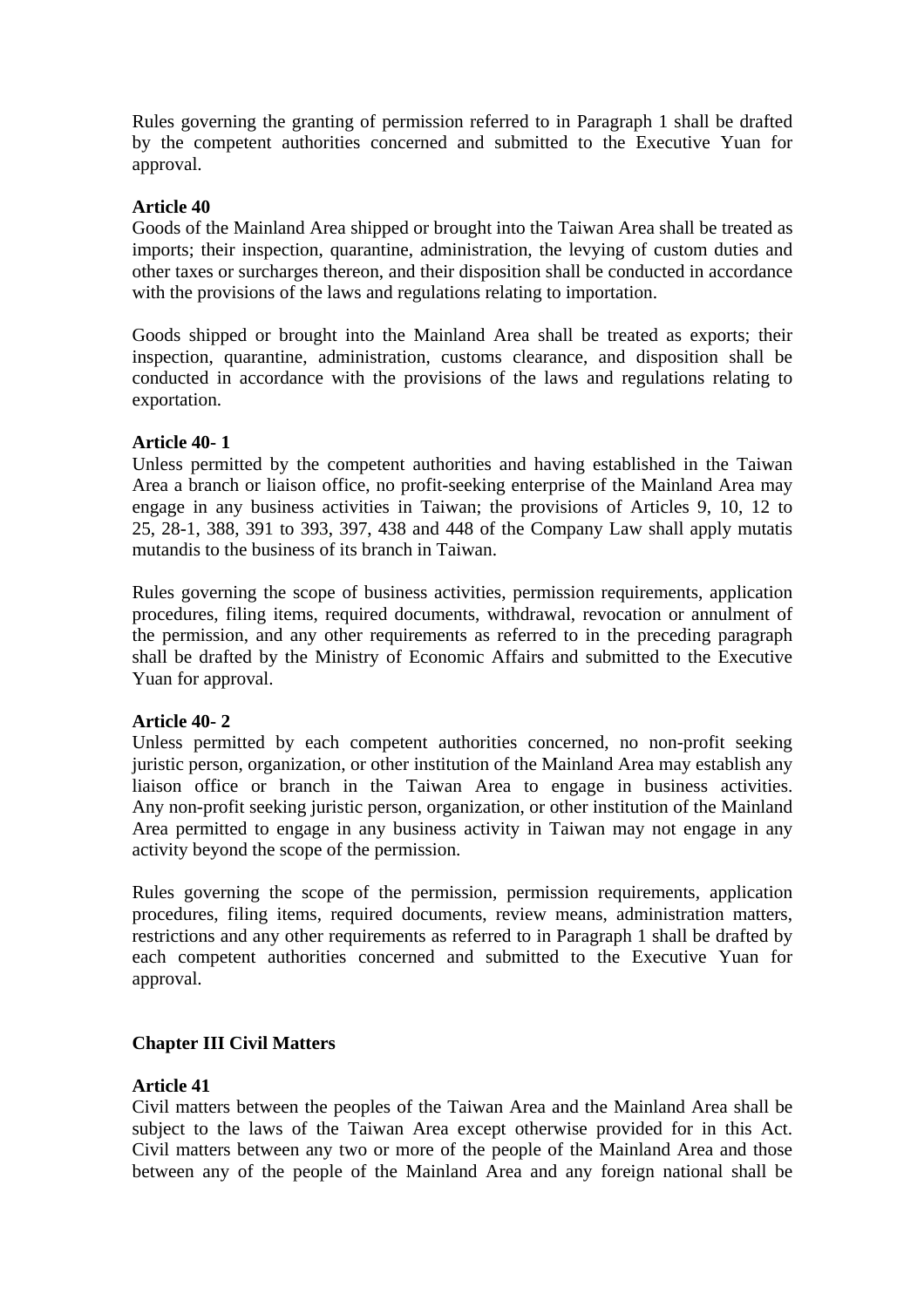subject to the provisions of the Mainland Area except otherwise provided for in this Act.

The terms "place of act", "place of contract", "place of occurrence", "place of performance", "situs", "place of litigation" or "place of arbitration" as referred to in this Chapter shall mean each such place either in the Taiwan Area or in the Mainland Area.

## **Article 42**

Where the provisions of the Mainland Area shall apply in accordance with the provisions of this Act, the provisions of the place of the party's household registration shall apply if there are different provisions in different places of the referred Area.

### **Article 43**

Where the provisions of the Mainland Area shall apply in accordance with the provisions of this Act, if the Mainland Area does not have any express provision or its provisions provide that the laws of the Taiwan Area shall govern, the laws of the Taiwan Area shall apply.

#### **Article 44**

Where the provisions of the Mainland Area shall apply in accordance with the provisions of this Act, if the applicable provisions are contrary to the public order or good morals of the Taiwan Area, the laws of the Taiwan Area shall apply.

### **Article 45**

Where the place of act or the place of occurrence of the fact of a civil matter includes the places in both the Taiwan Area and the Mainland Area, the place of act or the place of occurrence of the fact shall be deemed in the Taiwan Area.

#### **Article 46**

The capacity to act by any of the people of the Mainland Area shall be subject to the provisions of the referred Area; provided, however, that any minor married shall be deemed to have the capacity to act in the Taiwan Area.

The legal personality of any juristic person, organization, or other institution of the Mainland Area and its capacity to act shall be subject to the provisions of the referred Area.

#### **Article 47**

The legal forms of any act shall be subject to the provisions applicable to the act; provided, however, that the legal forms made in accordance with the provisions of the place of act shall also be valid.

The legal forms of an act of any property right shall be subject to the provisions of the situs of the property.

For any act based on a negotiable instrument or securing the rights over such instrument, its legal forms shall be subject to the provisions of the place of act.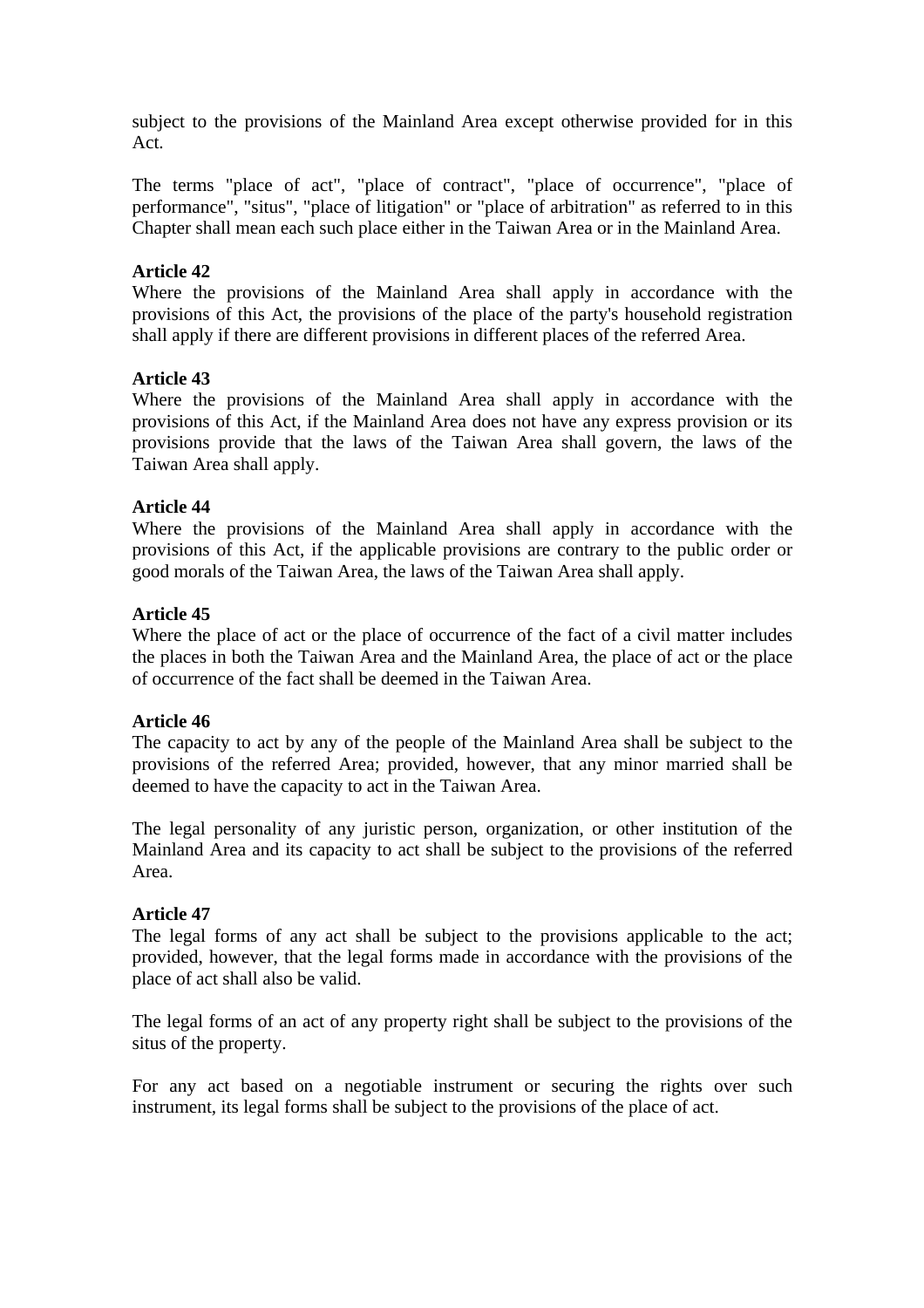## **Article 48**

Any contract shall be subject to the provisions of the place of contract unless otherwise agreed by the parties of the contract.

Where the place of contract referred to in the preceding paragraph is undetermined and not explicitly agreed by the parties, the provisions of the place of performance shall apply, and the laws of the place of litigation or the place of arbitration shall apply where the place of performance is undetermined.

### **Article 49**

Obligations arising in the Mainland Area out of management of affairs without mandate, unjust enrichment or any other legal fact shall be subject to the provisions of the Mainland Area.

### **Article 50**

The tortious act shall be subject to the provisions of the place of occurrence of injury (locus delicti) except that the laws of the Taiwan Area do not deemed it a tort.

### **Article 51**

The property rights shall be subject to the provisions of the situs of the property.

The property rights over a right shall be subject to the provisions of the place where the right is created.

Where the situs of a property changes, the acquisition or loss of the property rights shall be subject to the provisions of the situs of the property at the time when the fact establishing the property rights is done.

The property rights of a vessel shall be subject to the provisions of the place of vessel registration; the property rights of aircraft shall be subject to the provisions of the place of aircraft registration.

#### **Article 52**

The legal forms and other legal requirements for marriage or divorce by consent shall be subject to the provisions of the place of act.

Grounds for divorce by judgment shall be subject to the laws of the Taiwan Area.

#### **Article 53**

Where one spouse is any of the people of the Taiwan Area and the other spouse is any of the people of the Mainland Area, the legal effects of their marriage or divorce shall be subject to the laws of the Taiwan Area.

#### **Article 54**

Where any marriage between any of the people of the Taiwan Area and any of the people of the Mainland Area takes place in the Mainland Area, the matrimonial properties shall be subject to the provisions of the referred Area except for the properties located in the Taiwan Area.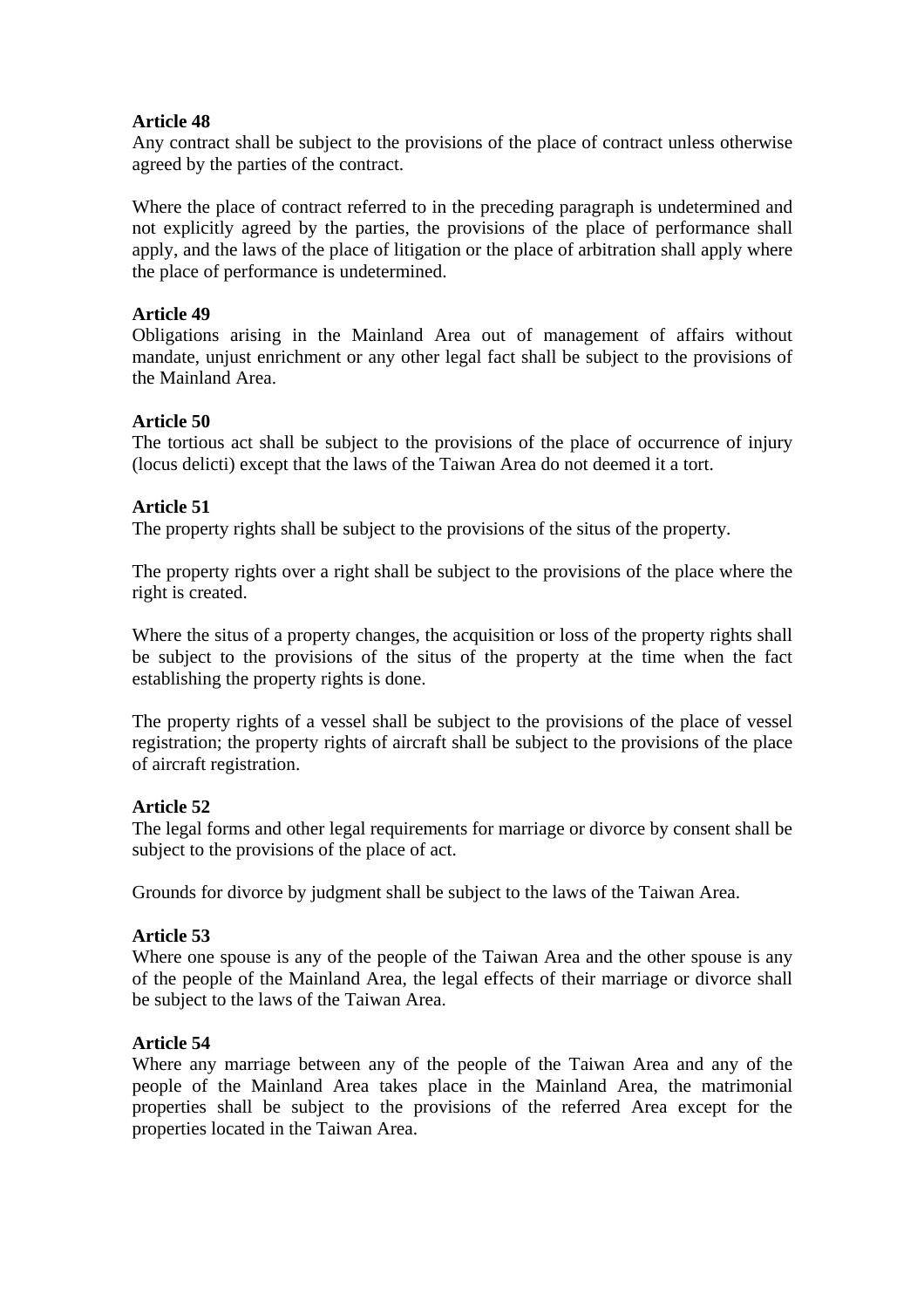## **Article 55**

The legal requirements for acknowledging any child born out of wedlock shall be subject to the provisions of the places of household registration of both parties to the acknowledgement applicable at the time of acknowledgement.

The legal effects of acknowledgement shall be subject to the provisions of the place of household registration of the acknowledging party.

### **Article 56**

The formation and termination of adoption shall be subject to the provisions of the places of household registration of both parties to the adoption.

The legal effects of adoption shall be subject to the provisions of the place of household registration of the adoptive parent(s).

### **Article 57**

Where one of the parents is any of the people of the Taiwan Area and the other is any of the people of the Mainland Area, the legal relations between such parents and their children shall be subject to the provisions of the place of household registration of the father, and the provisions of the place of household registration of the mother shall govern where the father is unknown or is a chui fu[\\*](#page-27-0) .

### **Article 58**

Where a ward under guardianship is any of the people of the Mainland Area, the guardianship shall be subject to the provisions of the referred Area; provided, however, that where the ward has a residence in the Taiwan Area, the laws of the Taiwan Area shall govern.

#### **Article 59**

The obligations to support shall be subject to the provisions of the place of household registration of the obligor.

#### **Article 60**

Where the deceased is any of the people of the Mainland Area, succession shall be subject to the provisions of the referred Area; provided, however, that the estate located in the Taiwan Area shall be subject to the laws of the Taiwan Area.

#### **Article 61**

The legal requirements for making or revocation and the legal effects of any will of any of the people of the Mainland Area shall be subject to the provisions of the referred Area; provided, however, that the bequest and devise located in the Taiwan Area shall be subject to the laws of the Taiwan Area.

#### **Article 62**

 $\overline{a}$ 

The legal requirements for making or revocation and the legal effects of donation by any of the people of the Mainland Area shall be subject to the provisions of the referred

<span id="page-27-0"></span><sup>\*</sup> Chui fu -- a husband who normally adopts his wife's surname and domicile.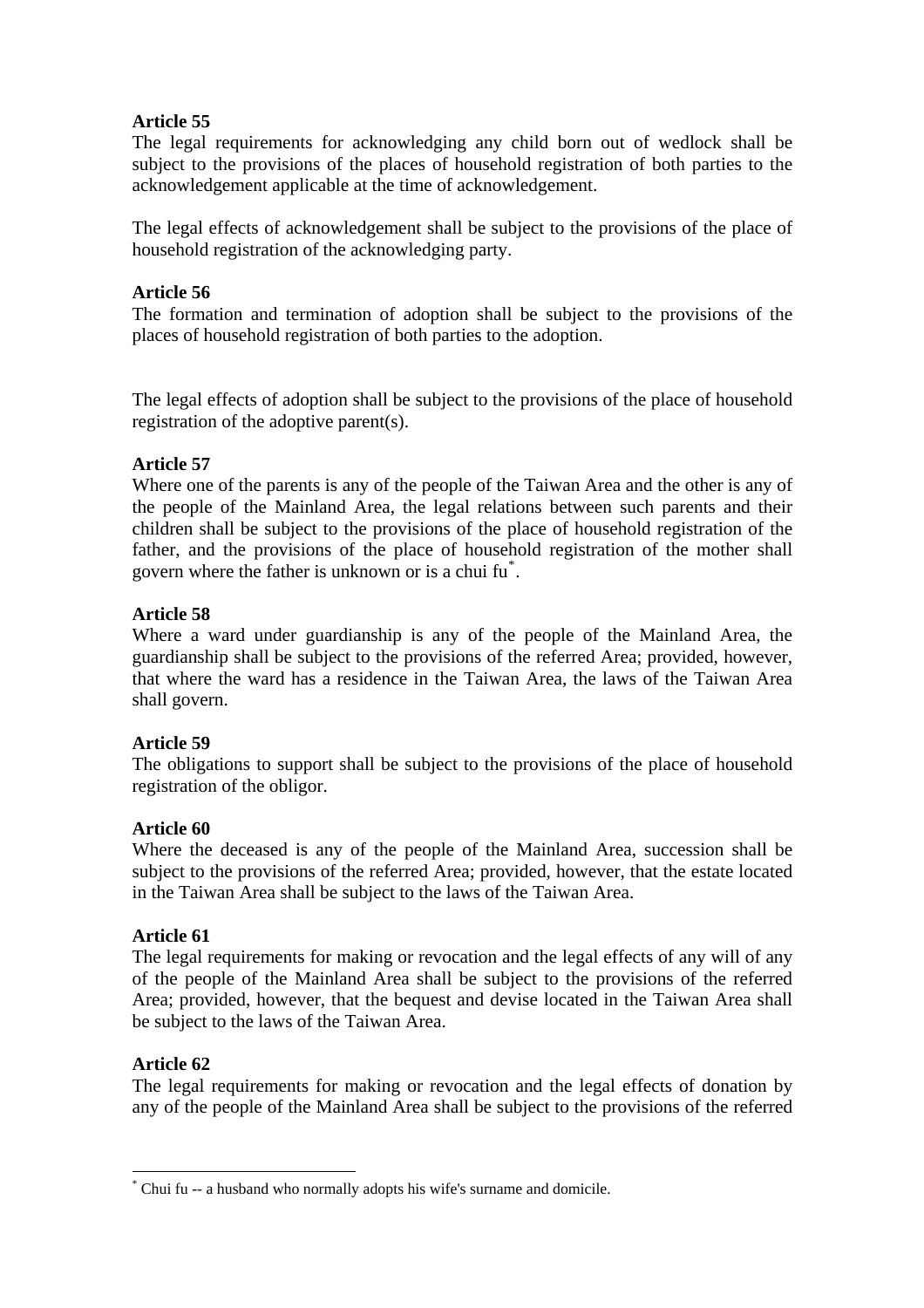Area; provided, however, that the donated property located in the Taiwan Area shall be subject to the laws of the Taiwan Area.

## **Article 63**

To the extent not contrary to the public order or good morals of the Taiwan Area, it shall be upheld the legal effects of any civil matter together with any right or obligation thereof created in the Mainland Area, prior to the coming into force of this Act, between any of the people of the Taiwan Area and the Mainland Area, or between any two or more of the people of the Mainland Area, or between any of the people of the Mainland Area and any foreign national.

The provisions of the preceding paragraph shall not apply provided that there had been laws or regulations in effect, prior to the coming into force of this Act, restricting the exercise or transfer of the rights referred to therein.

The following debts shall not be repaid prior to national unification:

1. Outstanding foreign currency bonds issued in the Mainland prior to 1949 and the short-term Gold Bonds of 1949.

2. Various debts owed by any government bank as well as any other financial institution accepting deposits before their retreat from the Mainland.

## **Article 64**

Where a couple cannot live together because one spouse is in the Taiwan Area and the other is in the Mainland Area, and either of them was remarried on or before June 4, 1985, no interested party may bring any action to annul the second marriage; for those who were remarried on or after June 5, 1985 and on or before November 1, 1987, the second marriage shall be deemed valid.

In the situation referred to in the preceding paragraph, if both spouses were remarried, their original marriage shall become void from the date of the second marriage of the spouse who is remarried later.

## **Article 65**

Where any of the people of the Taiwan Area adopts any of the people of the Mainland Area, a court shall not approve such adoption in the following situations in addition to the situations provided for in Paragraph 5 of Article 1079 of the Civil Code:

- 1. Where any of the adoptive parents already has a child or an adopted child.
- 2. Where any of the adoptive parents adopts two or more persons at the same time.

3. Where the fact of adoption is not certified by any of the institutions set up or designated or by any private organizations entrusted by the Executive Yuan.

#### **Article 66**

Where any of the people of the Mainland Area inherits the estate of any of the people of the Taiwan Area, the heir shall submit a written statement of inheritance to the court of the place of the deceased's domicile within three years from the date of the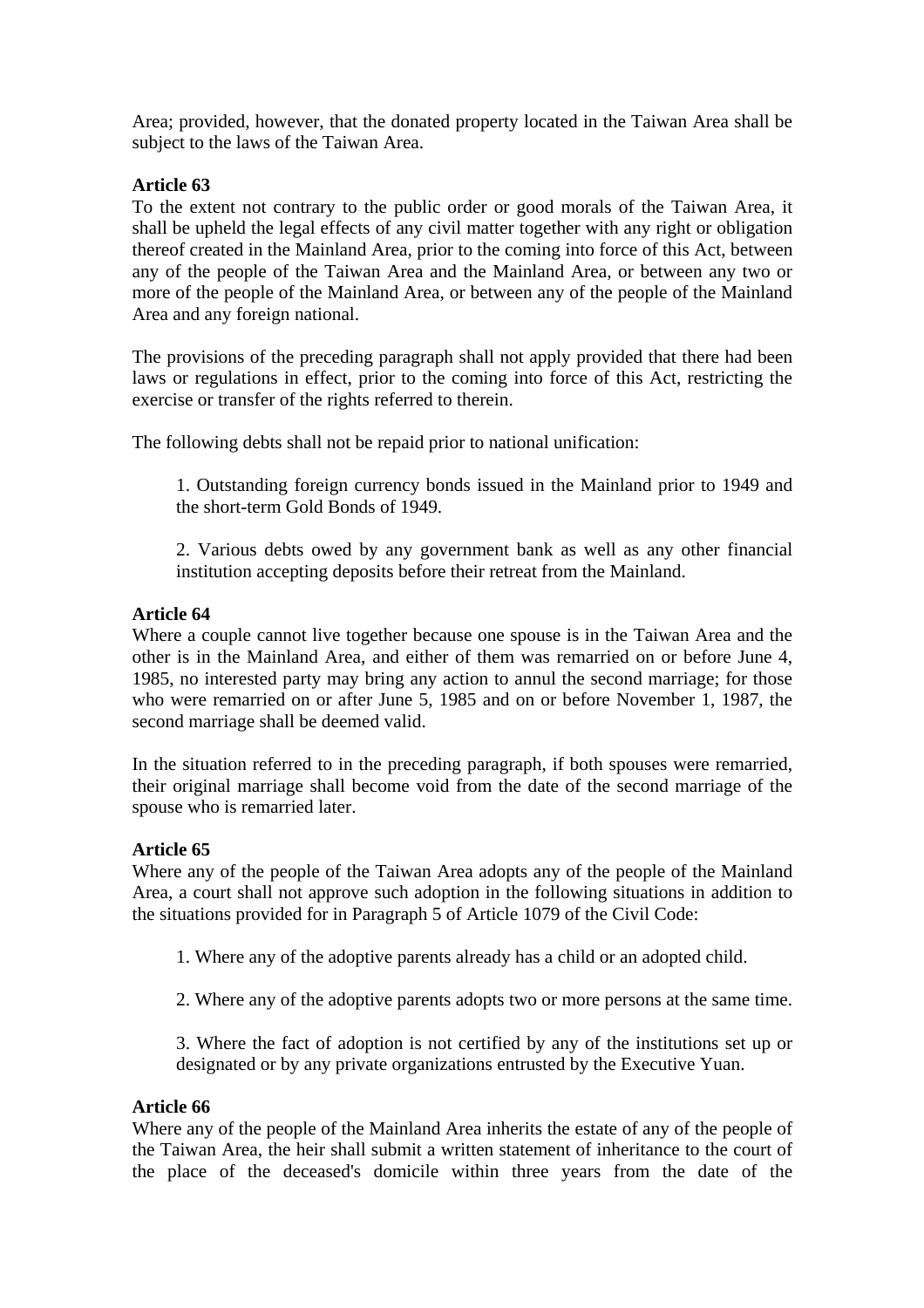commencement of succession; those who fail to submit within the aforementioned time limit are deemed to waive the rights of inheritance.

Where any of the people of the Mainland Area inherits the estate of any serviceman in service or any retired serviceman who had no heir in the Taiwan Area and whose estate had been administered by the competent authorities prior to the coming into force of this Act, the statement of inheritance referred to in the preceding paragraph shall be submitted within four years.

Where the commencement of succession took place prior to the coming into force of this Act, the time limits referred to in the preceding two paragraphs shall be calculated from the date of the coming into force of this Act.

### **Article 67**

Where any of the people of the Mainland Area inherits a deceased's estate in the Taiwan Area according to the laws, the total amount of the estate any of the people of the Mainland Area may inherit shall not exceed two million New Taiwan Dollars. The excess shall be distributed to the other heirs of the same order for inheritance in the Taiwan Area; if there is no other heir of the same order in the Taiwan Area, it shall be distributed to the heirs of the next order in the Taiwan Area; if there is no single heir in the Taiwan Area, it shall be taken by the Treasury.

The provisions of this Act shall not apply to the deceased's estate referred to in the preceding paragraph already taken by the Treasury according to the laws prior to the coming into force of this Act except for the estate deposited provisionally in a special custodian account in accordance with laws or regulations.

The total amount a testator may make a bequest or devise of his property in the Taiwan Area to any individual, juristic person, organization, or other institution in the Mainland Area shall not exceed two million New Taiwan Dollars.

Where there is any real property in the deceased's estate referred to in Paragraph 1, the right of inheritance of any of the people of the Mainland Area in respect of such real property shall be converted into a dollar amount except for the real property dependent upon by any heir in the Taiwan Area as residence, which shall not be inherited by any heir in the Mainland Area, and the dollar amount of which shall not be included in the total amount of the deceased's estate in determining the share any heir in the Mainland Area is entitled to.

#### **Article 67- 1**

Where all the heirs of the estate referred to in Paragraph 1 of the preceding Article are the people of the Mainland Area, any of the heirs and interested parties or the prosecutor may request a court to designate the National Property Bureau, Ministry of Finance as the estate administrator unless otherwise provided for in Article 68.

Where a deceased's estate is required to be registered according to the laws, the estate administrator shall register the estate with the registration authorities concerned.

Rules governing the estate administration referred to in Paragraph 1 shall be drafted by the Ministry of Finance and submitted to the Executive Yuan for approval.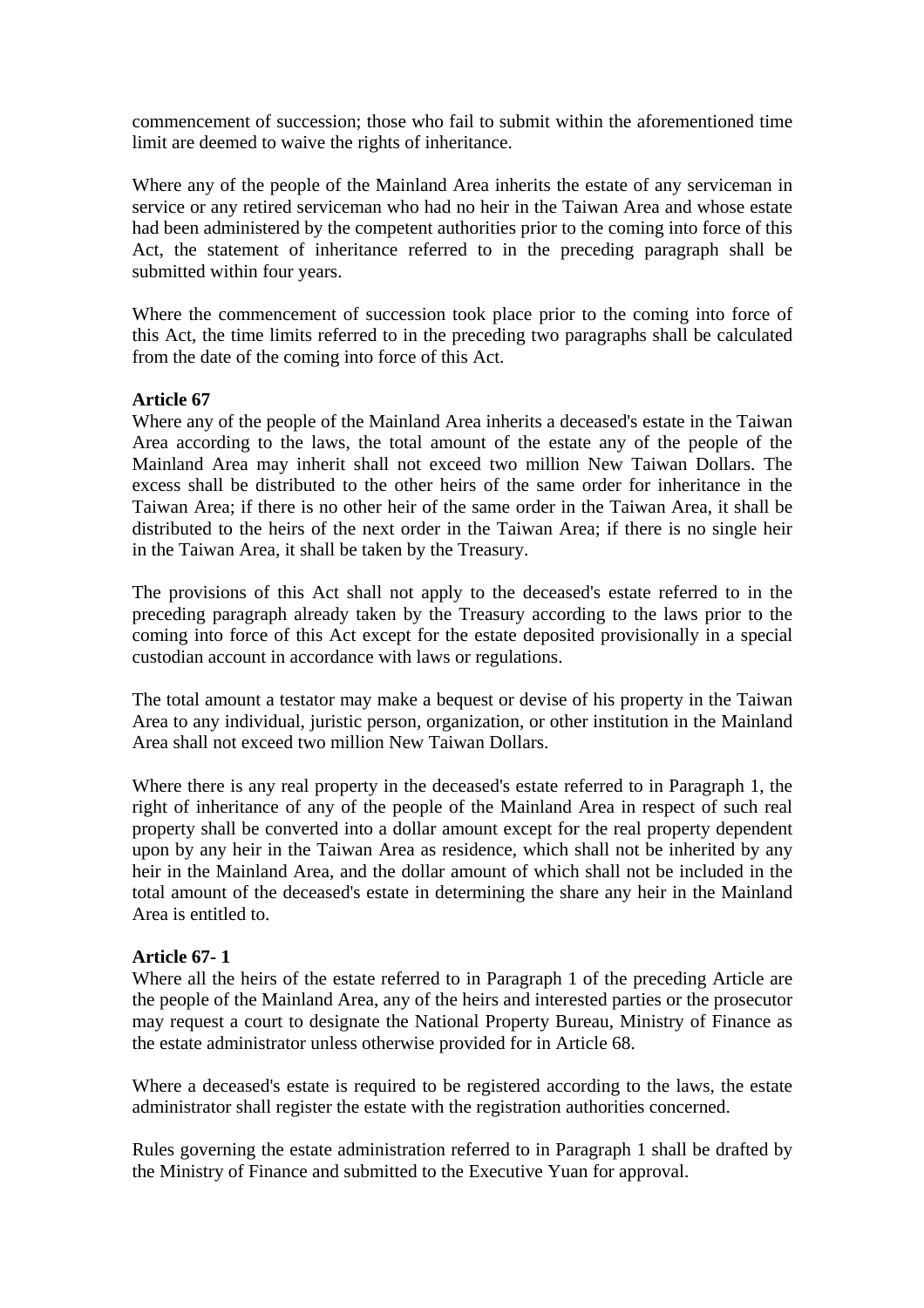#### **Article 68**

Where any serviceman in service or any retired serviceman dies with no heirs, with heirs unknown, or only with heirs unable to administer the estate, it shall be the competent authorities to administer the estate.

With respect to the deceased's estate referred to in the preceding paragraph, the disposition made by the competent authorities prior to the coming into force of this Act shall stand.

Rules governing the estate administration referred to in Paragraph 1 shall be drafted by the Ministry of National Defense and the Veterans Affairs Commission, Executive Yuan respectively and submitted to the Executive Yuan for approval.

Prior to the coming into force of the amendments of September 18, 1996 to this Act, in situations where any of the people of the Mainland Area fails to complete the inheritance within the time limits as provided for in Article 66, the estate referred to in Paragraphs 1 and 2 shall not be taken by the Treasury as required by Paragraph 1 of Article 67 and donated directly by the competent authorities to the Veterans and Veteran Families Foundation for the following purposes:

1. Processing of application for and distribution of the estate to the heirs in the Mainland area of the deceased servicemen or the deceased retired servicemen.

2. Granting of relief to veterans for the severe disasters they sustain.

3. Granting of scholarship and educational aids to the children of indigent veterans.

4. Providing any other welfare or service to veterans and veteran families.

The estate distributed upon application as referred to in Sub-paragraph 1 of the preceding paragraph shall be limited to the estate of the deceased servicemen or the deceased retired servicemen that has been included into the Veterans and Veteran Families Foundation.

The charter of the Veterans and Veteran Families Foundation shall be drafted by the Veterans Affairs Commission, Executive Yuan and submitted to the Executive Yuan for approval.

#### **Article 69**

Any individual, juristic person, organization, or other institution of the Mainland Area or any company it establishes in any third area may not acquire, create or transfer any right over any real property in the Taiwan Area without permission of the competent authorities. The land as listed in various sub-paragraphs of Paragraph 1 of Article 17 of the Land Law shall not be for acquisition, encumbrance or lease.

Rules governing the qualifications of applicants, permission requirements, permitted uses, application procedures, filing items, required documents, review means, the disposition for uses not in accordance with the permitted uses and any other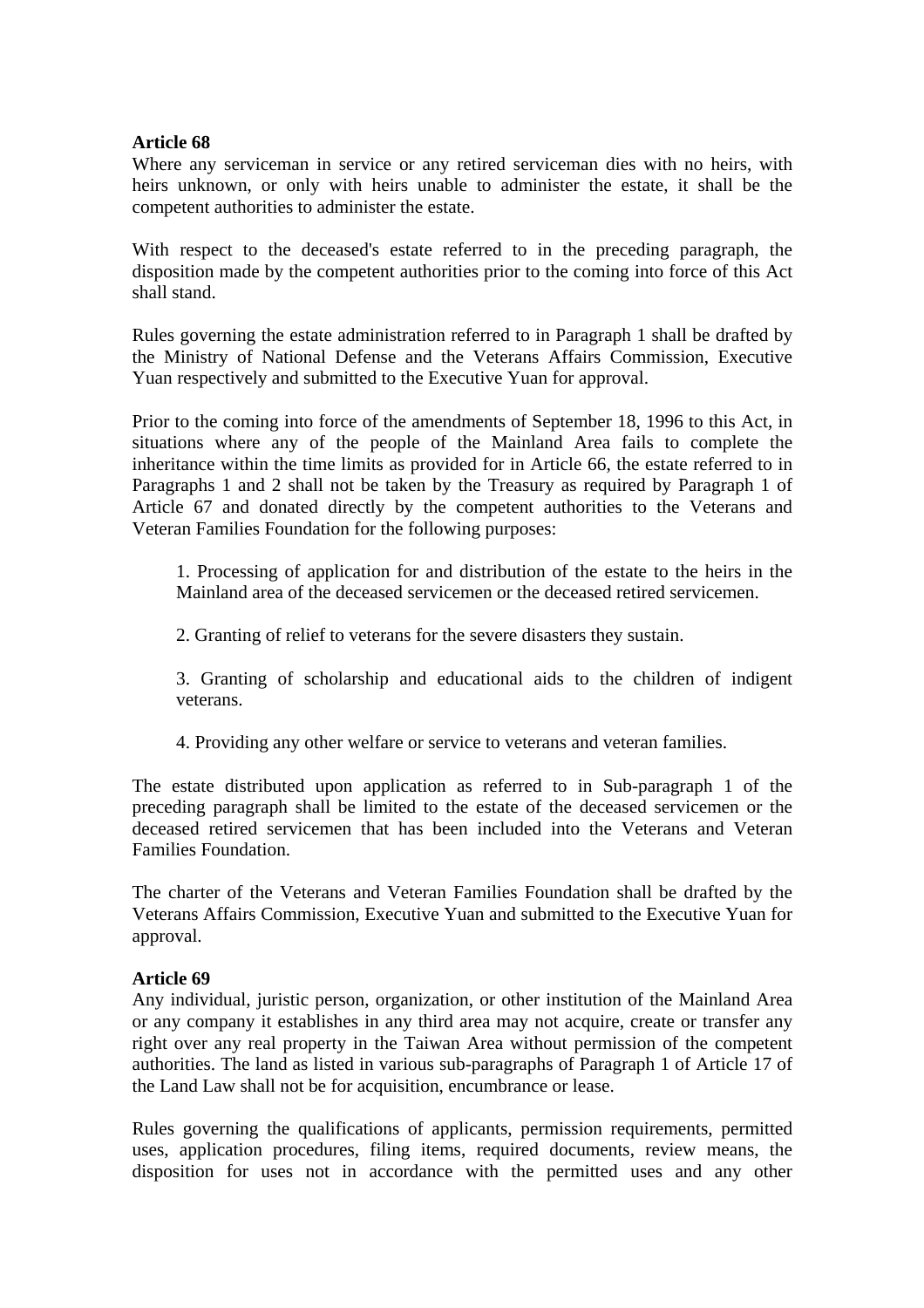requirements as referred to in the preceding paragraph shall be drafted by the competent authorities and submitted to the Executive Yuan for approval.

### **Article 70**

(deleted)

### **Article 71**

Where a person acts in the Taiwan Area on behalf of any unrecognized juristic person, organization, or other institution of the Mainland Area, the actor shall, insofar as such act is concerned, be liable jointly and severally with the referred juristic person, organization, or other institution of the Mainland Area.

### **Article 72**

Unless permitted by the competent authorities, no individual, juristic person, organization, or other institution of the Mainland Area may become a member of or hold a position in any juristic person, organization, or other institution of the Taiwan Area.

Rules governing the granting of permission referred to in the preceding paragraph shall be drafted by the competent authorities concerned and submitted to the Executive Yuan for approval.

### **Article 73**

Unless permitted by the competent authorities, any individual, juristic person, organization, or other institution of the Mainland Area, or any company it invests in any third area may not engage in any investment activity in the Taiwan Area.

Where any enterprise invested in accordance with the preceding paragraph is established as a company in accordance with the Company Law, the investors are exempt from the requirement to have domestic residence provided for in Paragraph 1 of 條 號:216 of the same Company Law.

Rules governing the qualifications of investors, permission requirements, procedures, investment means, business items and amount limits, investment percentage, foreign exchange settlement, review and determination, re-investment, filing items and procedures, application format and any other requirements as prescribed in Paragraph 1 shall be drafted by the competent concerned and submitted to the Executive Yuan for approval.

Any enterprise invested in accordance with Paragraph 1 shall file financial statements, the change of shareholding, or any other designated materials in accordance with the provisions of the rules prescribed in the preceding paragraph or the orders of the competent authorities; the competent authorities may send personnel to have an on-site inspection and the invested enterprises shall not avoid, impede, or refuse it.

Where an investor transfers its investment, the transferor in conjunction with the transferee(s) shall apply to the competent authorities for permission.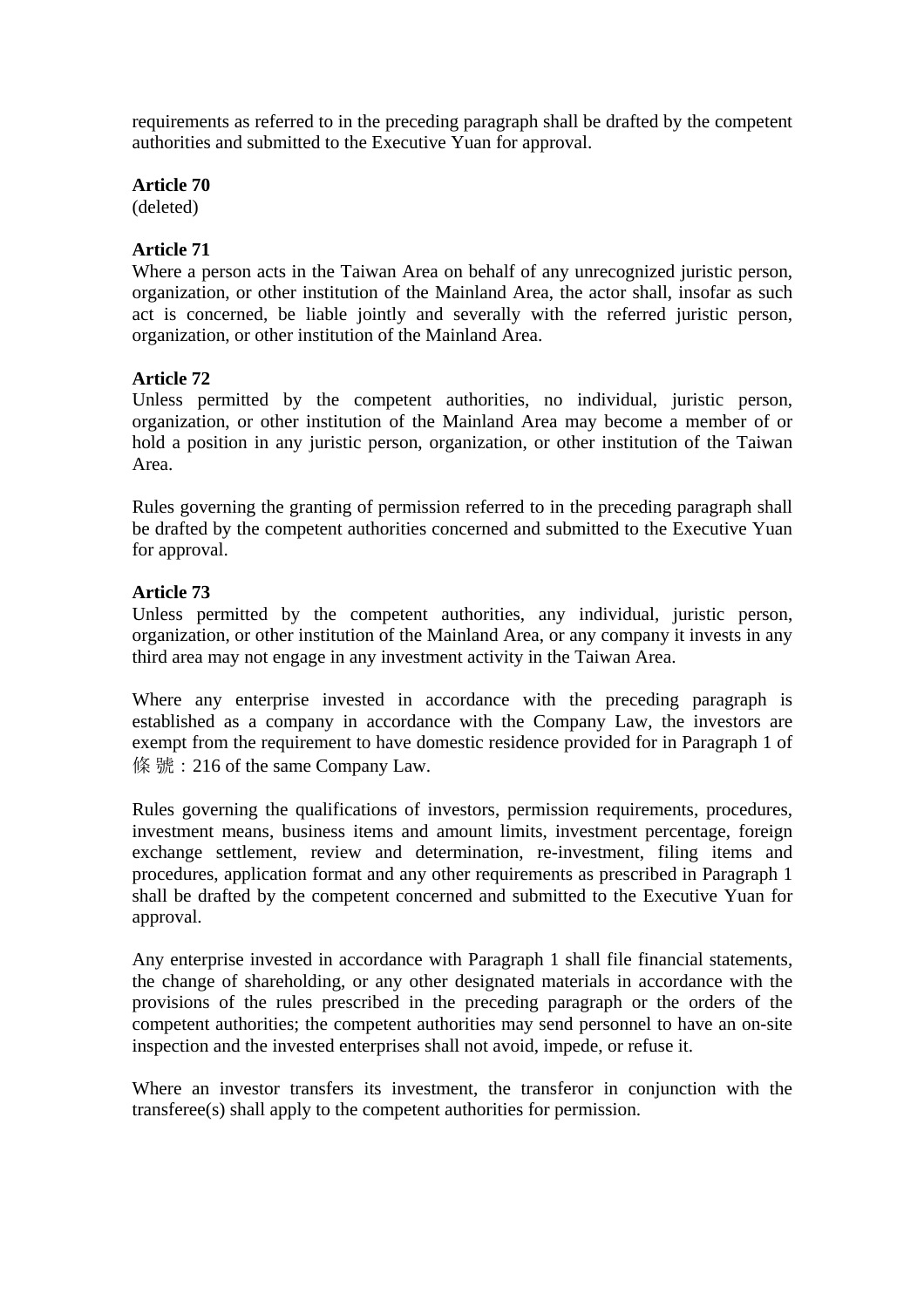## **Article 74**

To the extent that an irrevocable civil ruling or judgment, or arbitral award rendered in the Mainland Area is not contrary to the public order or good morals of the Taiwan Area, an application may be filed with a court for a ruling to recognize it.

Where any ruling or judgment, or award recognized by a court's ruling as referred to in the preceding paragraph requires performance, it may serve as a writ of execution.

The preceding two paragraphs shall not apply until the time when for any irrevocable civil ruling or judgment, or arbitral award rendered in the Taiwan Area, an application may be filed with a court of the Mainland Area for a ruling to recognize it, or it may serve as a writ of execution in the Mainland Area.

### **Chapter IV Criminal Matters**

### **Article 75**

Criminal offenses committed in the Mainland Area or in the vessels or aircraft of the Mainland, notwithstanding punishment already executed in the Mainland Area, may still be punishable in accordance with the laws of the Taiwan Area; provided, however, that the punishment may be waived in whole or in part.

#### **Article 75- 1**

In the event that any of the people of the Mainland Area has departed from the Taiwan Area after committing a criminal offense and therefore, is unable to appear in court, the court may stay the proceedings until its appearance; provided, however, that the court may render a judgment declaring not-guilty or waiving punishment without its appearance.

#### **Article 76**

Where one spouse is in the Taiwan Area and the other is in the Mainland Area, and either of them was remarried or lived together with any one other than its spouse for the purpose of cohabitation on or before November 1, 1987, it shall not be prosecuted or punished; the same shall apply to the person it was remarried to or cohabited with.

#### **Article 77**

Any of the people of the Mainland Area who commit treasons outside the Taiwan Area and are permitted to enter into the Taiwan Area shall not be prosecuted or punished if it discloses such fact to the authorities upon application for entrance; the same shall apply to those who enter into the Taiwan Area to participate in conferences or activities approved by the competent authorities and are exempt specifically on a case by case basis from the referred disclosure.

#### **Article 78**

Any of the people of the Mainland Area whose copyrights or other rights are infringed in the Taiwan Area may file a complaint to a prosecutor or a criminal court of the Taiwan Area to the extent that any of the people of the Taiwan Area may enjoy the same right to file a complaint for the similar matters in the Mainland Area.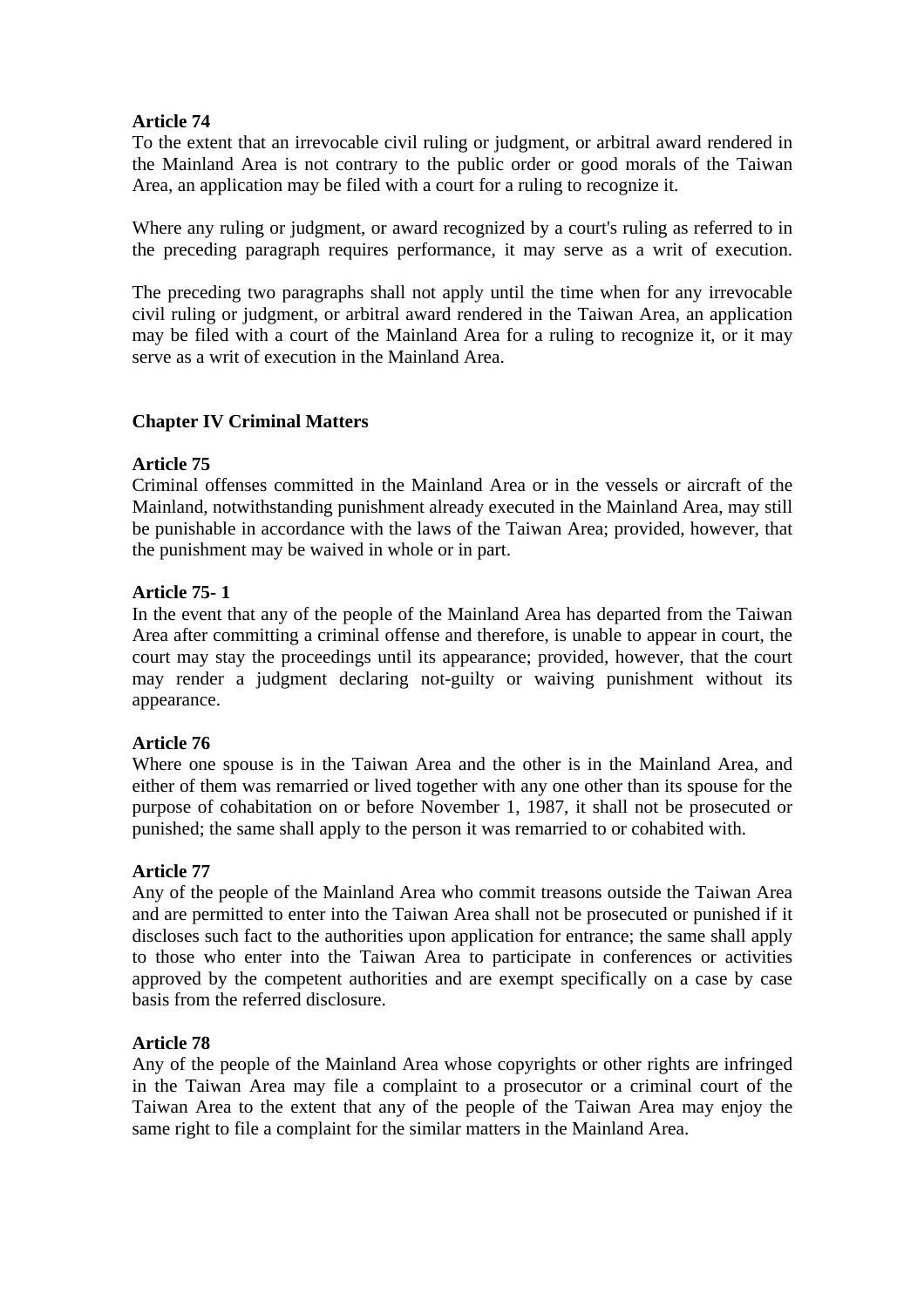## **Chapter V Penal Provisions**

## **Article 79**

Any person who violates the provisions of Sub-paragraph 1 of Article 15 shall be punished with imprisonment for not less than one year but not more than seven years, or in addition thereto, a fine of not more than one million New Taiwan Dollars.

Any person who, with an intent to make a profit, commits the offenses referred to in the preceding paragraph shall be punished with imprisonment for not less than three year but not more than ten years, or in addition thereto, a fine of not more than five million New Taiwan Dollars.

Any person who is the leading conspirator of any offense referred to in the preceding two paragraphs shall be punished with imprisonment for not less than five years, or in addition thereto, a fine of not more than ten million New Taiwan Dollars.

Any person who attempts to commit the offenses referred to in the preceding three paragraphs shall be punishable.

Where any owner, operator, or master or captain of any vessel, aircraft or other means of transportation of the Republic of China, or any steersman of any other means of transportation of the Republic of China violates the provisions of Sub-paragraph 1 of Article 15, the competent authorities shall suspend the voyage of the referred vessel, aircraft or other means of transportation of the Republic of China for a limited period of time, or annul the pertinent licenses, and in addition suspend or annul the professional licenses or qualifications of the referred master, captain or steersman.

Where any owner of any vessel, aircraft or other means of transportation of the Republic of China has any of the activities referred to in Paragraphs 1 to 4, or intentionally or with gross negligence causes any third person to use its vessel, aircraft or other means of transportation to engage in any of the activities referred to in Paragraphs 1 to 4, and the main purpose of the referred activities is to transport any of the people of the Mainland Area to enter into the Taiwan Area illegally, the competent authorities may confiscate the vessel, aircraft or other means of transportation. Where an owner knowing that the referred vessel, aircraft or other means of transportation may be confiscated acquires the ownership to avoid the disposition of confiscation, the same provisions shall apply.

In any of the situations referred to in the preceding paragraph, the seizing authorities may confiscate the referred vessel, aircraft or other means of transportation if for which there is no competent authorities concerned.

#### **Article 79- 1**

Any person who is entrusted to assist the handling of matters relating to any dealing between the peoples of the Taiwan Area and the Mainland Area or to negotiate or execute agreements and acts beyond the entrusted scope to cause damage to the national security or interests shall be punished with imprisonment of not more than five years, or detention, or in lieu thereof or in addition thereto, a fine of not less than five hundred thousand New Taiwan Dollars.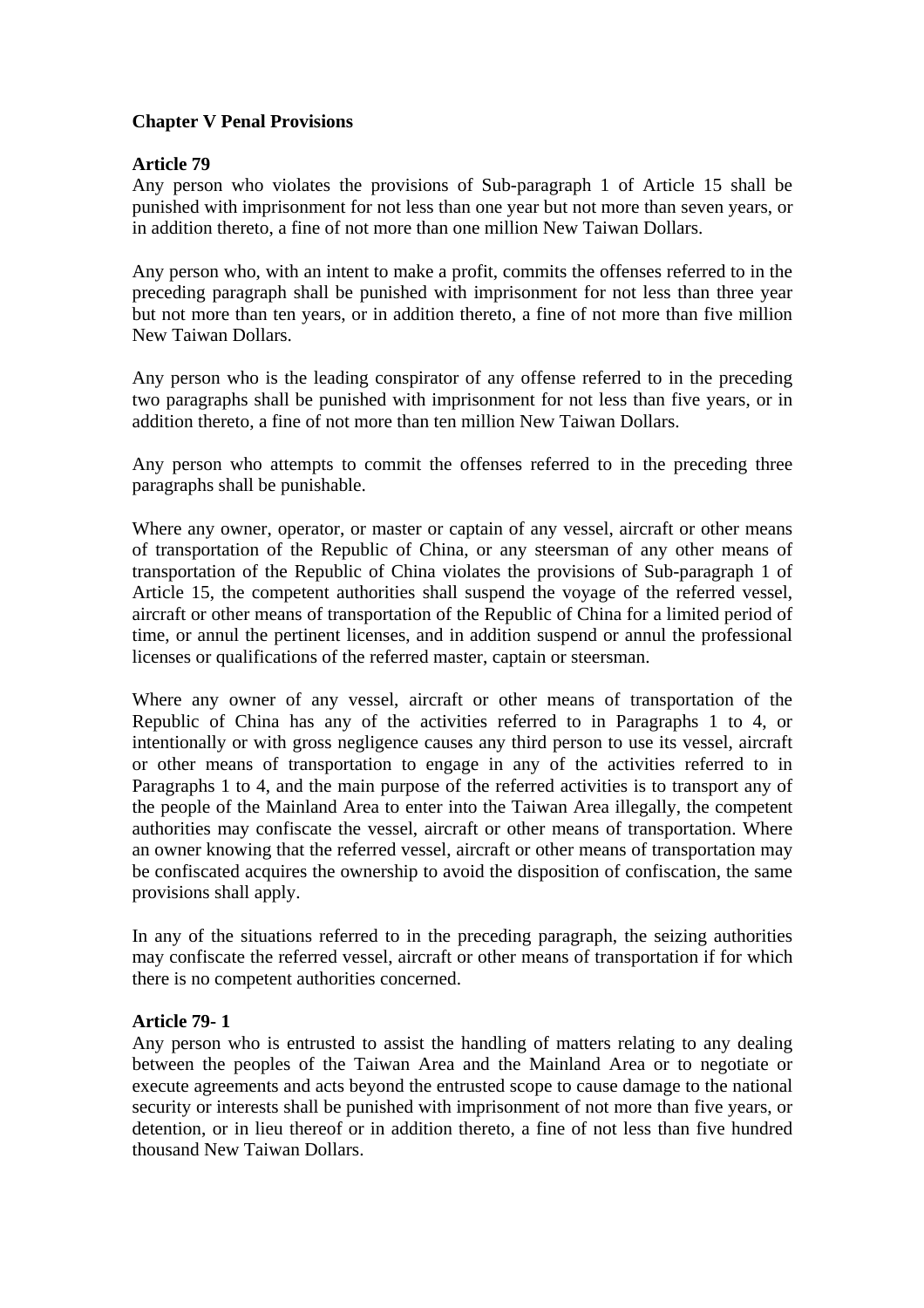In the situation referred to in the preceding paragraph, apart from those responsible persons who shall be punishable, the juristic persons, organizations, or any other institutions shall also be punished with a fine prescribed in the preceding paragraph.

#### **Article 79- 2**

Any person who enters into the Mainland Area without permission in violation of the provisions of Sub-paragraph 1 of Article 4-4 shall be punished with an administrative fine of not less than three hundred thousand but not more than one million and five hundred thousand New Taiwan Dollars.

#### **Article 79- 3**

Any person who violates the provisions of Sub-paragraph 4 of Article 4-4 shall be punished with an administrative fine of not less than two hundred thousand but not more than two million New Taiwan Dollars.

Any person who violates the provisions of Article 5-1 shall be punished with an administrative fine of not less than two hundred thousand but not more than two million New Taiwan Dollars; where the matter of violation is serious or the person commits the same or similar violation again, it shall be punished with imprisonment of not more than five years, or detention, or in lieu thereof or in addition thereto, a fine of not less than five hundred thousand New Taiwan Dollars.

In any of the situations referred to in the preceding paragraph, if the actor is a juristic person, organization, or any other institution, the responsible person shall be punished; the referred juristic person, organization, or any other institution shall be in addition punished with a fine prescribed in the preceding paragraph.

#### **Article 80**

Any owner, operator, or master or captain of any vessel, aircraft or other means of transportation of the Republic of China, or any steersman of any other means of transportation of the Republic of China who violates the provisions of Article 28 or Paragraph 1 of Article 28-1, and any of the people of the Taiwan Area who violates the provisions of Paragraph 2 of Article 28-1 shall be punished with imprisonment of not more than three years, or detention, or in lieu thereof or in addition thereto, a fine of not less than one million but not more than fifteen million New Taiwan Dollars; provided, however, that if the referred offense is committed by the master, captain, or the steersman of the vessel, aircraft or other means of transportation of the Republic of China out of its own decision, it is the master, captain, or steersman who shall be punishable.

If the owner or operator of the vessel, aircraft or other means of transportation of the Republic of China referred to in the preceding paragraph is a juristic person, apart from the actor who shall be punishable, the referred juristic person shall be punished with a fine prescribed in the preceding paragraph except that the representative of the juristic person has done its best in preventing the occurrence of the violation.

The provisions of Article 7 of the Criminal Code shall not apply to the situation where, as referred to in Paragraph 1, any of the people of the Taiwan Area transports any of the people of the Mainland Area outside the territory of the Republic of China without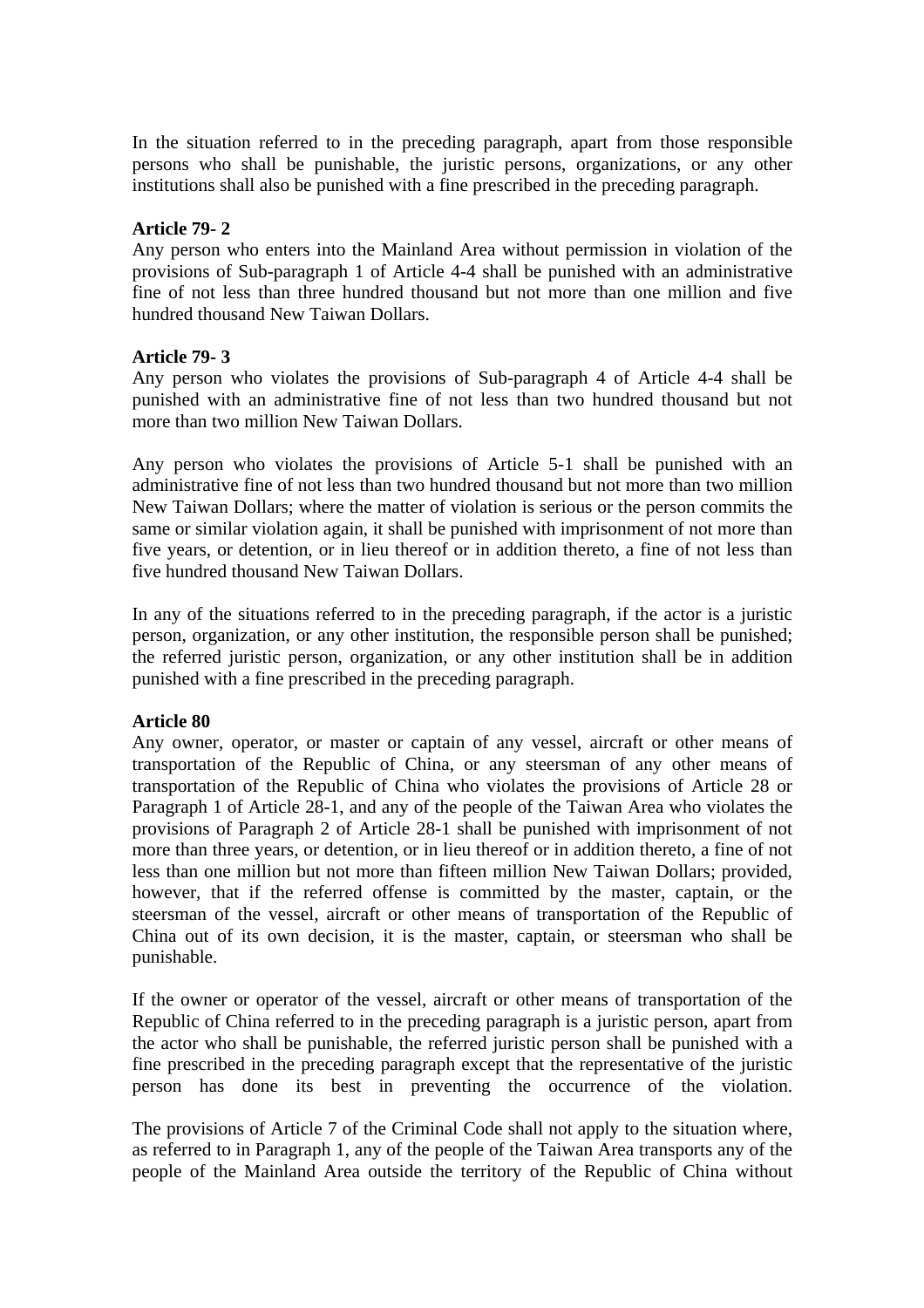permission to any other country or area outside the Taiwan Area and the Mainland Area.

In the situation referred to in Paragraph 1, the competent authorities may suspend the sailing, flying or operation of the referred vessel, aircraft or other means of transportation of the Republic of China for a limited period of time, or annul the pertinent licenses or certificates, or in addition, suspend or annul the professional license or qualification of the referred master, captain or steersman.

### **Article 81**

Any person who violates the provisions of Paragraph 1 or 2 of Article 36 shall be punished with an administrative fine of not less than two million, but not more than ten million New Taiwan Dollars, or in addition thereto, an order that the violation shall be terminated or rectified within a specified time limit; where the violation is not terminated or rectified by the expiration of the aforementioned time limit or the same violation is repeated after the termination, the responsible person shall be punished with imprisonment of not more than three years, detention, or in lieu thereof or in addition thereto, a fine of not more than fifteen million New Taiwan Dollars.

Where any financial, insurance, securities or futures institution of the Taiwan Area or any of its branches in any country or area outside the Taiwan Area violates any order of restriction or prohibition submitted by the Ministry of Finance to the Executive Yuan for approval in accordance with the provisions of Paragraph 4 of Article 36, the responsible person shall be punished with imprisonment of not more than three years, detention, or in lieu thereof or in addition thereto, a fine of not less than one million but not more than fifteen million New Taiwan Dollars.

In the situation referred to in the preceding two paragraphs, apart from those responsible persons who shall be punishable, the financial, insurance, securities and futures institutions shall also be punished with a fine prescribed in the preceding two paragraphs.

The provisions of Paragraphs 1 and 2 shall apply to offenses committed outside the territory of the Republic of China.

#### Article 82

Any person who recruits students or acts as middleman in violation of the provisions of Article 23 shall be punished with imprisonment of not more than one year, detention, or in lieu thereof or in addition thereto, a fine of not more than one million New Taiwan Dollars.

#### **Article 83**

Any person who violates the provisions of Sub-paragraph 4 or 5 of Article 15 shall be punished with imprisonment of not more than two years, detention, or in lieu thereof or in addition thereto, a fine of not more than three hundred thousand New Taiwan Dollars.

Any person who, with an intent to make a profit, violates the provisions of Subparagraph 5 of Article 15 shall be punished with imprisonment of not more than three years, detention, or in lieu thereof or in addition thereto, a fine of not more than six hundred thousand New Taiwan Dollars.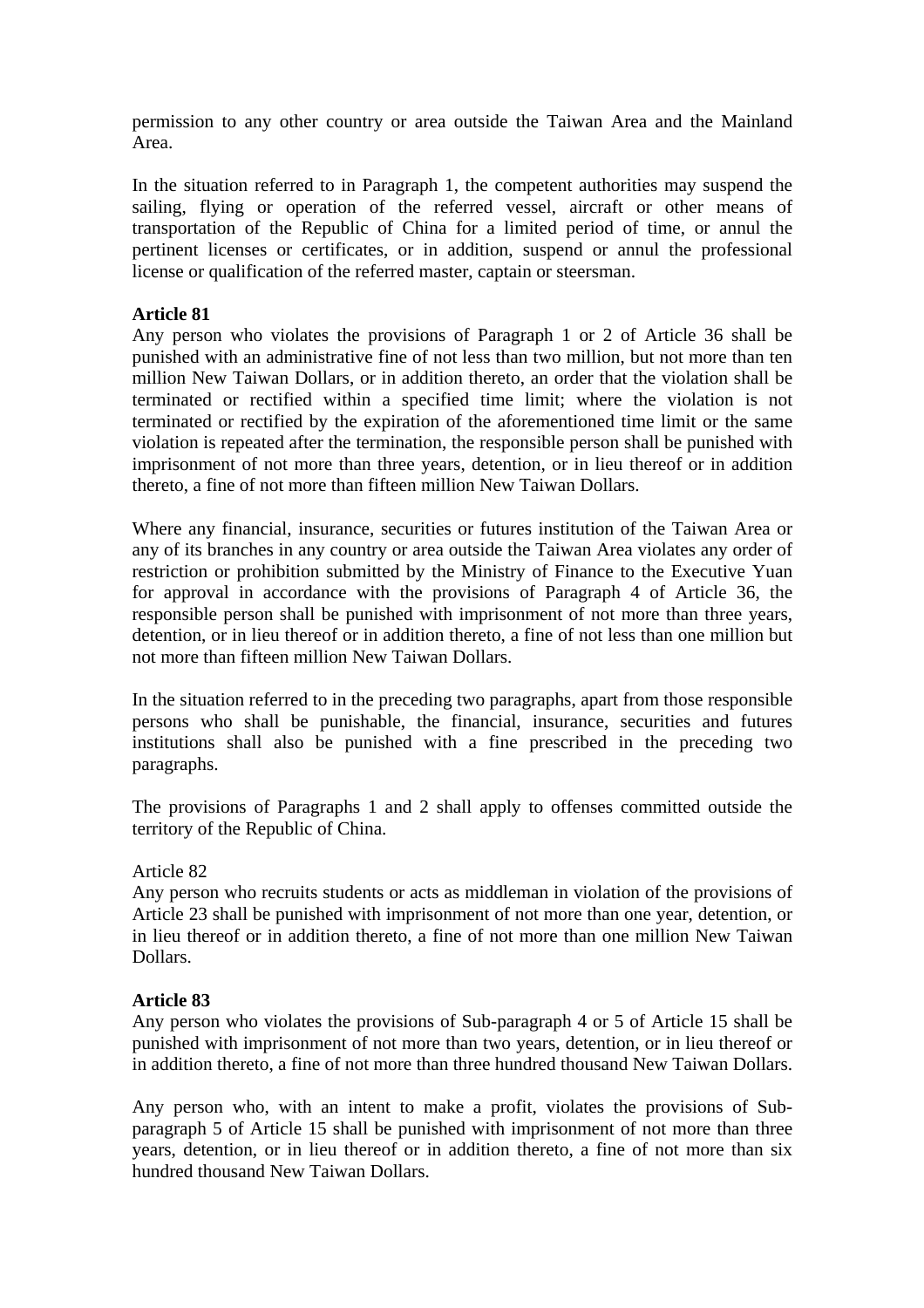If the representative of a juristic person, or the agent or employee or other worker of a juridical or natural person commits any of the offenses referred to in the preceding two paragraphs in execution of its professional duties, apart from the actor who shall be punishable, the referred juridical or natural person shall also be punished with a fine prescribed in the preceding two paragraphs except that the representative of the juristic person or the natural person has done its best in preventing the occurrence of the violation.

### **Article 84**

Any person who violates the provisions of Sub-paragraph 2 of Article 15 shall be punished with imprisonment of not more than six months, detention, or in lieu thereof or in addition thereto, a fine of not more than one hundred thousand New Taiwan Dollars.

If the representative of a juristic person, or the agent or employee or other worker of a juridical or natural person commits the offenses referred to in the preceding paragraph in execution of its professional duties, apart from the actor who shall be punishable, the referred juridical or natural person shall also be punished with a fine prescribed in the preceding paragraph except that the representative of the juristic person or the natural person has done its best in preventing the occurrence of the violation.

### **Article 85**

Any person who violates the provisions of Paragraph 1 of Article 30 shall be punished with an administrative fine of not less than three million but not more than fifteen millions New Taiwan Dollars, and in addition, any other vessel, civil aircraft or other means of transportation belonging to the same owner or operator of the referred vessel, civil aircraft or other means of transportation may be prohibited from entering into the seaports or airports of the Taiwan Area for a limited period of time. In the situation where the owner or operator referred to in the preceding paragraph does not have any branch in the Taiwan Area, after the disposition becomes irrevocable, all the vessel, civil aircraft or other means of transportation belonging to the same owner or operator may be restrained by the competent authorities from departing from the seaports or airports of the Taiwan Area until all fines are paid except that a security in the amount of the fine is deposited.

## **Article 85- 1**

Any person who violates any order of restriction or prohibition issued in accordance with Article 36-1 shall be punished with an administrative fine not less than three million but not more than fifteen million New Taiwan Dollars. If the violator is a bank designated by the Central Bank to conduct foreign exchange operations, the Central Bank shall, according to the severity of the offense, suspend in whole or in part the violator's foreign exchange operations for a limited period of time.

#### **Article 86**

Any person who makes an investment or has technology cooperation in any item of the general categories in violation of the provisions of Paragraph 1 of Article 35 shall be punished with an administrative fine of not less than fifty thousand but not more than twenty-five million New Taiwan Dollars, or in addition thereto, an order that the violation shall be terminated or rectified within a specified time limit; failure for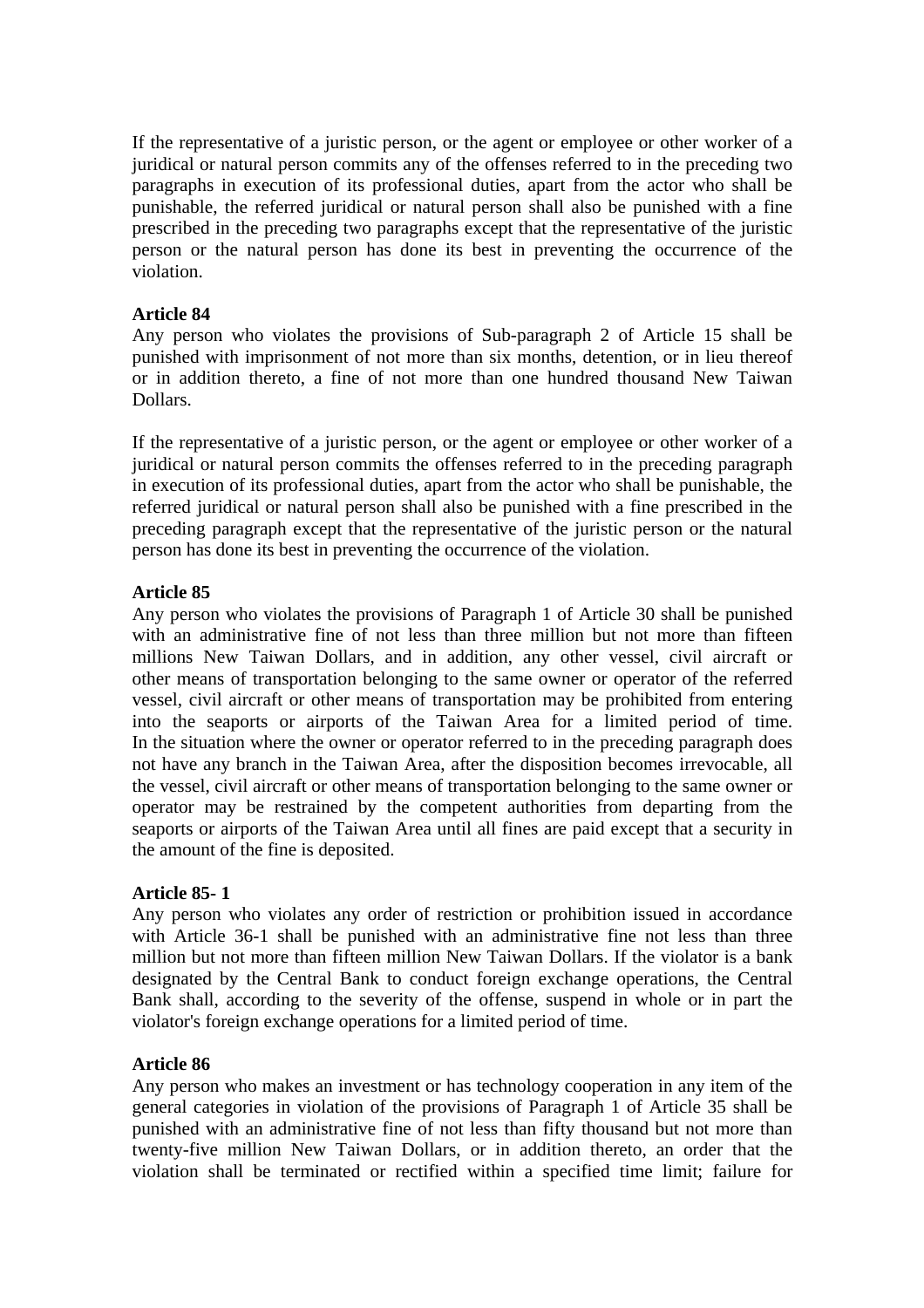termination or rectification by the expiration of the aforementioned time limit may be punished with consecutive fines.

Any person who makes an investment or has technology cooperation in any item of the prohibited categories in violation of the provisions of Paragraph 1 of Article 35 shall be punished with an administrative fine of not less than fifty thousand but not more than twenty-five million New Taiwan Dollars, or in addition thereto, an order that the violation shall be terminated within a specified time limit; failure for termination by the expiration of the aforementioned time limit or the same violated is repeated after the termination shall be punished with imprisonment of not more than two years, detention, or in lieu thereof or in addition thereto, a fine of not more than twenty-five million New Taiwan Dollars.

Where any juristic person, organization, or other institution commits the offenses referred to in the preceding paragraph, the responsible person shall be punished.

Any person who engages in any business dealing in violation of the proviso of Paragraph 2 of Article 35 shall be punished with an administrative fine of not less than fifty thousand but not more than five million New Taiwan Dollars, or in addition thereto, an order that the violation shall be terminated or rectified within a specified time limit; failure for termination or rectification by the expiration of the aforementioned time limit may be punished with consecutive fines.

For any person who has any trade in violation of the provisions of Paragraph 3 of Article 35, in addition to the punishment inflicted on it in accordance with the provisions of the other laws, the competent authorities may suspend its exportation/importation of goods for a period of not less than two months but not more than one year, or annul its exporter/importer registration.

#### **Article 87**

Any person who violates the provisions of Sub-paragraph 3 of Article 15 shall be punished with an administrative fine of not less than two hundred thousand but not more than one million New Taiwan Dollars.

#### **Article 88**

Any person who violates the provisions of Article 37 shall be punished with an administrative fine of not less than forty thousand but not more than two hundred thousand New Taiwan Dollars.

Any publication, motion picture, video program, or radio or television program referred to in the preceding paragraph, irrespective of who owns it, shall be confiscated.

#### **Article 89**

Any person who entrusts to another, is entrusted, or acts on its own to engage in advertisement broadcast or publication, or any other promotion activity in the Taiwan Area for any goods, service, or other item of the Mainland Area other than those prescribed in Paragraph 1 of Article 34, or violates Paragraph 2 of Article 34 or the mandatory or prohibitive provisions of the rules governing the management prescribed in accordance with Paragraph 4 of Article 34 shall be punished with an administrative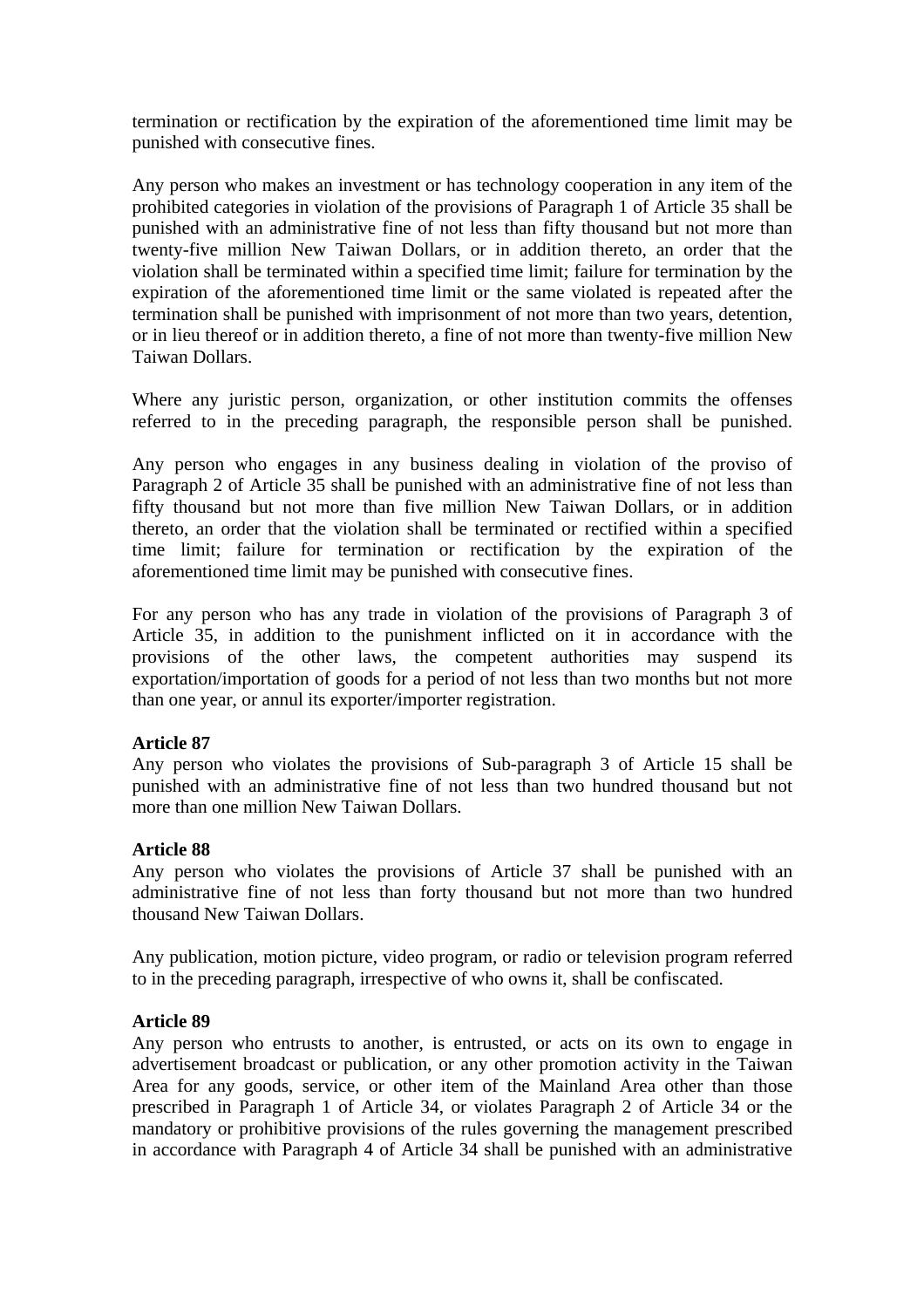fine of not less than one hundred thousand but not more than five hundred thousand New Taiwan Dollars.

Any advertisement referred to in the preceding paragraph, irrespective of who owns or holds it, shall be confiscated.

### **Article 90**

Any of the people of the Taiwan Area who have the status referred to in Paragraph 4 of Article 9 and violate the provisions of Paragraph 2 of Article 33 shall be punished with imprisonment of not more than three years, detention, or in lieu thereof or in addition thereto, a fine of not more than five hundred thousand New Taiwan Dollars; provided that holding any other position shall be punished with imprisonment of not more than one year, detention, or in lieu thereof or in addition thereto, a fine of not more than three hundred thousand New Taiwan Dollars.

Any civil servant other than those referred to in the preceding paragraph who is in service, or has retired or been discharged for not more than three years and violates the provisions of Paragraph 2 of Article 33 shall be punished with imprisonment of not more than one year, detention, or in lieu thereof or in addition thereto, a fine of not more than three hundred thousand New Taiwan Dollars.

Any person who does not have the status referred to in the preceding two paragraphs and violates the provisions of Paragraph 2 or 3 of Article 33 shall be punished with an administrative fine of not less than one hundred thousand but not more than five hundred thousand New Taiwan Dollars.

Any person who violates the provisions of Paragraph 4 of Article 33 shall be punished with imprisonment of not more than three years, detention, or in addition thereto, a fine of not more than five hundred thousand New Taiwan Dollars.

#### **Article 90- 1**

Any civil servant of the status referred to in Sub-paragraph 1, 2, or 5 of Paragraph 4 of Article 9 who has retired or been discharged for not more than three years and violates the provisions of Paragraph 2 of Article 33 shall be deprived of the entitlement to its retirement benefits and any payment related thereto.

For any person referred to in the preceding paragraph who receives monthly retirement benefits, if it violates the provisions of Paragraph 3 of Article 33, its entitlement to the monthly retirement benefits and any payment related thereto shall be suspended until the causes cease to exist.

For any civil servant other than those of the status referred to in Sub-paragraph 1, 2 or 5 of Paragraph 4 of Article 9 who has retired or been discharged for not more than three years and who receives monthly retirement benefits, if it violates the provisions of Paragraph 2 of Article 33, its entitlement to the monthly retirement benefits and any payment related thereto shall be suspended until the causes cease to exist.

Any civil servant of the Taiwan Area who violates the provisions of Paragraph 4 of Article 33 shall be deprived of its entitlement to the monthly retirement benefits and any payment related thereto.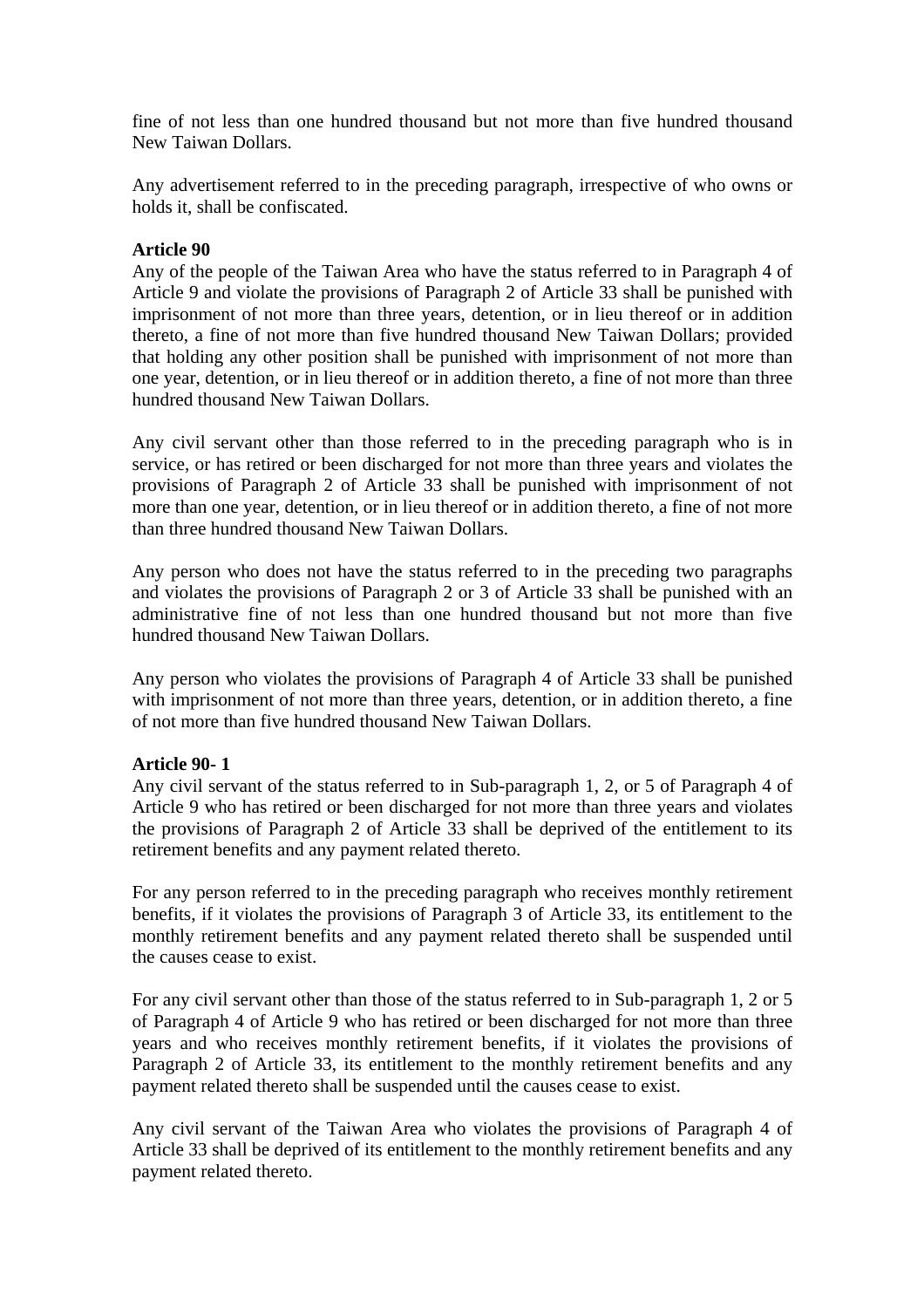#### **Article 90- 2**

Any person who violates the provisions of Paragraph 1 of Article 33-1 or Paragraph 1 of Article 33-2 shall be punished with an administrative fine of not less than one hundred thousand but not more than five hundred thousand New Taiwan Dollars, or in addition thereto, consecutive fines according to the times of violation.

Any person who violates the provisions of Paragraph 2 of Article 33-1 or Paragraph 1 or 2 of Article 33-3 shall be punished with an administrative fine of not less than ten thousand but not more than five hundred thousand New Taiwan Dollars, or in addition thereto, an order by the competent authorities that the violation shall be reported or rectified within a specified time limit; failure for reporting or rectification by the expiration of the aforementioned time limit may be punished with consecutive fines according to the times of violation until the reporting or rectification is done.

#### **Article 91**

Any person who violates the provisions of Paragraph 2 of Article 9 shall be punished with an administrative fine of not less ten thousand New Taiwan Dollars.

Any person who violates the provisions of Paragraph 3 of Article 9 or the disposition published by the Executive Yuan as of Paragraph 7 of Article 9 shall be punished with an administrative fine of not less than twenty thousand but not more than one hundred thousand New Taiwan Dollars.

Any person who violates the provisions of Paragraph 4 of Article 9 shall be punished with an administrative fine of not less than two hundred thousand but not more than one million New Taiwan Dollars.

#### **Article 92**

Any currency or banknote not permitted to be brought in or taken out, or undeclared in violation of the provisions of Paragraph 1 or 2 of Article 38 shall be confiscated by the Customs; if it is not declared truthfully, the amount exceeding the declared shall be confiscated.

#### **Article 93**

Any cultural object or objet d'art in violation of any order of restriction or prohibition issued in accordance with the provisions of Paragraph 2 of Article 39 shall be confiscated by the competent authorities.

#### **Article 93- 1**

Any person who makes an investment in violation of the provisions of Paragraph 1 of Article 73 shall be punished by the competent authorities with an administrative fine of not less than one hundred and twenty thousand but not more than six hundred thousand New Taiwan Dollars, and suspension of its shareholder rights, or in addition thereto, an order that the investment shall be ceased or withdrawn within a specified time limit; failure for rectification by the expiration of the aforementioned time limit may be punished, in addition thereto, with consecutive fines until the rectification is done; provided that, if the violator is a branch of foreign company, the company registration authorities shall be informed to revoke or annul the recognition.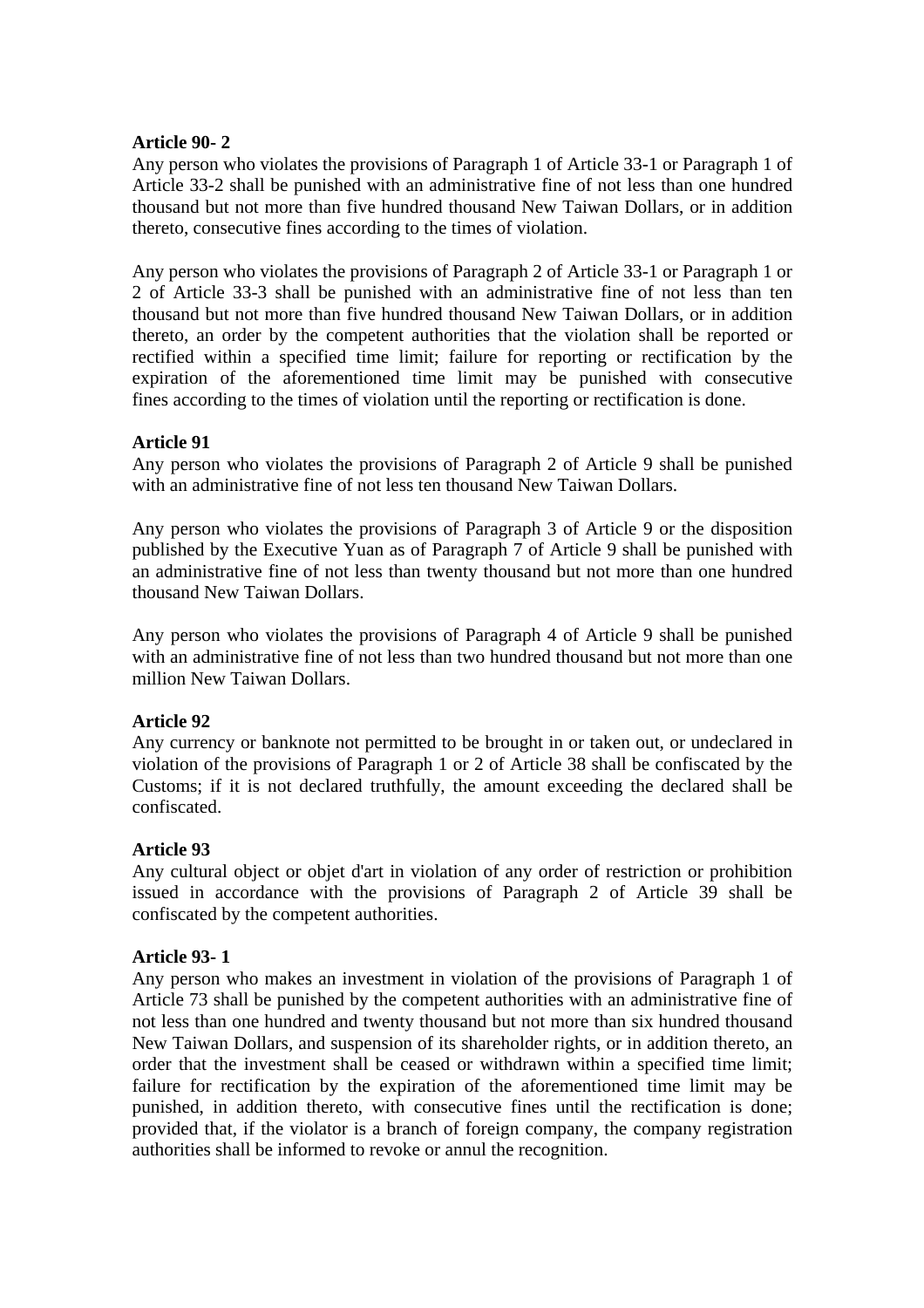Any person who fails to file as required or files untruthfully or incompletely in violation of the provision of Paragraph 4 of 條 號: 73 shall be punished by the competent authorities with an administrative fine of not less than sixty thousand but not more than three hundred thousand New Taiwan Dollars, and in addition thereto, an order that the violator shall file, rectify or accept inspection within a specified time limit; failure for filing, rectification or accepting inspection by the expiration of the aforementioned time limit may be punished, in addition thereto, with consecutive fines until the violator files, rectifies or accepts the inspection.

Any enterprise which is permitted to make an investment in accordance with the provisions of Paragraph 1 of Article 73 but violates the investment related provisions of the rules prescribed in accordance with Paragraph 3 of Article 73 shall be punished by the competent authorities with an administrative fine of not less than sixty thousand but not more than three hundred thousand New Taiwan Dollars, and in addition thereto, an order that the violator shall rectify within a specified time limit; failure for rectification by the expiration of the aforementioned time limit may be punished, in addition thereto, with consecutive fines until the rectification is done.

Any investor or investing enterprise failing to apply for review and determination or to file as required, or filing untruthfully or incompletely in violation of the provisions of the rules prescribed in accordance with Paragraph 3 of Article 73 shall be punished by the competent authorities with an administrative fine of not less than sixty thousand but not more than three hundred thousand New Taiwan Dollars, or in addition thereto, an order that the violator shall apply for review and determination, file, or rectify within a specified time limit; failure for applying for review and determination, filing, or rectification by the expiration of the aforementioned time limit may be punished, in addition thereto, with consecutive fines until the application for review and determination, filing or rectification is done.

Any agent of an investor who intentionally or with gross negligence files untruthfully shall be punished by the competent authorities with an administrative fine of not less than sixty thousand but not more than three hundred thousand New Taiwan Dollars.

The competent authorities making a disposition against an investor in accordance with the preceding five paragraphs may serve the agent of the investor or investing enterprise; where the disposition is an administrative fine, it may be enforced against the investing enterprise; the investing enterprise after the enforcement is satisfied has the right to reclaim from the investor and may buy back the shares held by the investor based on the market price with the aforementioned reclaimed amount without being subject to the restriction provided for in Paragraph 1 of Article 167 of the Company Law; the shares bought back shall be disposed in accordance with the provisions of Paragraph 2 of Article 167 of the Company Law.

#### **Article 93- 2**

Where any party engages in business activities without permission in violation of the provisions of Paragraph 1 of Article 40-1, the doer shall be punished with imprisonment of not more than one year, detention, or in lieu thereof or in addition thereto, a fine of not more than one hundred and fifty thousand New Taiwan Dollars and responsible for any civil liabilities; where the doers are more than one, they shall be responsible for the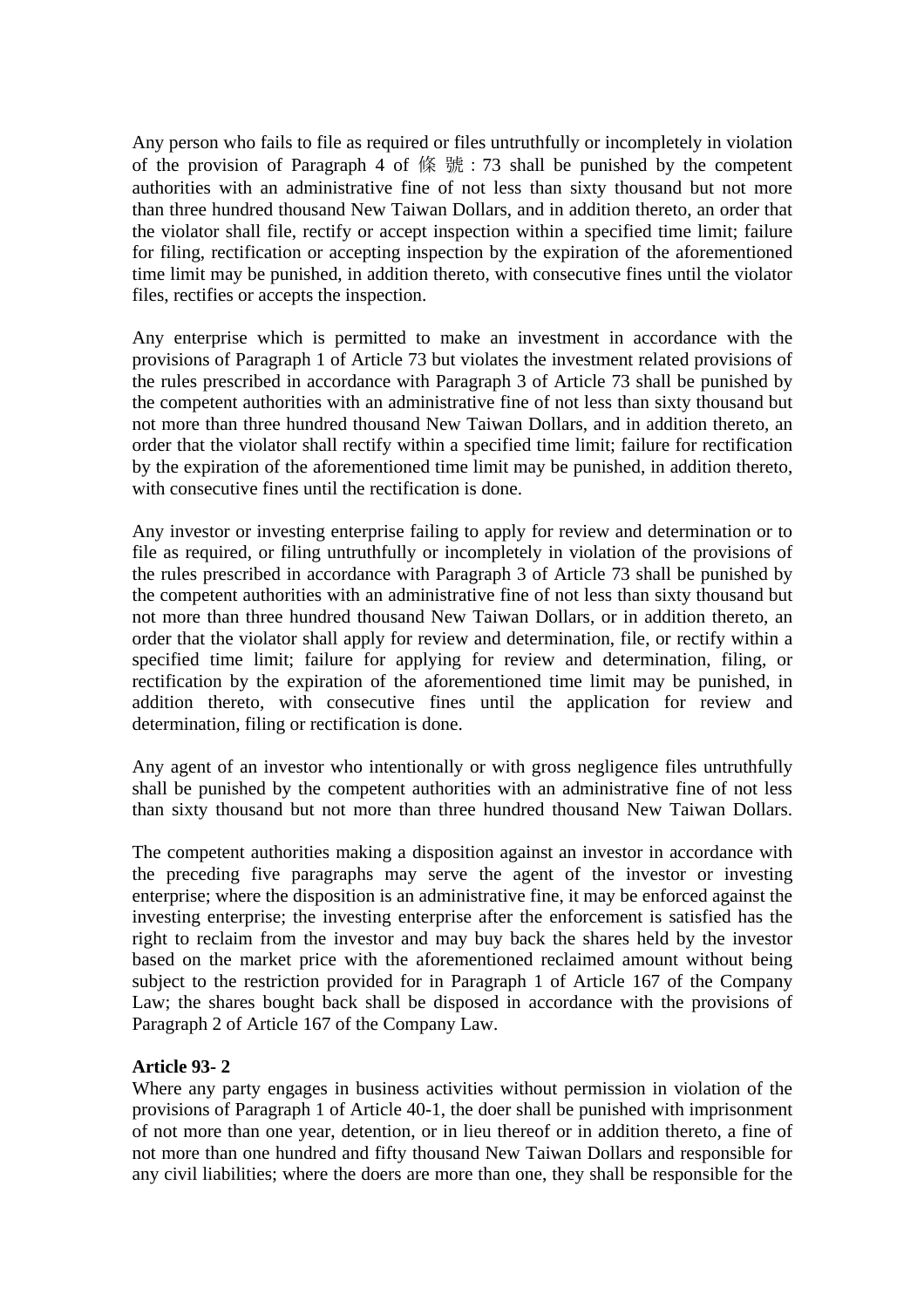civil liabilities jointly and severally, and the competent authorities shall prohibit the referred party from using the name of the company.

Any party which violates any provision of prohibition or restriction of the rules prescribed by Paragraph 2 of Article 40-1 shall be punished with an administrative fine of not less than twenty thousand but not more than one hundred thousand New Taiwan Dollars, and in addition thereto, an order that the violation shall be terminated or rectified within a specified time lime; failure for termination or rectification by the expiration of the aforementioned time limit may be punished with consecutive fines.

### **Article 93- 3**

Any party which violates the provisions of Paragraph 1 or 2 of Article 40-2 shall be punished with an administrative fine of not more than five hundred thousand New Taiwan Dollars, and in addition thereto, an order that the violation shall be terminated within a specified time limit; where the violation is not terminated by the expiration of the aforementioned time limit or the same violation is repeated after the termination, the doer shall be punished with imprisonment of not more than two years, detention, or in lieu thereof or in addition thereto, a fine of not more than five hundred thousand New Taiwan Dollars.

### **Article 94**

The administrative fines as provided for in this Act shall be imposed by the competent authorities; where the administrative fines imposed in accordance with this Act are required to be paid within specified time limits, failure to pay by the expiration of the aforementioned time limits, the case shall be forwarded for compulsory execution in accordance with laws.

## **Chapter VI Supplementary Provisions**

## **Article 95**

The competent authorities shall request the consent of the Legislative Yuan before permitting direct business transactions or direct sea or air transportation between the Taiwan Area and the Mainland Area, or permitting the people of the Mainland Area to enter into the Taiwan Area to work, and if the Legislative Yuan fails to adopt any resolution within one month after the request during its session, the consent is deemed granted.

#### **Article 95- 1**

The competent authorities may permit direct business transactions or direct sea or air transportation between Kinmen, Matsu, Penghu and the Mainland Area as Pilot Program before permitting direct business transactions or direct sea or air transportation between the Taiwan Area and the Mainland Area.

The areas for the Pilot Program referred to in the preceding paragraph, which permits direct business transactions or direct sea or air transportation with the Mainland Area and the period for the Pilot Program, as well as the permission for the entry or exit of the transportation vehicles and personnel, the administration of imports/exports, financial dealings, customs clearance, inspection, quarantine, investigation and any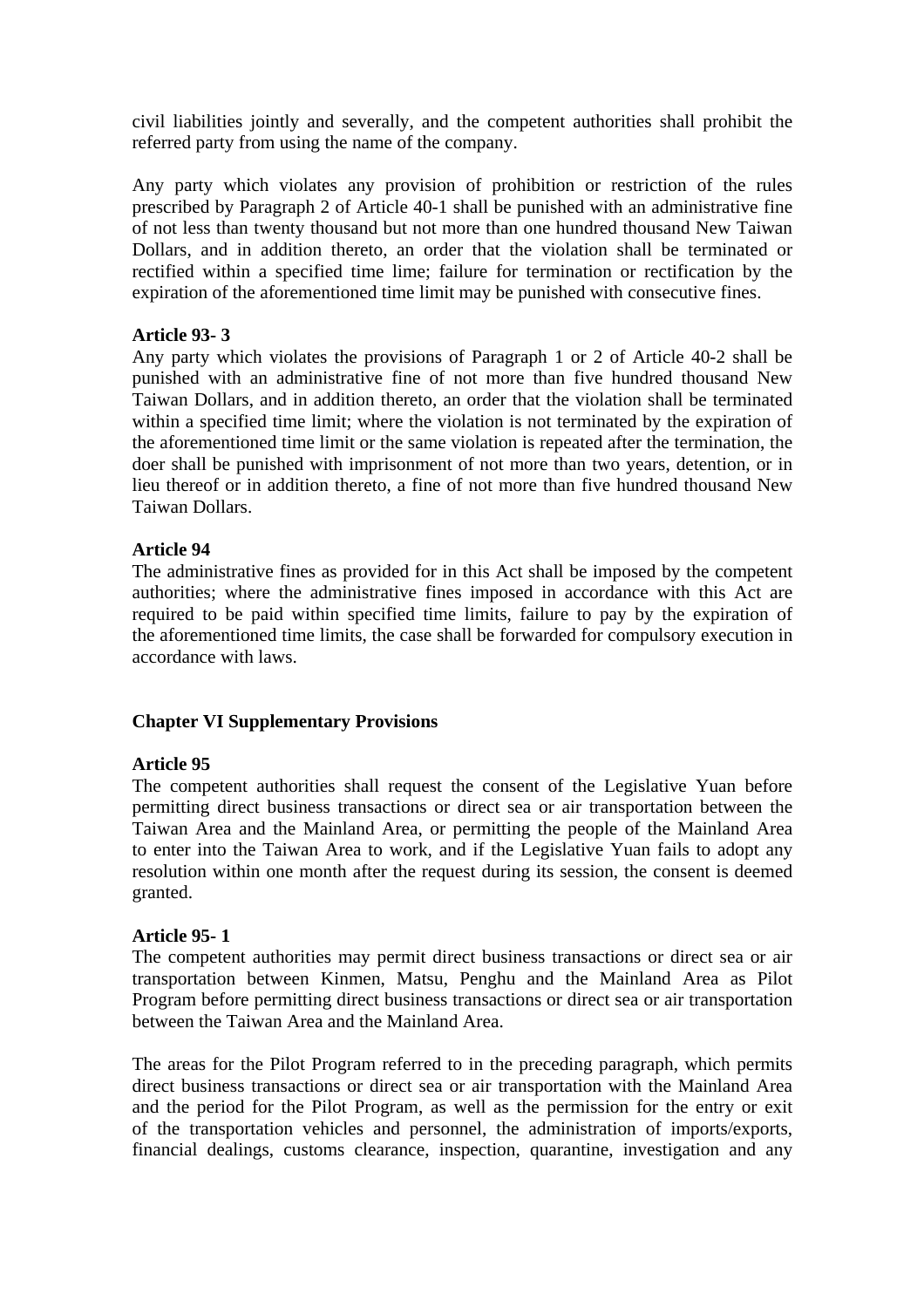other dealings related matters under the referred Program shall be prescribed by the Executive Yuan with implementation rules.

The provisions governing the ports opening for international trade shall apply mutatis mutandis to the matters of sea or air transportation between the areas for the Pilot Program referred to in the preceding paragraph and any sea port, airport, or harbor of the Mainland Area for transportation.

Any goods of the Mainland Area imported to the areas for the Pilot Program may not be transported to the rest of the Taiwan Area without permission; any goods of the Taiwan Area not originated from the areas for the Pilot Program may not be transported to the Mainland Area without permission. However, any goods of the Mainland Area which is for personal use and of small quantity may be mailed to or brought by passengers into the rest of the Taiwan Area; the items of the goods and the limits for its quantity shall be prescribed by the Executive Yuan.

Any person without permission in violation of the provisions of the preceding paragraph shall be punished in accordance with the provisions of Articles 36 to 39 of the Act Governing the Customs' Investigation of Smuggling; where the items, quantity of the goods of the Mainland Area mailed or brought by passengers are beyond the limitation as referred to in the preceding paragraph, the Customs shall make a disposition in accordance with the provisions of Article 77 of the Customs Law.

Where there is any threat to national interests or security or there is any other significant cause during the period for the Pilot Program referred to in this Article, the Executive Yuan may terminate by order the implementation of the Pilot Program in part or in whole.

#### **Article 95- 2**

All competent authorities that process applications for permissions and/or issue licenses or certificates may collect processing fees and license fees; the fee schedule shall be prescribed by each competent authorities.

#### **Article 95- 3**

The provisions of the Administrative Procedures Act shall not apply to the handling of the matters related to the dealings between the peoples of the Taiwan Area and the Mainland Area in accordance with this Act.

#### **Article 95- 4**

The Implementing Rules of this Act shall be prescribed by the Executive Yuan.

#### **Article 96**

The date of the coming into force of this Act shall be prescribed by the Executive Yuan.